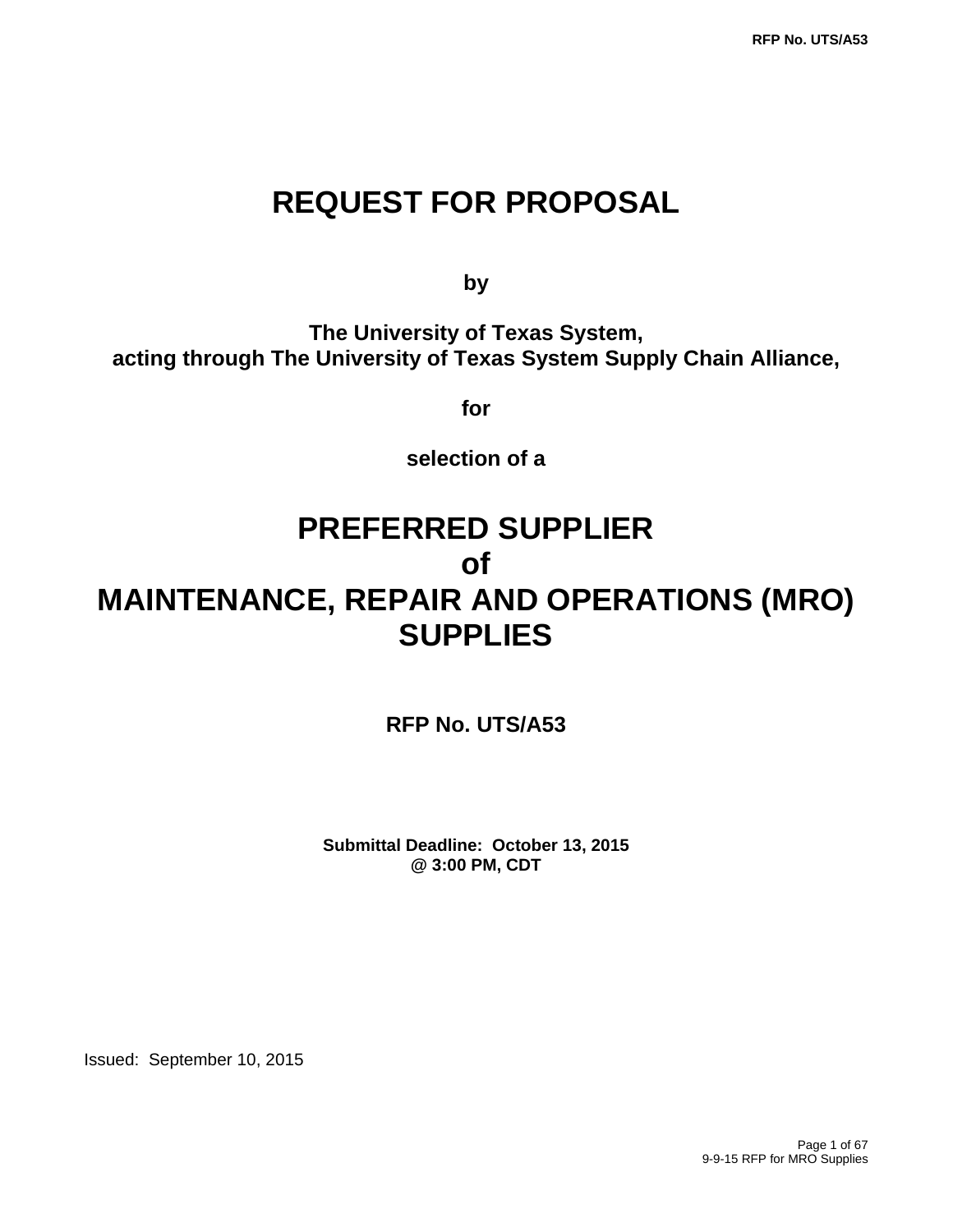# **TABLE OF CONTENTS**

|  |  | Page |
|--|--|------|
|  |  |      |
|  |  |      |

| <b>SECTION 1</b> | <b>INTRODUCTION</b>                                              | 3  |
|------------------|------------------------------------------------------------------|----|
| <b>SECTION 2</b> | <b>NOTICE TO</b><br><b>PROPOSER</b>                              | 5  |
| <b>SECTION 3</b> | <b>SUBMISSION OF</b><br><b>PROPOSAL</b>                          | 9  |
| <b>SECTION 4</b> | <b>GENERAL TERMS AND</b><br><b>CONDITIONS</b>                    | 11 |
| <b>SECTION 5</b> | SPECIFICATIONS, ADDITIONAL QUESTIONS AND SCOPE OF<br><b>WORK</b> | 11 |
| <b>SECTION 6</b> | PRICING SCHEDULE AND<br>AFFIRMATION                              | 25 |

#### **Attachments:**

| <b>APPENDIX ONE</b>   | <b>PROPOSAL</b><br><b>REQUIREMENTS</b>                                                |                                          |                      |    |  |  |
|-----------------------|---------------------------------------------------------------------------------------|------------------------------------------|----------------------|----|--|--|
| <b>APPENDIX TWO</b>   | UT SYSTEM POLICY ON UTILIZATION OF HISTORICALLY<br>UNDERUTILIZED<br><b>BUSINESSES</b> |                                          |                      |    |  |  |
| <b>APPENDIX THREE</b> | <b>SAMPLE</b><br><b>AGREEMENT</b>                                                     | <b>PREFERRED</b>                         | <b>SUPPLIER</b>      | 37 |  |  |
| APPENDIX THREE-300    | <b>SAMPLE</b><br><b>AGREEMENT</b>                                                     | <b>INSTITUTIONAL</b>                     | <b>PARTICIPATION</b> | 57 |  |  |
| APPENDIX THREE-400    | <b>PROGRAM</b><br><b>REQUIREMENTS</b>                                                 | SUPPLIER RELATIONSHIP MANAGEMENT ("SRM") |                      | 60 |  |  |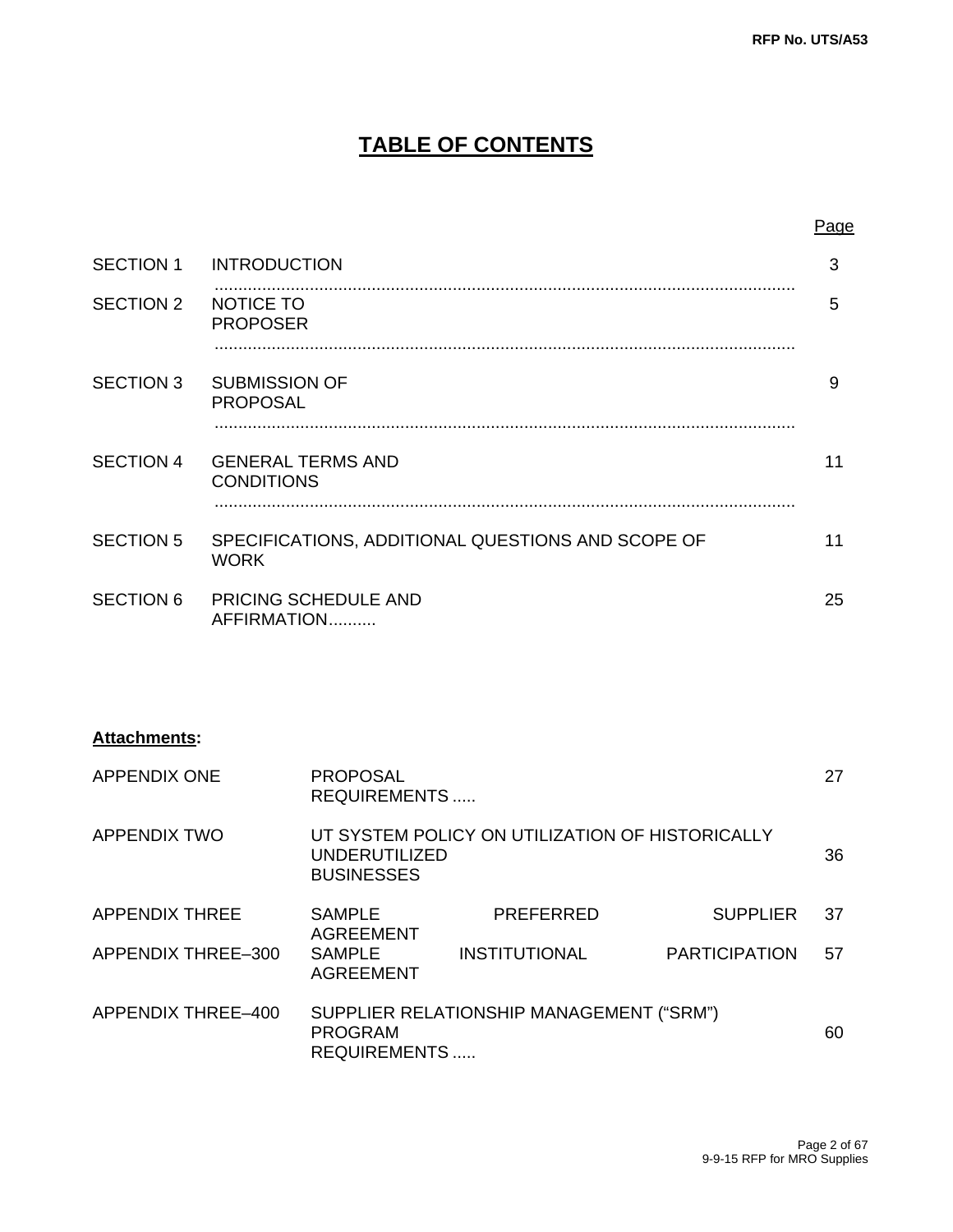| APPENDIX FOUR       | <b>ACCESS</b><br><b>DISABILITIES</b> | BY          | <b>INDIVIDUALS</b> | WITH          | 64 |
|---------------------|--------------------------------------|-------------|--------------------|---------------|----|
| <b>ATTACHMENT A</b> | <b>CORE</b><br><b>PRICING</b>        |             |                    | <b>LIST</b>   | 66 |
| <b>ATTACHMENT B</b> | NON-CORE LIST PRICING                |             |                    |               | 66 |
| ATTACHMENT C        | NON-CORE<br><b>PRICING</b>           | <b>LIST</b> |                    | MARKET-BASKET | 66 |
|                     |                                      |             |                    |               |    |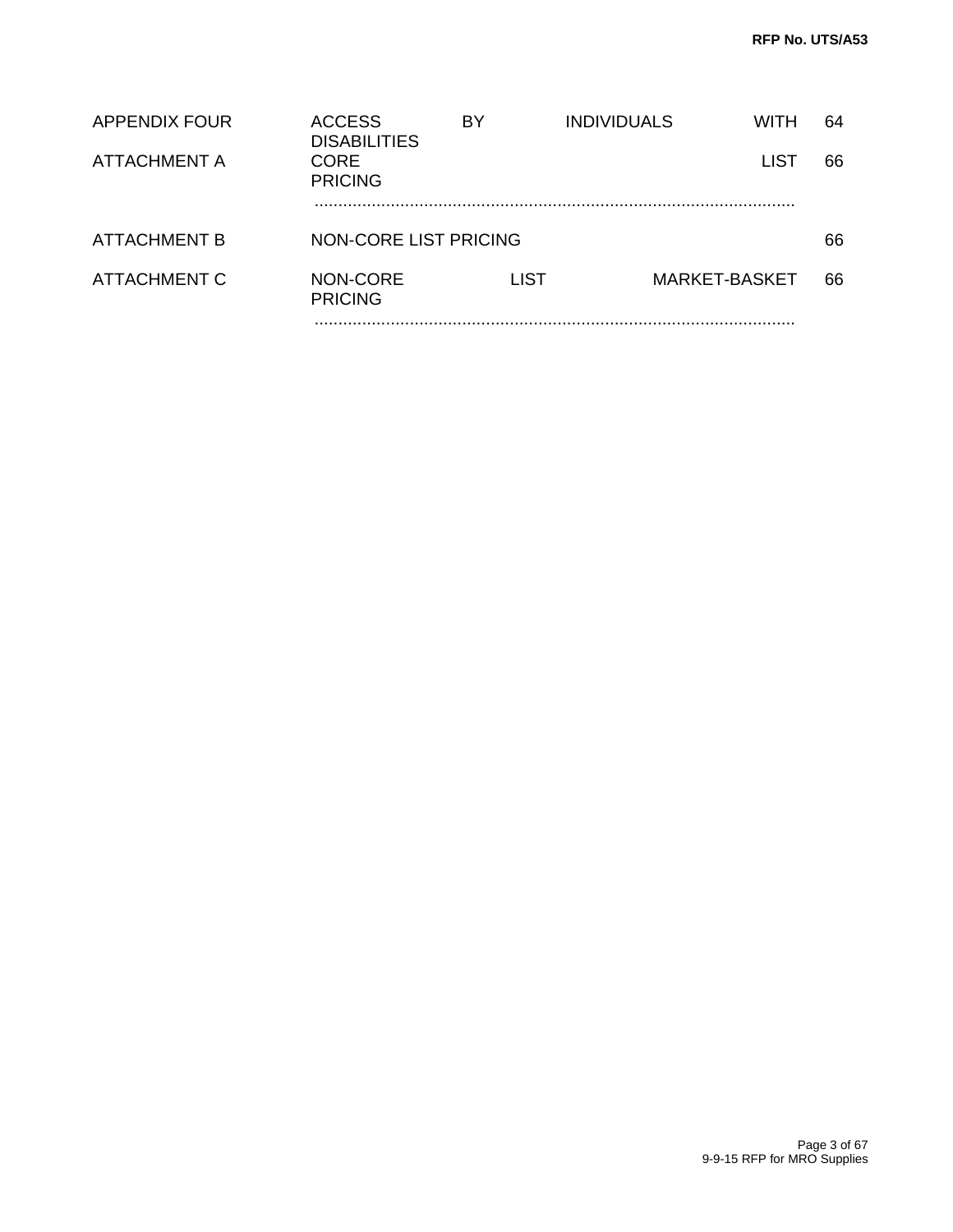#### **SECTION 1 INTRODUCTION**

#### **1.1 Description of The University of Texas System**

The University of Texas System is comprised of System Administration and 14 institutions of higher education with campuses across the State of Texas whose missions are devoted to world class healthcare, teaching, research, and public service (collectively, "**UT System**"). UT System is one of the larger education systems in the United States. With an operating budget of \$16.9 billion, UT System has a current student enrollment exceeding 217,000. UT System employs about 91,000 faculty and staff, making UT System one of the largest employers in the State of Texas.

UT System is comprised of the following institutions:

- The University of Texas Southwestern Medical Center (UTSW)
- The University of Texas Medical Branch at Galveston (UTMB)
- The University of Texas Health Science Center at Houston (UTHSCH)
- The University of Texas Health Science Center at San Antonio (UTHSCSA)
- The University of Texas MD Anderson Cancer Center (UTMDACC)
- The University of Texas Health Science Center at Tyler (UTHSCT)
- The University of Texas at Arlington (UTA)
- The University of Texas at Austin (UT Austin)
- The University of Texas at Dallas (UTD)
- The University of Texas at El Paso (UTEP)
- The University of Texas of the Permian Basin (UTPB)
- The University of Texas at San Antonio (UTSA)
- The University of Texas at Tyler (UTT)
- The University of Texas Rio Grande Valley (UTRGV)

UT System has established The University of Texas System Supply Chain Alliance (the "**Alliance**") to conduct and coordinate strategic purchasing initiatives across UT System. The Alliance essentially operates as UT System's own, in-house group purchasing organization. The Alliance is also affiliated with various Texas institutions of higher education. Through collaborative relationships, the Alliance seeks to combine supply chain and contracting activities and obtain best value goods and services while reducing total acquisition costs. The Alliance has created a team of supply chain professionals (the "**Strategic Services Group**") that has been tasked with executing Alliance purchasing initiatives. The Strategic Services Group assembles a team of subject matter experts ("**SMEs**") from participating institutions to assist in developing each sourcing event and evaluating suppliers during the procurement process. SMEs are involved from the sourcing event's inception and work with the Alliance and UT System to select the best value supplier(s). Any agreement resulting from this Request for Proposal, UTS/A53 (this "**RFP")** will be extended and marketed to all UT System institutions. Various non-UT System institutions that are affiliated with the Alliance may participate, too, in any agreement resulting from this RFP.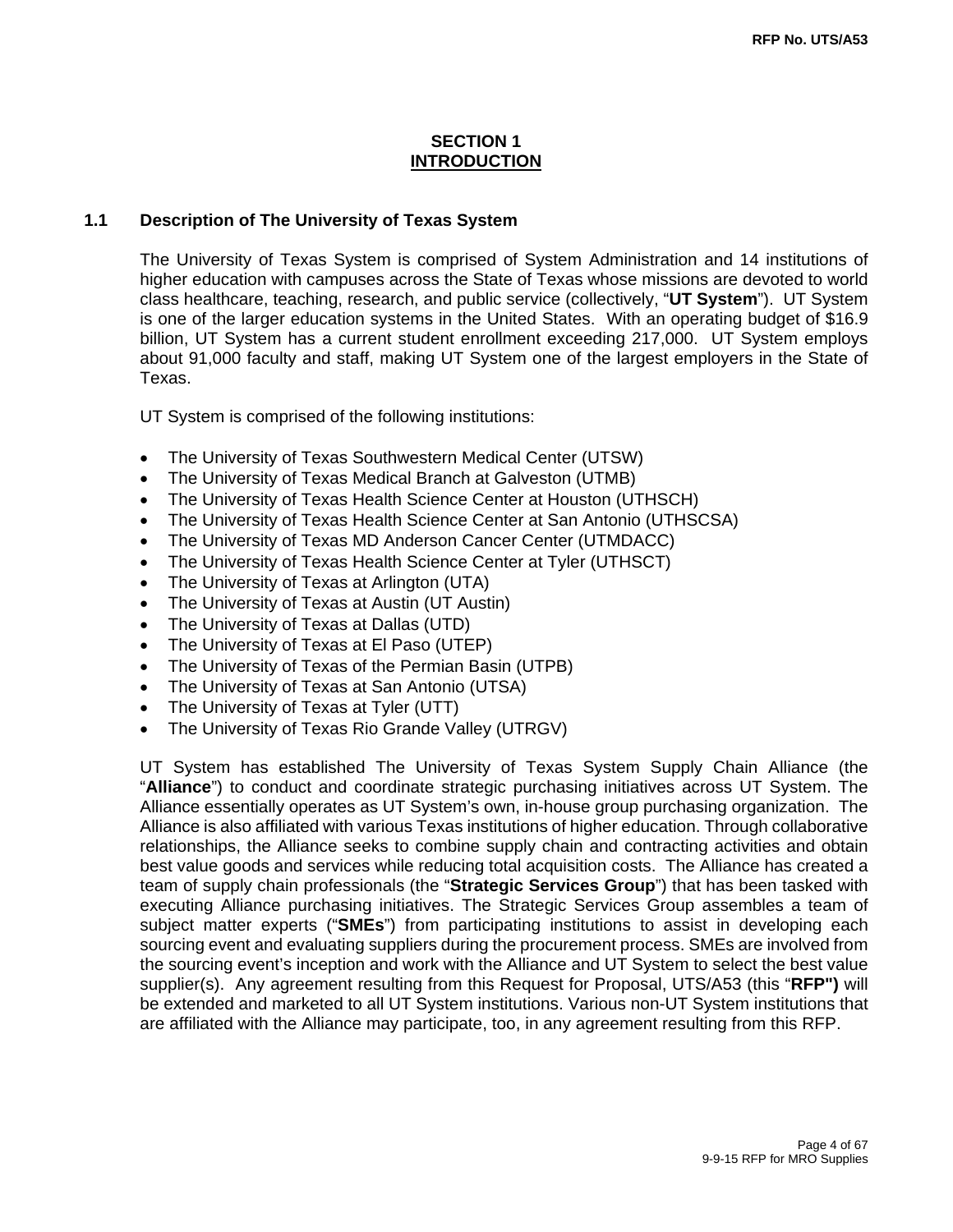By participating in this RFP, proposer(s) (collectively, "**Proposer**") agrees to extend all goods, services and pricing to any Alliance member or affiliate (collectively, "**Institutional Participant**") that wishes to participate in any contract entered into with Proposer.

#### **1.2 Objective of this Request for Proposal**

UT System, acting through the Alliance, is soliciting proposals in response to this RFP from qualified suppliers for the supply of Maintenance, Repair and Operations supplies (excluding office supplies, lab equipment, and chemicals for research/clinical use) and related services more specifically described in **Section 5.4** ("**Scope of Work**") of this RFP (collectively, the "**MRO Supplies**"). The successful Proposer(s) to whom business may be awarded is referred to in this RFP as the "**Preferred Supplier**."

UT System is seeking to identify a Preferred Supplier that will provide the most practical and costeffective business model to serve the needs of Institutional Participants. UT System hopes to conclude an agreement that will provide Institutional Participants with access to MRO Supplies at discounted prices and that will permit all parties to reduce procurement and transaction costs and improve business processes.

The goal of this RFP is to work toward solutions that will minimize cost, while maintaining or improving current service levels and improving inventory management systems for all Institutional Participants. These solutions may include the sale of MRO Supplies to Institutional Participants, assistance with customer-managed inventory and vendor-managed inventory, bar coding of MRO Supplies, creation of on-site MRO Supplies stores, vending machines, tool cribs, etc.

Proposer is invited to submit a proposal to establish a strategic business alliance with UT System that will maximize the resources of both organizations to most effectively meet the requirements specified in this RFP. Specifically this RFP process should:

- Provide a comprehensive and quaranteed pricing structure for the MRO Supplies;
- Leverage the aggregate purchasing volumes of Institutional Participants;
- Achieve cost savings for Institutional Participants;
- Improve overall customer satisfaction; and
- Enhance relationships between Preferred Supplier and Institutional Participants.

UT System is seeking to reduce the total acquisition cost of MRO Supplies while creating synergies between Institutional Participants and Preferred Supplier. UT System hope to conclude an agreement that will provide Institutional Participants with access to MRO Supplies at charges guaranteed to be discounted as compared to the then-current market rates for comparable supplies available from the Original Equipment Manufacturer ("**OEM**") or other reputable providers. UT System will work through the Alliance to team with Preferred Supplier to develop business processes that will foster a strong working relationship and produce a win-win for all parties.

Preferred Supplier will be enrolled in the Alliance's Supplier Relationship Management Program ("**SRM**") to monitor Preferred Supplier's performance and pricing. UT System expects Preferred Supplier to work closely with the Alliance and each Institutional Participant and produce benefits for all parties involved in the relationship.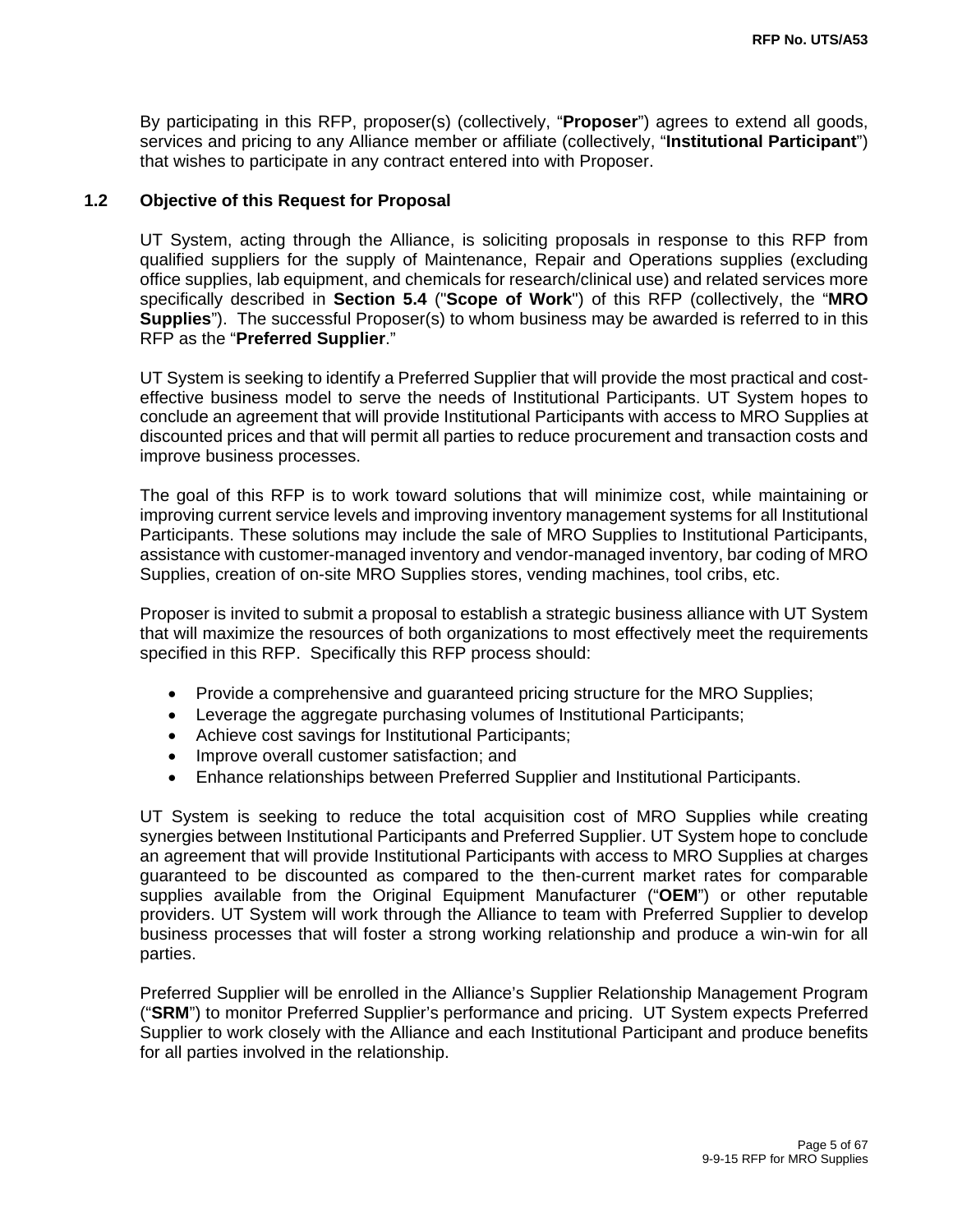Proposer should realize that what is written in their final proposal submitted to UT System may become part of the successful Proposer's final contract.

UT System may ask Proposer(s) to provide a formal presentation, prior to contract award, with additional information to SMEs or the Strategic Services Group. This presentation will allow the Alliance to clarify any technical, quality, or price-based questions that may arise from Proposer's response.

Proposer should provide solutions involving HUB suppliers, where possible (ref. **Section 2.5** of this RFP).

#### **1.3 Background and Scope of Opportunity**

UT System has an existing agreement with a preferred supplier of MRO Supplies. The existing agreement is scheduled to expire on March 31, 2016. The aggregate spend by all Institutional Participants under the existing agreement for the UT System fiscal year ending August 31, 2015 was approximately \$7 million annually. This estimate is derived from the historical spend of UT System institutions only. Since the Alliance intends to promote the use of the selected Preferred Supplier for MRO Supplies to affiliated institutions, which include other institutions of higher education within the State of Texas, annual volumes could be higher than this estimate.

THE ABOVE FIGURES ARE ESTIMATES ONLY. VOLUMES PURCHASED ON THE BASIS OF ANY AGREEMENT RESULTING FROM THIS RFP MAY INVOLVE MORE OR LESS THAN THE ESTIMATES PROVIDED. UT SYSTEM DOES NOT REPRESENT, WARRANT OR GUARANTY THAT PARTICIPANTS WILL PURCHASE ANY PARTICULAR DOLLAR VALUE OR ANY PARTICULAR QUANTITY, AND UT SYSTEM SPECIFICALLY DISCLAIMS ANY SUCH REPRESENTATIONS, WARRANTIES AND GUARANTIES.

#### **SECTION 2 NOTICE TO PROPOSER**

#### **2.1 Submittal Deadline**

UT System will accept proposals submitted in response to this RFP until **3:00 PM**, Central Daylight Time, on **October 13, 2015** (the "**Submittal Deadline**").

#### **2.2 UT System Contact Person**

Proposers will direct all questions or concerns regarding this RFP to the following UT System contact person (the "**UT System Contact**"):

> Nancy Martinez Sourcing Specialist UT System Supply Chain Alliance njmartinez@mdanderson.org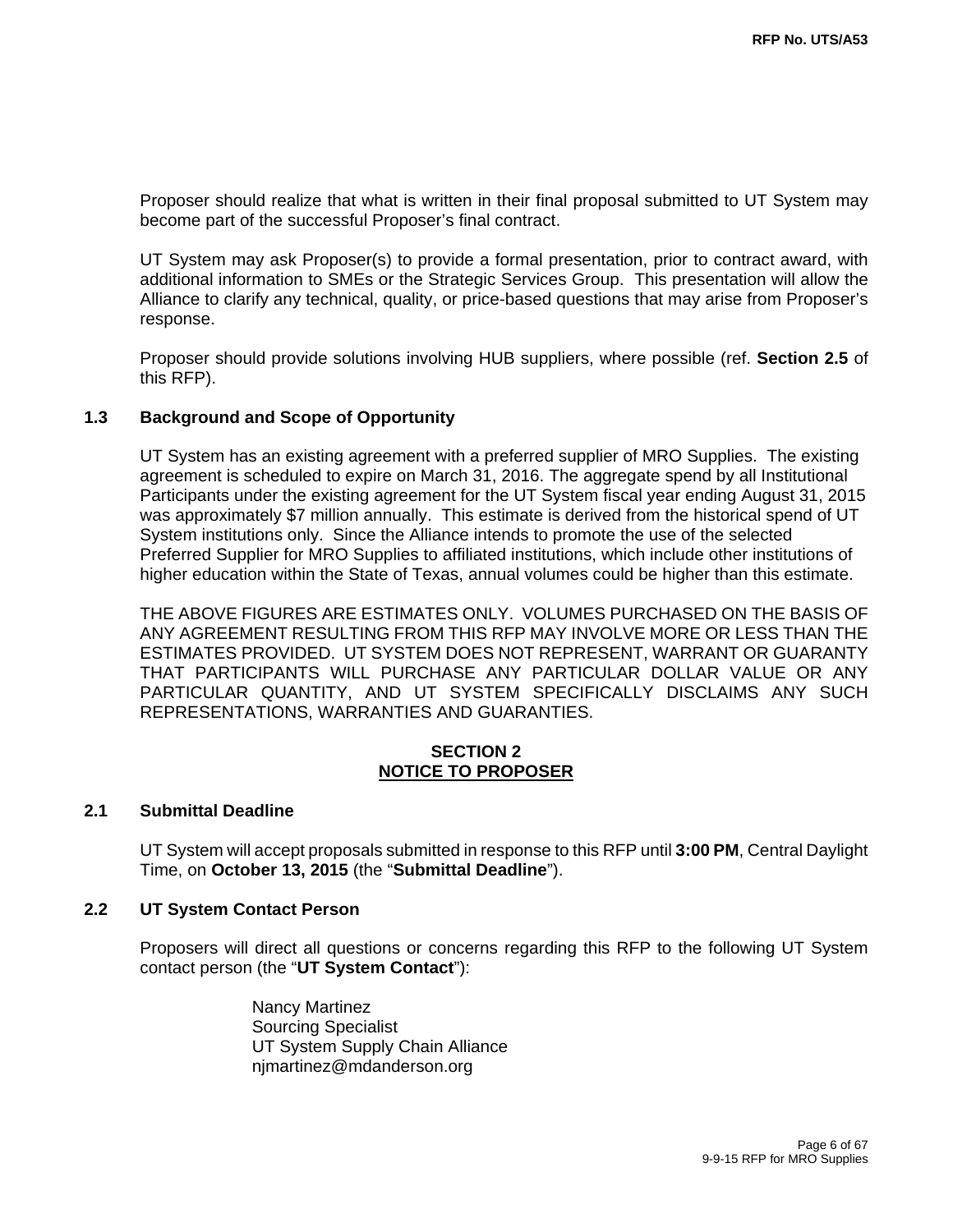UT System specifically instructs all interested parties to restrict all contact and questions regarding this RFP to written communications forwarded to the UT System Contact. The UT System Contact must receive all questions or concerns no later than **5:00 PM**, Central Daylight Time, on **October 1, 2015**. UT System will use a reasonable amount of time to respond to questions or concerns. It is UT System's intent to respond to all appropriate questions and concerns; however, UT System reserves the right to decline to respond to any question or concern.

#### **2.3 Criteria for Selection**

Successful Proposer, if any, selected by UT System in accordance with the requirements and specifications set forth in this RFP, will be the Proposer that submits a proposal in response to this RFP, on or before the Submittal Deadline, that is most advantageous to UT System.

Proposer is encouraged to propose terms and conditions offering the maximum benefit to UT System in terms of (1) products and services to be provided and (2) total overall cost to participating institutions. Proposers should describe all educational, state and local government discounts, as well as any other applicable discounts that may be available.

An evaluation team from UT System will evaluate proposals. The evaluation of proposals and the selection of Preferred Supplier will be based on the information provided by Proposer in its proposal. UT System may give consideration to additional information if UT System deems such information relevant.

The criteria to be considered by UT System in evaluating proposals and selecting Preferred Supplier, will be those factors listed below:

- 2.3.1 Threshold Criteria Not Scored
	- 2.3.1.1 Ability of UT System to comply with laws regarding Historically Underutilized Businesses; and
	- 2.3.1.2 Ability of UT System to comply with laws regarding purchases from persons with disabilities.
- 2.3.2 Scored Criteria

| 2.3.2.1 | cost of the goods and services;                                                          |
|---------|------------------------------------------------------------------------------------------|
| 2.3.2.2 | reputation of Proposer and of Proposer's goods or services;                              |
| 2.3.2.3 | quality of Proposer's goods or services;                                                 |
| 2.3.2.4 | extent to which the goods or services meet UT System's needs;                            |
| 2.3.2.5 | Proposer's past relationship with UT System;                                             |
| 2.3.2.6 | the total long-term cost of acquiring Proposer's goods or services; and                  |
| 2.3.2.7 | Proposer's exceptions to the terms and conditions set forth in Section 4<br>of this RFP. |

#### **2.4 Key Events Schedule**

Issuance of RFP September 10, 2015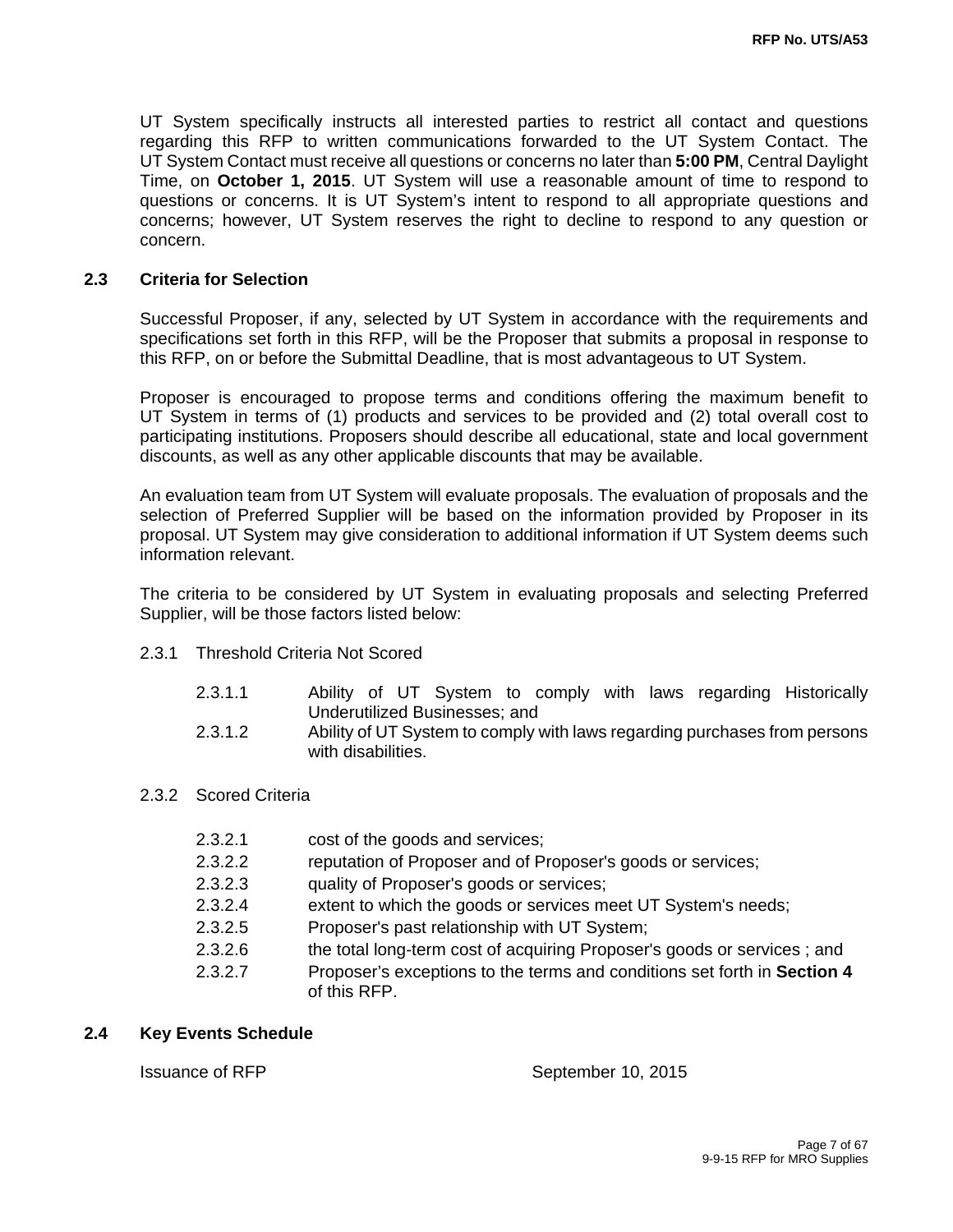| Deadline for Indicating Interest in<br><b>Attending Pre-Proposal Conference</b><br>(ref. Section 2.6 of this RFP) | September 18, 2015<br>3:00 PM, Central Daylight Time  |
|-------------------------------------------------------------------------------------------------------------------|-------------------------------------------------------|
| <b>Pre-Proposal Conference</b><br>(ref. Section 2.6 of this RFP)                                                  | September 24, 2015<br>10:00 AM, Central Daylight Time |
| Deadline for Questions/Concerns<br>(ref. Section 2.2 of this RFP)                                                 | October 1, 2015,<br>5:00 PM, Central Daylight Time    |
| Submittal Deadline<br>(ref. Section 2.1 of this RFP)                                                              | October 13, 2015,<br>3:00 PM, Central Daylight Time   |
| <b>Selection of Finalists</b>                                                                                     | November 2015                                         |
| <b>Finalists Interviews and Negotiations</b>                                                                      | December 2015                                         |
| Anticipated Contract Award(s)                                                                                     | January 2016                                          |

IMPORTANT NOTICE: The Key Events Schedule represents many sourcing and contracting activities occurring within a short period of time. Proposer is asked in advance to make the following resources available to expedite the selection and contracting process:

- 1. If selected as a finalist, Proposer may be required to attend an interview session that includes a face-to-face meeting with an advance notice of no more than one week. The anticipated location of this activity is Houston, Texas.
- 2. If selected for contract award, Proposer should have its chief legal and business officers available for commencement of contract negotiations with 72 hours of notice of award. Such negotiations may take place face-to-face in order to expedite the contracting phase. The anticipated location of this activity is Houston, Texas. Proposer is requested to reference **Section 4.1** of this RFP and provide any exceptions as part of Proposer's RFP response.

**Proposer should not underestimate the necessity of complying with the Key Events Schedule and critical activities listed above. UT System reserves the right to revise the Key Events Schedule at any time.** 

#### **2.5 Historically Underutilized Businesses**

2.5.1 All agencies of the State of Texas are required to make a good faith effort to assist historically underutilized businesses (each a "**HUB**") in receiving contract awards. The goal of the HUB program is to promote full and equal business opportunity for all businesses in contracting with state agencies. Pursuant to the HUB program, if under the terms of any agreement or contractual arrangement resulting from this RFP, Preferred Supplier subcontracts any of its performance hereunder, Preferred Supplier must make a good faith effort to utilize HUBs certified by the Texas Procurement and Support Services Division of the Texas Comptroller of Public Accounts or any successor agency. Proposals that fail to comply with the requirements contained in this **Section 2.5** will constitute a material failure to comply with advertised specifications and will be rejected by UT System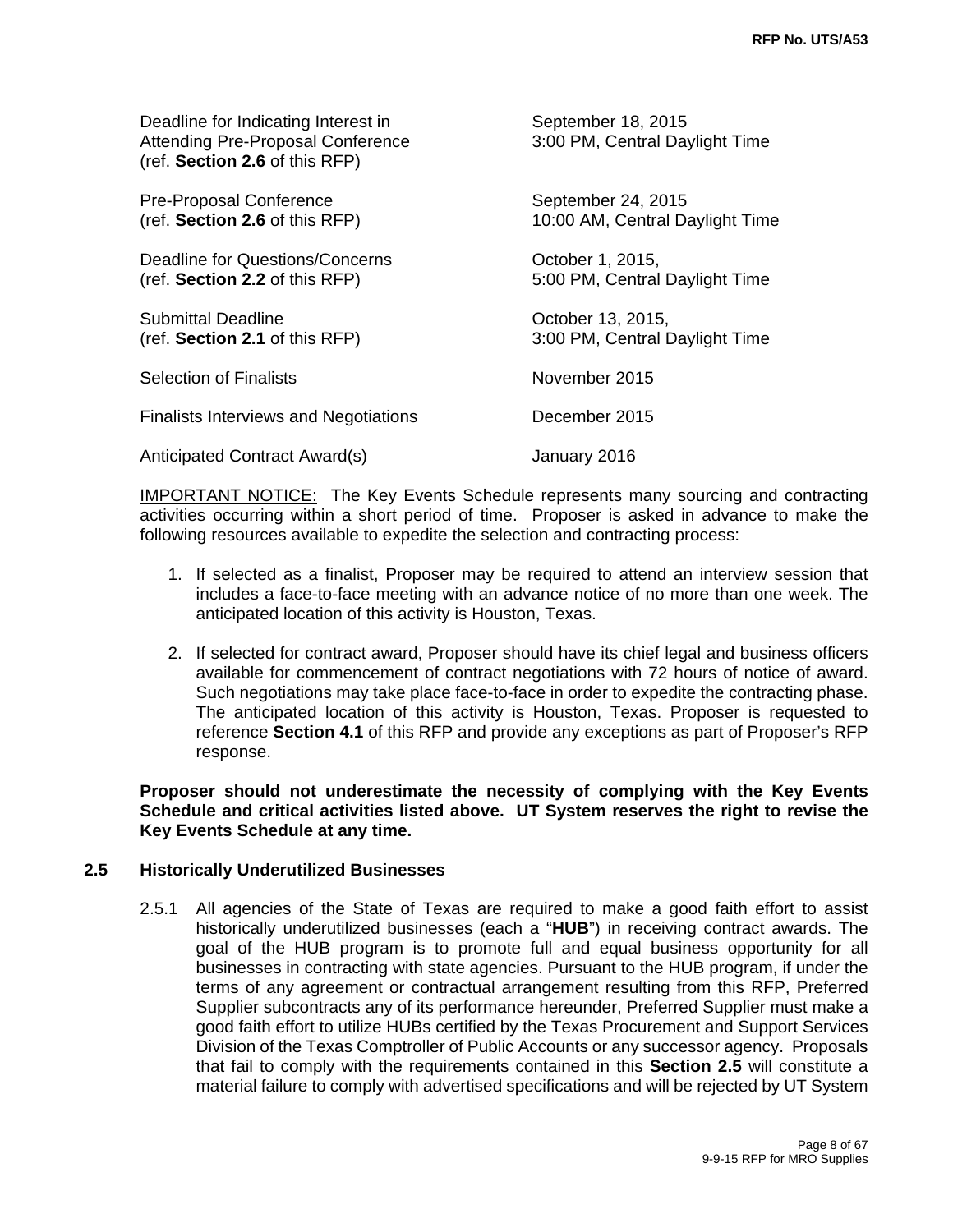as non-responsive. Additionally, compliance with good faith effort guidelines is a condition precedent to awarding any agreement or contractual arrangement resulting from this RFP. Proposer acknowledges that, if selected by UT System, its obligation to make a good faith effort to utilize HUBs when subcontracting hereunder will continue throughout the term of all agreements and contractual arrangements resulting from this RFP. Furthermore, any subcontracting hereunder by Proposer is subject to review by UT System to ensure compliance with the HUB program.

- 2.5.2 UT System has reviewed this RFP in accordance with Title 34, *Texas Administrative Code*, Section 20.13 (a), and has determined that subcontracting opportunities are probable under this RFP.
- 2.5.3 A HUB Subcontracting Plan ("**HSP**") is required as part of Proposer's proposal. The HSP will be developed and administered in accordance with UT System's Policy on Utilization of Historically Underutilized Businesses attached as **APPENDIX TWO** and incorporated herein for all purposes.

*Each Proposer must complete and return the HSP in accordance with the terms and conditions of this RFP, including APPENDIX TWO. Proposals that fail to do so will be considered non-responsive to this RFP in accordance with Section 2161.252, Texas Government Code.*

Preferred Supplier will not be permitted to change its HSP unless: (1) Preferred Supplier completes a newly modified version of the HSP in accordance with the terms of **APPENDIX TWO** that sets forth all changes requested by Preferred Supplier, (2) Preferred Supplier provides UT System with such modified version of the HSP, (3) UT System approves the modified HSP in writing, and (4) all agreements or contractual arrangements resulting from this RFP are amended in writing by UT System and Preferred Supplier to conform to the modified HSP.

2.5.4 Proposer must submit one (1) signed copy of the HSP to UT System at the same time as it submits its proposal to UT System (ref. **Section 3.1** of this RFP). The signed copy of the HSP (the "**HSP Packet**") must be submitted electronically utilizing the SciQuest e-sourcing tool as more particularly described in **Section 3.1** of this RFP. Proposer must ensure that the HSP Packet is submitted according to the electronic instructions provided in this RFP.

Any proposal submitted in response to this RFP that is not accompanied by an HSP Packet meeting the above requirements will be rejected by UT System and remain unopened, as that proposal will be considered non-responsive due to material failure to comply with advertised specifications. Furthermore, UT System will open a Proposer's HSP Packet prior to opening the proposal submitted by Proposer, in order to ensure that Proposer has submitted a signed copy of the Proposer's HSP Packet as required by this RFP. A Proposer's failure to submit a signed copy of the completed HSP Packet as required by this RFP will result in UT System's rejection of the proposal submitted by that Proposer as non-responsive, due to material failure to comply with advertised specifications; such a proposal will remain unopened and will be disqualified and not reviewed by UT System (ref. **Section 1.5** of **APPENDIX ONE** to this RFP).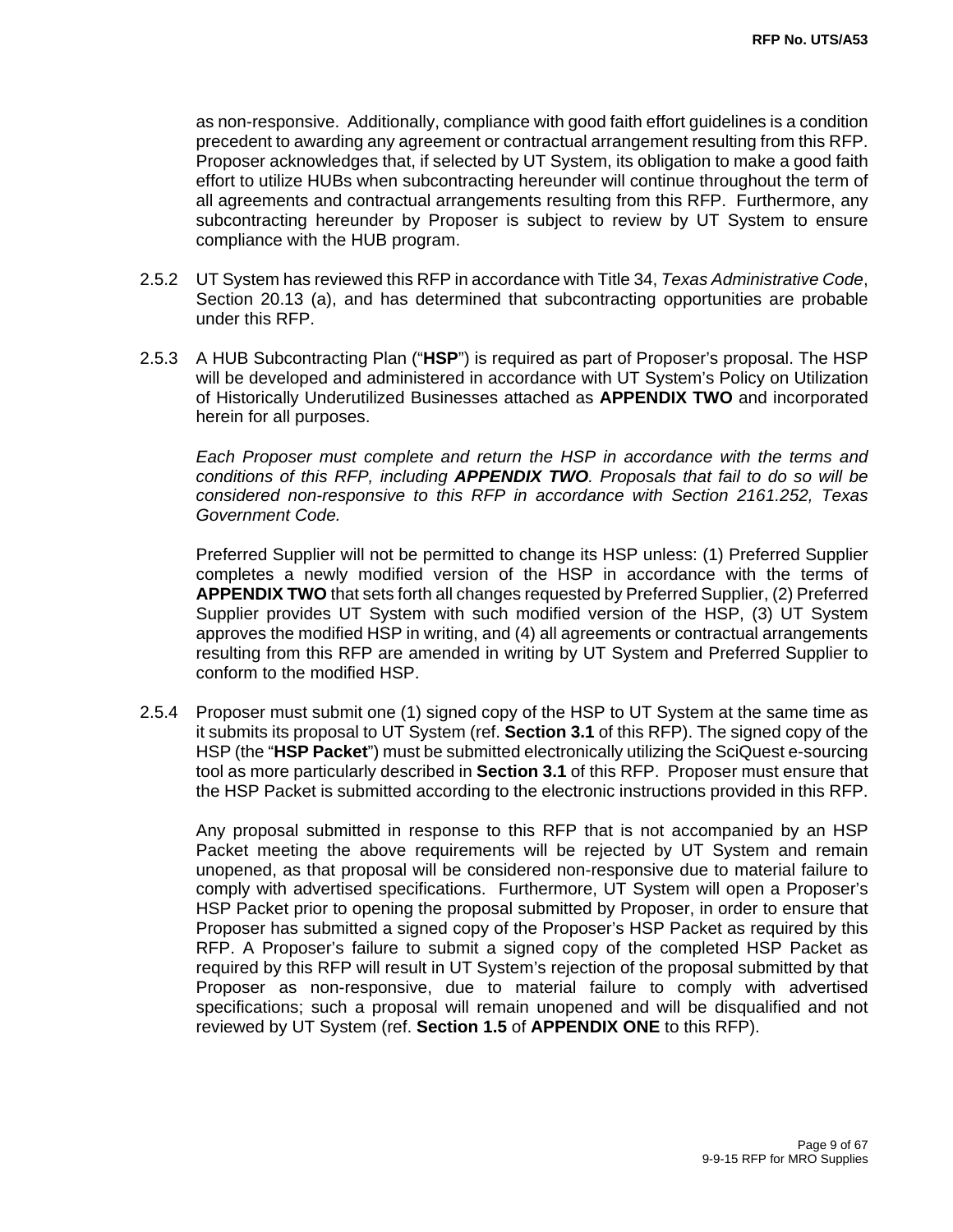**Note**: The requirement that Proposer provide a signed and completed HSP Packet under this **Section 2.5.4** is separate from and does not affect Proposer's obligation to provide UT System with its proposal as specified in **Section 3.1** of this RFP.

2.5.5 UT System may offer Proposer the opportunity to seek an informal review of its draft HSP by the UT System Office of HUB Development. If so, details regarding this opportunity will be provided in the Pre-Proposal Conference (ref. **Section 2.6** of this RFP) or by other means. This process of informal review is designed to help address questions Proposer may have about how to complete its HSP properly. Any concurrence in or comments on the draft HSP by the UT System Office of HUB Development will NOT constitute formal approval of the HSP, and will NOT eliminate the need for Proposer to submit its final HSP to UT System, concurrently with its proposal, in accordance with the detailed instructions in this **Section 2.5**.

#### **2.6 Pre-Proposal Conference**

UT System will hold a pre-proposal conference at **10:00 AM**, Central Daylight Time, on **September 24, 2015**. Proposers may attend the conference in one of the following two formats:

in person attendance located in the One Mid-Campus Building at 7007 Bertner Ave. Suite 11.2339, TX 77030 (located in the Texas Medical Center); or

webinar broadcast via the Internet utilizing the "Go-to-Meeting" webinar conference service.

The Pre-Proposal Conference will allow all Proposers an opportunity to ask the Alliance, the Strategic Services Group, and UT System HUB representatives relevant questions and clarify provisions of this RFP. Proposer should notify the UT System Contact **by no later than 3:00 PM, Central Daylight Time, on September 18, 2015**, whether it will attend the Pre-Proposal Conference, by emailing the UT System Contact at njmartinez@mdanderson.org. Proposer must clearly state in which format it will attend. If the Proposer elects to attend the Pre-Proposal Conference in the webinar format, UT System will provide complete details and instructions (including personal computer requirements). If Proposer elects to attend the Pre-Proposal Conference in person, there will be a strict limit of two (2) individuals per Proposer.

#### **SECTION 3 SUBMISSION OF PROPOSAL**

#### **3.1 Electronic Submission Notice**

Submittal of proposals in response to this RFP will be conducted entirely electronically, utilizing the SciQuest e-sourcing tool. To register for participation in this RFP, please email or call the UT System Contact for further instructions. An original signature by an authorized officer of Proposer must appear on the Execution of Offer (ref. **Section 2** of **APPENDIX ONE**) and electronically uploaded as instructed. Proposals must be completed and received by UT System on or before the Submittal Deadline (ref. **Section 2.1** of this RFP).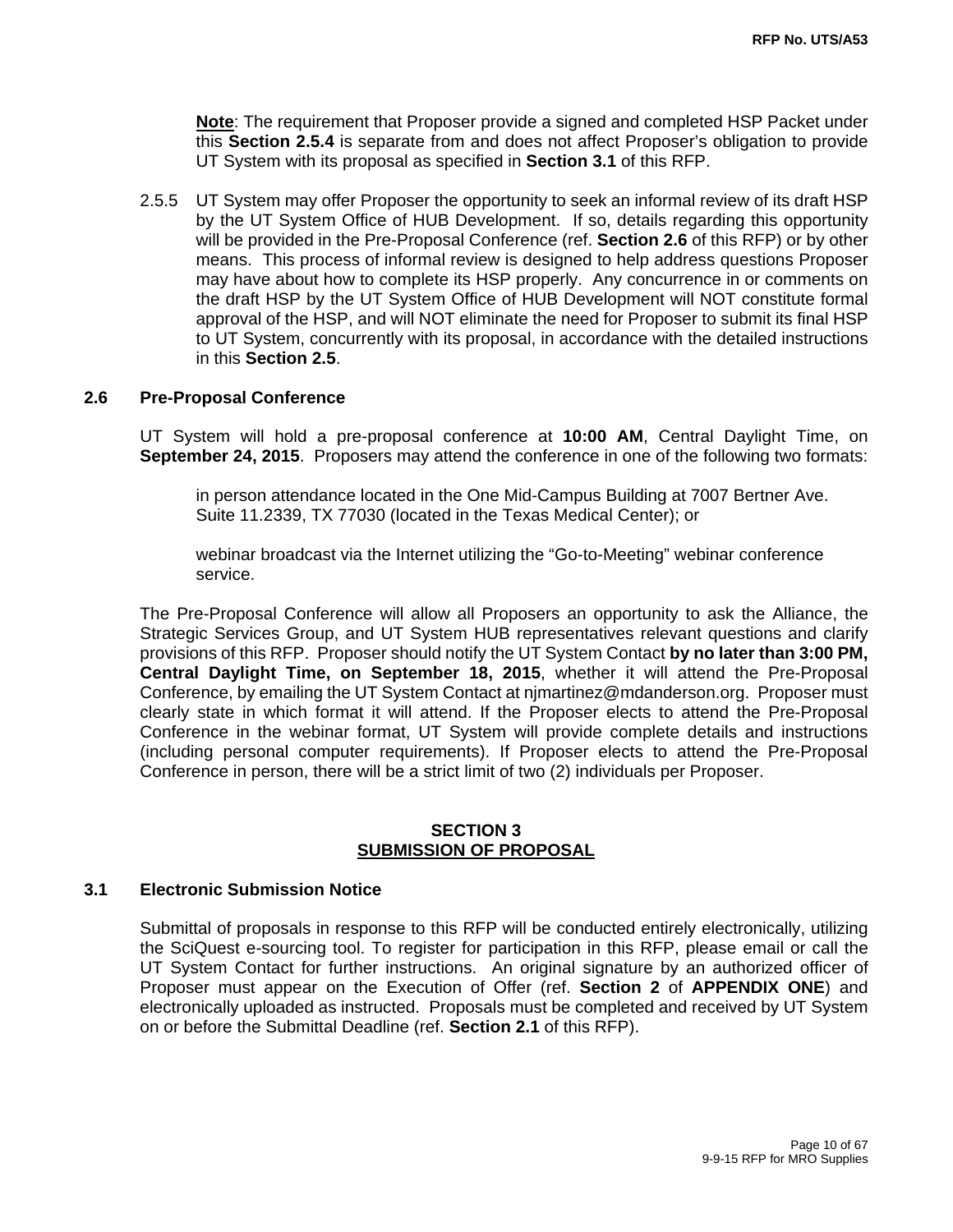#### **3.2 Proposal Validity Period**

Each proposal must state that it will remain valid for UT System's acceptance for a minimum of one hundred eighty (180) days after the Submittal Deadline, to allow time for evaluation, selection, and any unforeseen delays.

#### **3.3 Terms and Conditions**

- 3.3.1 Proposer must comply with the requirements and specifications contained in this RFP, the General Terms and Conditions (ref. **Section 4** of this RFP), the Notice to Proposer (ref. **Section 2** of this RFP), Proposal Requirements (ref. **APPENDIX ONE**) and the Specifications, Additional Questions and Scope of Work (ref. **Section 5** of this RFP). If there is a conflict among the provisions in this RFP, the provision requiring Proposer to supply the better quality or greater quantity of goods and services will prevail, or if such conflict does not involve quality or quantity, then interpretation will be in the following order of precedence:
	- 3.3.1.1 Specifications, Additional Questions and Scope of Work (ref. **Section 5** of this RFP);
	- 3.3.1.2 General Terms and Conditions (ref. **Section 4** of this RFP);
	- 3.3.1.3. Proposal Requirements (ref. **APPENDIX ONE**); and
	- 3.3.1.4 Notice to Proposer (ref. **Section 2** of this RFP).

#### **3.4 Submittal Checklist**

Proposer is instructed to complete, sign, and upload into the SciQuest e-Sourcing tool, the following documents as a part of its proposal. If Proposer fails to return each of the following items with its proposal, UT System may reject the proposal:

- 3.4.1 Signed and Completed Execution of Offer (ref. **Section 2** of **APPENDIX ONE**).
- 3.4.2 Responses to questions and requests for information in the Specifications, Additional Questions and Scope of Work Section (ref. **Section 5** of this RFP).
- 3.4.3 Signed and Completed Pricing Affirmation (ref. **Section 6** of this RFP).
- 3.4.4 Signed and completed copy of the HUB Subcontracting Plan or other applicable documents (ref. **Section 2.5** of this RFP and **APPENDIX TWO**).
- 3.4.5 Responses to Proposer's Survey (ref. **Section 5.5** of this RFP).
- 3.4.6 Proposer's Price Schedule (ref. **Section 6** and **Attachment A** of this RFP).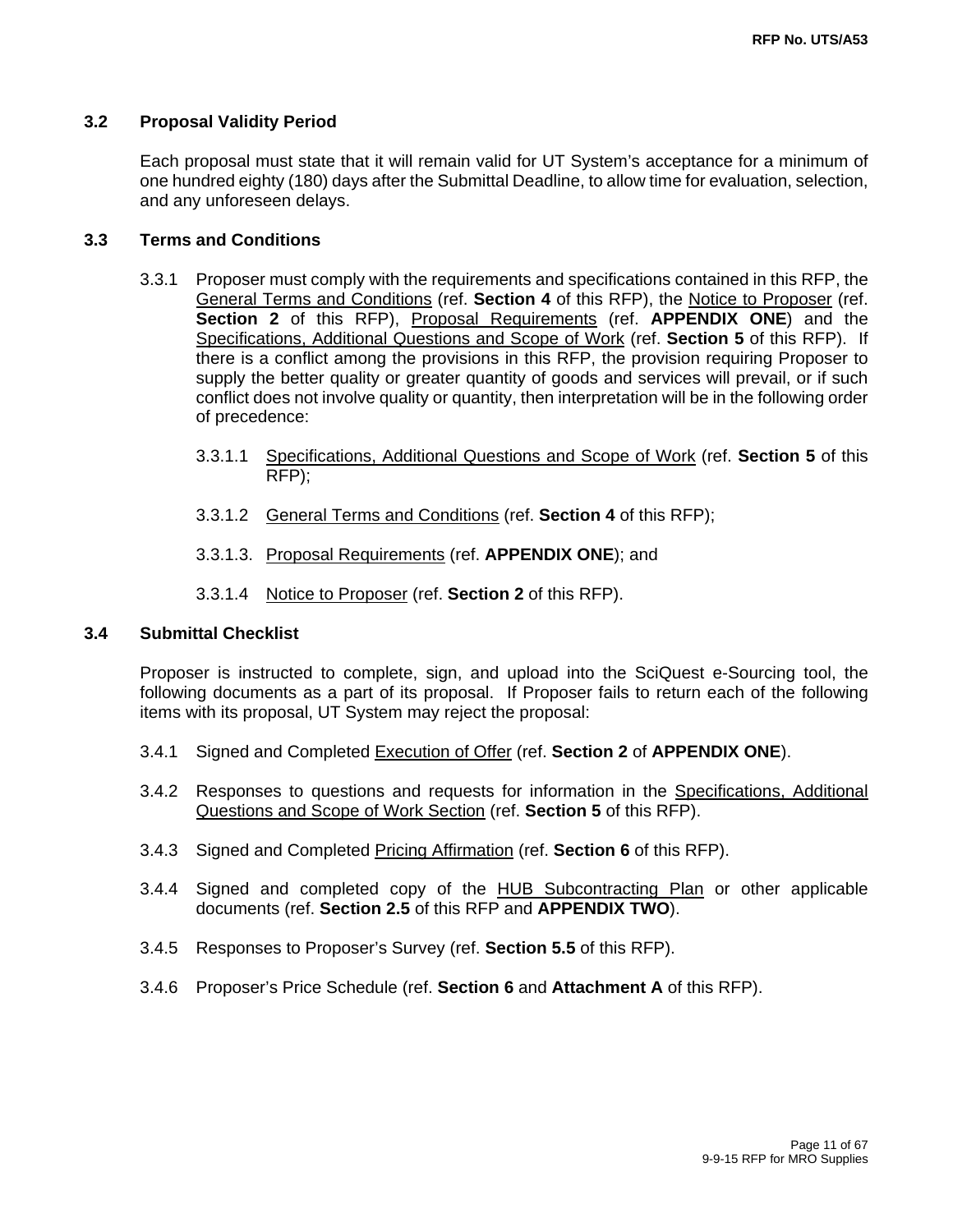#### **SECTION 4 GENERAL TERMS AND CONDITIONS**

#### **4.1 General Information regarding Structure of Transaction and Terms and Conditions**

The structure of the transaction UT System intends to enter into as a result of this RFP will be substantially similar to the following: (1) one Preferred Supplier Agreement ("**PSA**") between UT System and Preferred Supplier; and (2) several Institutional Participation Agreements (each an "**IPA**") signed by participating Alliance members and affiliates (collectively, the "**Agreement**").

The terms and conditions contained in the attached Sample Preferred Supplier Agreement (ref. **APPENDIX THREE**) or, in the sole discretion of UT System, terms and conditions substantially similar to those contained in **APPENDIX THREE**, will constitute and govern any agreement that results from this RFP. If Proposer takes exception to any terms or conditions set forth in the Preferred Supplier Agreement, Proposer must submit a list of the exceptions as part of its proposal in accordance with **Section 5.3** of this RFP. Proposer's exceptions will be reviewed by UT System and may result in disqualification of Proposer's proposal as non-responsive to this RFP. If Proposer's exceptions do not result in disqualification of Proposer's proposal, UT System may consider Proposer's exceptions when UT System evaluates the Proposer's proposal.

#### **SECTION 5 SPECIFICATIONS, ADDITIONAL QUESTIONS AND SCOPE OF WORK**

### **5.1 General**

The requirements and specifications for the MRO Supplies, as well as certain requests for information to be provided by Proposer as part of its proposal, are set forth below.

#### **5.2 Minimum Requirements**

- 5.2.1 Preferred Supplier must pay to the Alliance an administrative fee of 2% of the Total Net Sales made under the Agreement (ref. **Section 6.2** of this RFP). This fee will be payable quarterly, based on the Total Net Sales made by Preferred Supplier under the Agreement during the related quarter. The fee will be used to defray the costs incurred by the Alliance, as UT System's own, in-house group purchasing organization, in organizing, implementing, sustaining and optimizing group procurements for UT System institutions.
- 5.2.2 Proposer must provide an Internet-based website or catalog with ordering and browsing capabilities.

#### **5.3 Additional Questions Specific to this RFP and Scope of Work**

Proposer must submit the following information as part of Proposer's proposal:

5.3.1 In its proposal, Proposer must indicate whether it will consent to include in the Agreement the "Access by Individuals with Disabilities" language that is set forth in **APPENDIX FOUR**, Access by Individuals with Disabilities. If Proposer objects to the inclusion of the "Access by Individuals with Disabilities" language in the Agreement, Proposer must, as part of its proposal, specifically identify and describe in detail all of the reasons for Proposer's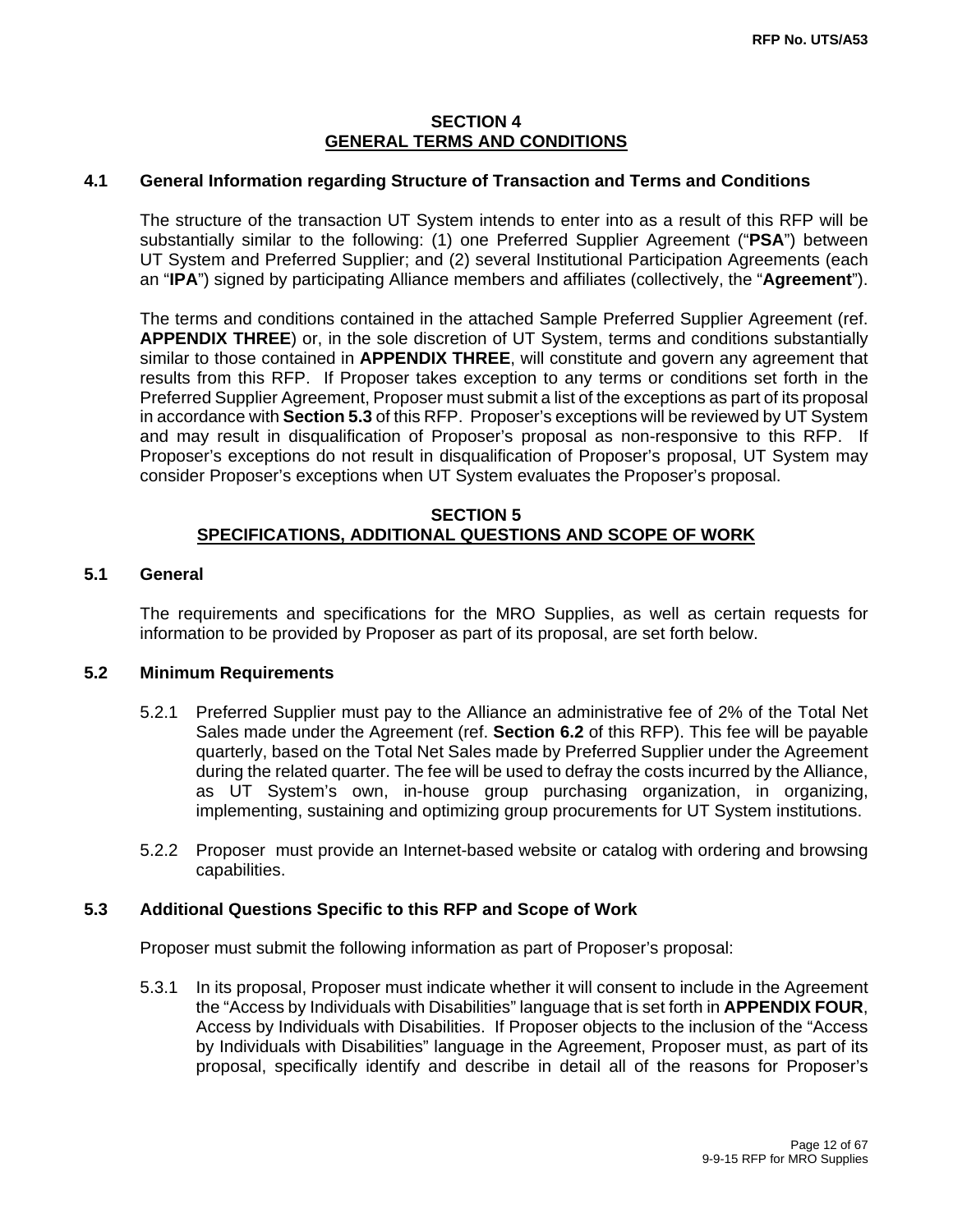objection. NOTE THAT A GENERAL OBJECTION IS NOT AN ACCEPTABLE RESPONSE TO THIS QUESTION.

- 5.3.2 If Proposer takes exception to any terms or conditions set forth in **Section 4** of this RFP, Proposer must submit a list of the exceptions.
- 5.3.3 Proposers will provide answers to the questions listed in the Proposer's Survey ("**Proposer's Survey**") (ref. **Section 5.5** of this RFP) to the best of Proposer's knowledge, as responses may be incorporated into the Agreement. The questions in the Proposer's Survey will provide UT System with additional information about Proposer and various efficiencies and economies of scale that Proposer may provide to participating institutions.

#### **5.4 Scope of Work**

The details noted below will form the basis for the Scope of Work to be included in the Agreement concluded between UT System and Preferred Supplier.

Definitions. For purposes of this RFP the following definitions will apply:

*"Core List"* = a list of the MRO Supplies most commonly ordered by Institutional Participants, with specific SKU numbers – see **Attachment A** to this RFP – that have been identified through analysis and quoted as a list of products based on Institutional Participant usage and purchasing pattern or history.

*"Non-Core List" =* MRO Supplies that are contained in the Preferred Supplier's product catalog and that are not part of the Core List. These products will be available for purchase by Institutional Participants and will be priced subject to the discount-from-list percentage to be specified for their respective Merchandise Classes by Proposer in **Attachment B** (Non-Core List Pricing).

*"UT System Contract Administrator" =* the individual designated by UT System to be responsible for day-to-day management of the Preferred Supplier-UT System relationship and to serve as the Preferred Supplier's primary contact for and on behalf of Institutional Participants on all matters relating to the Agreement.

5.4.1 General Description. The following outlines the essential requirements for the Scope of Work. Proposer acknowledges and understands that this RFP provides a general description of the work to be performed and is not intended to be all inclusive. Proposer must be familiar with the requirements and general conditions that are essential to provide the products and services, consistent with industry best practices and in accordance with all licensing, regulations, and professional standards.

> Preferred Supplier will provide MRO Supplies to Institutional Participants as their preferred, primary MRO supplier. The Agreement resulting from this RFP will provide Institutional Participants with access to MRO Supplies at discounted prices and is intended to permit all parties to reduce procurement and transaction costs and improve business processes. Preferred Supplier will quote certain prices for the sale of Preferred Supplier products shipped directly to Institutional Participants. Preferred Supplier will sell the MRO Supplies to Institutional Participants under the terms and conditions set forth in the Agreement.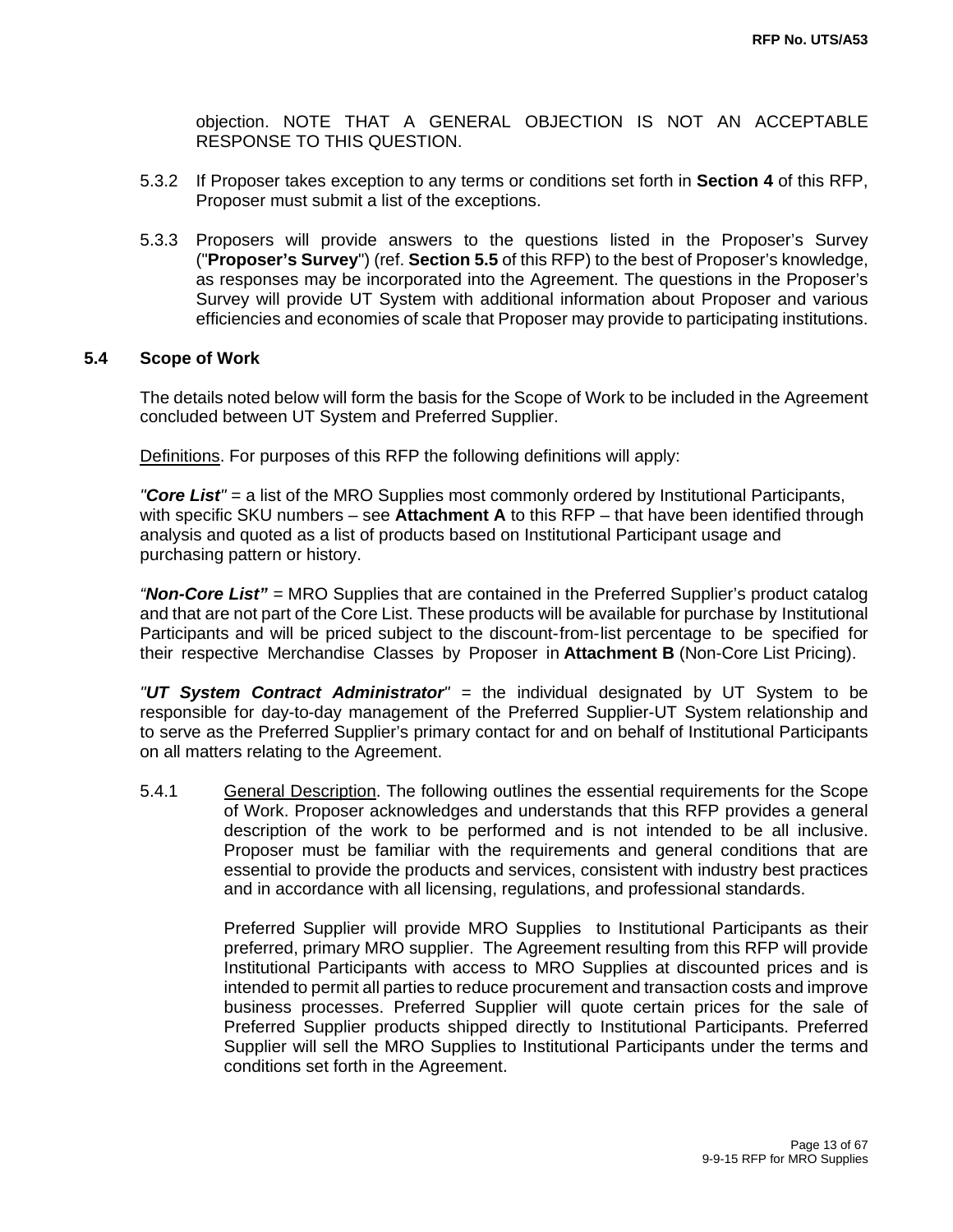UT System acknowledges that each Proposer has an existing business model and may choose to supply the MRO Supplies to Institutional Participants in a variety of ways that best suit the Proposer's organization and market approach. Notwithstanding this, the following are the minimum requirements necessary for successfully implementing the Agreement:

#### 5.4.2 Campus Requirements

- A. Each Institutional Participant will have its own unique set of rules and regulations for conducting business on its campuses. Preferred Supplier will be responsible for compliance with each Institutional Participant's rules and regulations, including any and all requirements for background checks, badging/credentialing, and security.
- B. The Institutional Participants utilize a variety of ERP Systems, software, ordering methods, tools, technologies and formats (e.g. PeopleSoft, SciQuest, EDI, XML, cXML). Preferred Supplier will be responsible for integrating these systems with Preferred Supplier's systems for ordering, delivery/receipting, invoicing, payment, at no additional charge to the Institutional Participants.
- C. Preferred Supplier will establish with each Institutional Participant campusspecific delivery methods, delivery schedules, and delivery locations.
- D Preferred Supplier will cause its representatives, agents, employees and permitted subcontractors (if any) to become aware of, fully informed about, and in full compliance with all applicable UT System's and Institutional Participants' rules and policies, including, without limitation, those relative to personal health, security, environmental quality, safety, fire prevention, noise, smoking, and access restrictions; consideration for students, patients and their families as well as employees; parking; and security.

#### 5.4.3 Preferred Supplier-Alliance Account Support Team

Preferred Supplier will provide a Senior Management Account Representative with the authority and responsibility for the overall success of the Agreement within the Preferred Supplier's organization. The Preferred Supplier also will designate a Program Manager assigned to the Alliance account responsible for: (i) receiving and providing ongoing communications by and between the Preferred Supplier and UT System; (ii) monitoring the overall implementation of the Agreement at each Institutional Participant and providing updates to the UT System Contract Administrator; (iii) identifying and fostering process improvements; (iv) serving as the liaison to engage resources with the Preferred Supplier's organization to troubleshoot and resolve problems; (v) organizing Quarterly Business Reviews ("**QBR**"); monitoring Key Performance Indicators ("**KPIs**") and providing early warning notices to Preferred Supplier's management team and the UT System Contract Administrator.

UT System will designate the individual who will serve as the UT System Contractor Administrator.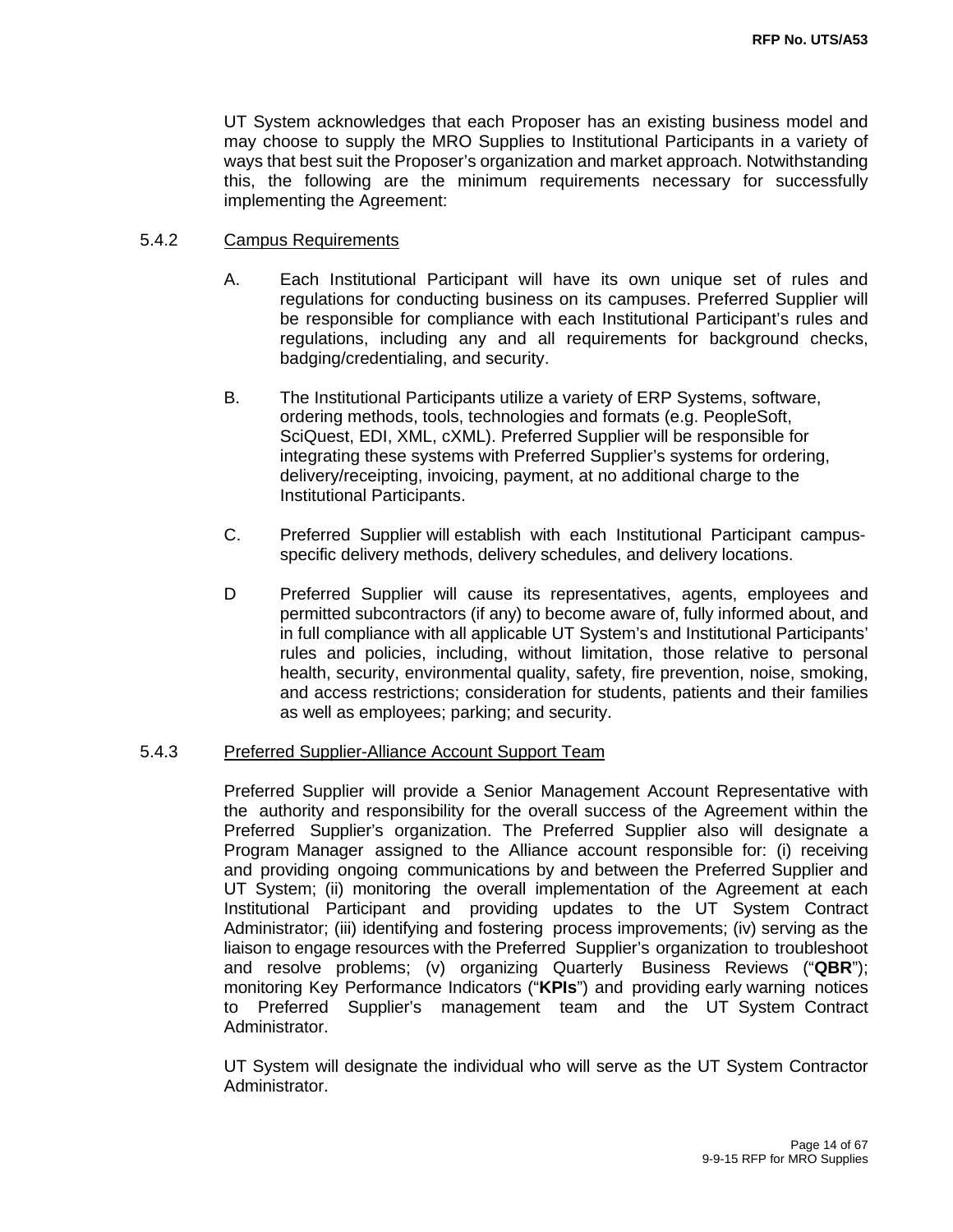#### 5.4.4 Preferred Supplier-Institutional Participant Account Support Team

Each Institutional Participant has varying and different support needs. The following outlines the minimum account management, sales and technical support to be provided to each Institutional Participant by Preferred Supplier. Within sixty (60) days after execution of the Agreement, Preferred Supplier will develop with each Institutional Participant a mutually agreed-upon, customized work plan, to include without limitation: local performance measures; program goals; implementation plan; sales marketing plan; ordering method(s); invoicing method(s); and premises rules.

Sales Manager: Preferred Supplier will assign Sales Manager(s) who will provide the following minimum services:

- Be responsible for and facilitate the relationship between Institutional Participant's purchasing team and Preferred Supplier's local and corporate team.
- Achieve understanding of Institutional Participant's business processes, rules, and requirements and operate within such processes, rules and requirements.
- Support and manage direct reports and maintain the site-specific work plan.
- Provide and manage personnel staffing to support initiatives.
- Work to develop and train representatives.
- Identify opportunities in coordination with Institutional Participant and provide strategic direction.
- Provide support for issue resolution, product selling, conversion, and savings opportunities.
- Provide project management and oversee Preferred Supplier resource utilization.
- Identify and communicate each institutional Participant's requirements within Preferred Supplier's organization.
- Identify and execute conversion and market-share opportunities to support contract growth initiatives and coordinate supplier and specialist activity.
- Work with Institutional Participant on analysis and goal measurement for both Institutional Participant and Preferred Supplier.
- Provide expertise and product knowledge.
- Help to identify and present opportunities and facilitate problem resolution with customers as required.

Inside Sales Support: Preferred Supplier will provide an inside customer service representative or team, available via a toll-free number and/or email, who is intimately familiar with the account requirements, to provide the following minimum services:

- Provide reports or analytic tools to assist Institutional Participants recognize/prioritize savings opportunities, understand supply chain performance and better manage its operations.
- Product research, services and knowledge
- Order processing
- Assist with pricing validation and error correction
- Handle all billing and credit issues, including returns
- Track shipments when required
- Support the sales representative on campus when required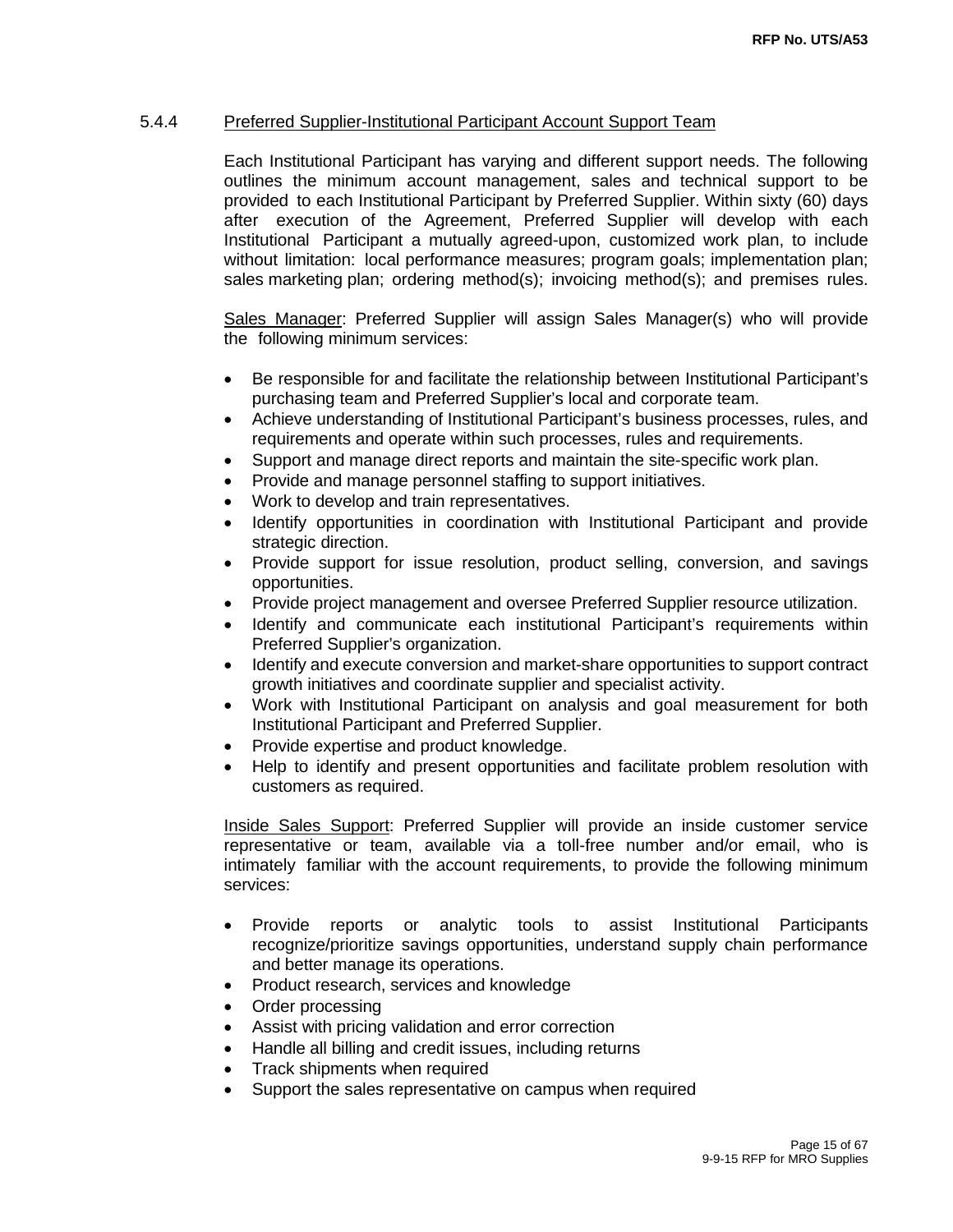- Information regarding more cost effective alternatives for Institutional Participants.
- Training and support for use in on-line ordering systems.
- Inside customer service representative must have the ability to provide access to account information on-line, including but not limited to, usage history, usage by delivery address, order status, order entry, product specifications and various other analysis tools

#### 5.4.5 Ordering

- A. Preferred Supplier will provide to Institutional Participants one or more local or toll free telephone numbers for transmission of facsimile orders and telephone orders.
- B. Preferred Supplier will provide next business day delivery for all orders placed between 8:00 am and 5:00 pm (local time) for all Core List items and Non-Core List items (excludes special/custom orders).
- C. Each Institutional Participant will be responsible for its own process for ordering authorization and ordering method (e.g., manual purchase orders, telephone, facsimile, EDI, or via an internet-based ordering system).
- D. Preferred Supplier will accept purchasing card **("P-card")** orders at no additional costs, fees or handling charges and will provide level III or higher data reporting.
- E. Any purchase order or purchasing card transaction ("**PCT**") issued by an Institutional Participant under the Agreement will be governed by additional commercial terms and conditions in Institutional Participant's purchase order or PCT. Preferred Supplier will not substitute a SKU without obtaining permission from the individual at the Institutional Participant who placed the order. Each purchase order or PCT will include the ordering Institutional Participant's specific "ship to" and "invoicing and bill to" information.

#### 5.4.6 Delivery and Shipping

- A. All MRO Supplies will be delivered FOB Destination, shipping prepaid, unless otherwise agreed in writing.
- B. Each shipment must be individually wrapped, packed and labeled. A packing label must be on each box and must include the following items visible on the outside of the box:
	- Preferred Supplier order number
	- Ordering customer's name and unit (department, agency, division, etc.)
	- Delivery address (with floor and room number, where appropriate)
	- Purchase order number

A packing slip must be included with each shipment, and must include at least the following information in no particular order: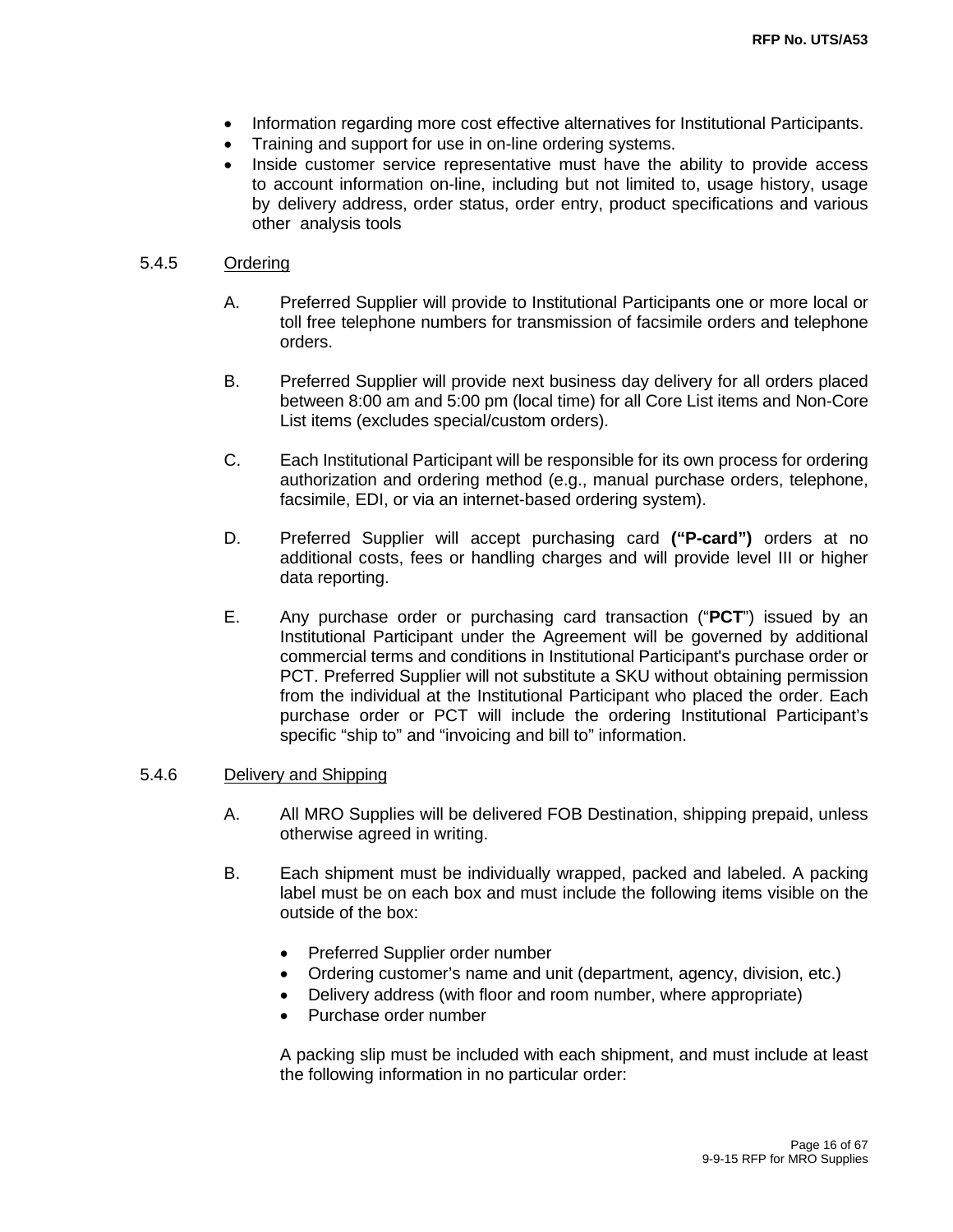- Purchase order number
- Line item description(s)
- Product item number(s)
- Quantity ordered
- Quantity included in shipment
- Status of back order items
- Unit price
- Number of parcels
- All information contained on the packing label
- C. Acceptance of the total delivery by signature based on total package count and manifest will not represent transfer of responsibility to the Institutional Participant for the contents of the package. In the event of shortage, overage or damage within the package, Preferred Supplier will accept Institutional Participant documentation for resolution.
- D. Institutional Participant may, at its sole option and discretion, designate its own carrier for transportation of products purchased from Preferred Supplier. In such event, Institutional Participant will be responsible for and pay directly to its designated third-party carrier for all transportation delivery charges incurred.
- E. Preferred Supplier will be responsible for the delivery of all products in firstclass condition at the point of delivery, and in accordance with good commercial practice. All products will be extended "free shipping," with no handling or inside delivery charges. Any additional transportation fees will be waived, such as: hazardous materials fees, fuel surcharges, etc. All other deliveries will be considered back-ordered if delivery exceeds five working days from order date.
- F. Preferred Supplier will have the capability of tracking all shipments and upon request will provide a shipment status report to Institutional Participant.
- 5.4.7 Inventory Management. Preferred Supplier will provide an inventory management tools to Institutional Participants to include but not limited to managing inventory, stock replenishment, RFID/vending system, tool tracking software, etc.
- 5.4.8 Service, Warranty and Returns
	- A. Preferred Supplier will provide installation services for the MRO Supplies it furnishes, as applicable.
	- B. Preferred Supplier will provide a 60-day, hassle-free return policy, without handling charges, return shipping charges, or restocking fees. To ensure prompt handling, Institutional Participants must obtain a return goods authorization number from Preferred Supplier and reference this number on return shipping documents. Returns made without the authorization number will be returned to Institutional Participants freight collect. Preferred Supplier may reverse any credit issued to Institutional Participants for any product not returned after authorization and request by Preferred Supplier. Products to be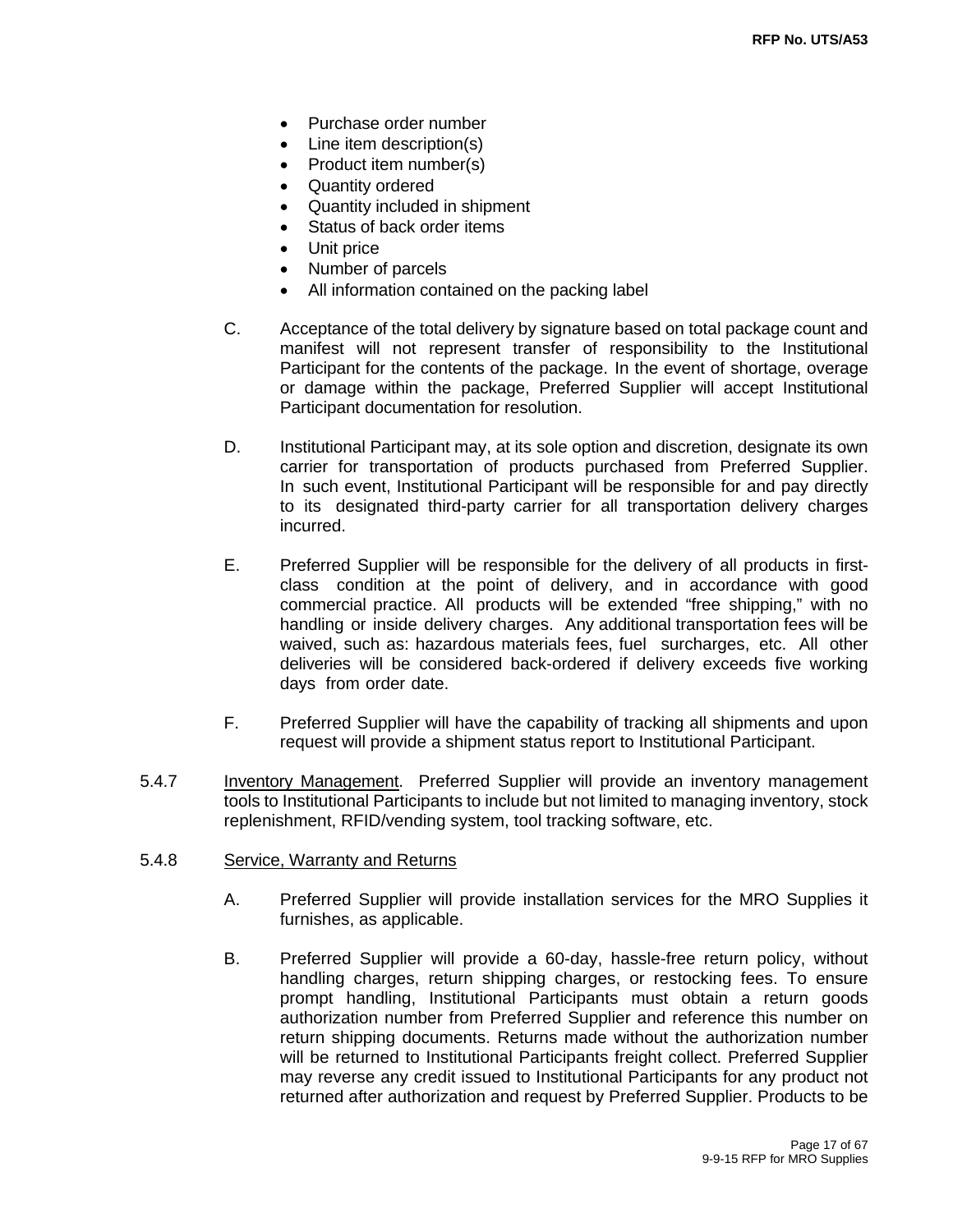returned will be picked up by Preferred Supplier within five (5) business days after notification, and Preferred Supplier will provide to Institutional Participant a written receipt confirming return of product at time of pick up.

- C. If Preferred Supplier fails to deliver, or erroneously delivers products, Preferred Supplier will take immediate corrective action to make the correct delivery at no cost to Institutional Participant.
- D. Should any action cause visible damage to the products during transport, once notified by either the carrier or Institutional Participant, Preferred Supplier will immediately contact Institutional Participant and make arrangements to inspect the damaged product and/or authorize a return of the product and ship a replacement.
- E. Preferred Supplier will have the capability of tracking all shipments and upon request will provide a shipment status report to Institutional Participant.
- F. Preferred Supplier will track all returned shipments and upon request will provide a shipment status report to Institutional Participant.

#### 5.4.9 Invoicing and Payment

- A. Preferred Supplier will invoice Institutional Participants, not UT System or the Alliance. Due to the numerous E-procurement platforms used by Institutional Participants, invoicing requirements will be established by agreement between Preferred Supplier and each Institutional Participant. Each invoice relating to the Agreement will reference the appropriate Institutional Participant purchase order number and include a detailed description of the products to which it relates.
- B. Each Institutional Participant is solely responsible for the payment of any purchase orders or PCT it issues, and no other Institutional Participant will have any liability whatsoever relating to a purchase order or PCT issued by another Institutional Participant.
- C. Institutional Participant will remit payments of invoices issued under the Agreement on a Net 30 Days basis, subject to requirements of the Texas Prompt Payment Act.
- D. Preferred Supplier will resolve all order and invoice discrepancies (e.g. shortage, overage, damage, etc.) within five (5) business days after written notification or, if because of their nature, the discrepancies cannot be resolved within that time frame, Preferred Supplier will take all of the steps the Institutional Participant's purchasing department deems necessary.
- 5.4.10 Dated Products. Products with a limited shelf life or a manufacturer's expiration date of less than six (6) months from the purchase order date will not be supplied under the Agreement, except as expressly authorized in writing by Institutional Participant.
- 5.4.11 Product Condition of Sale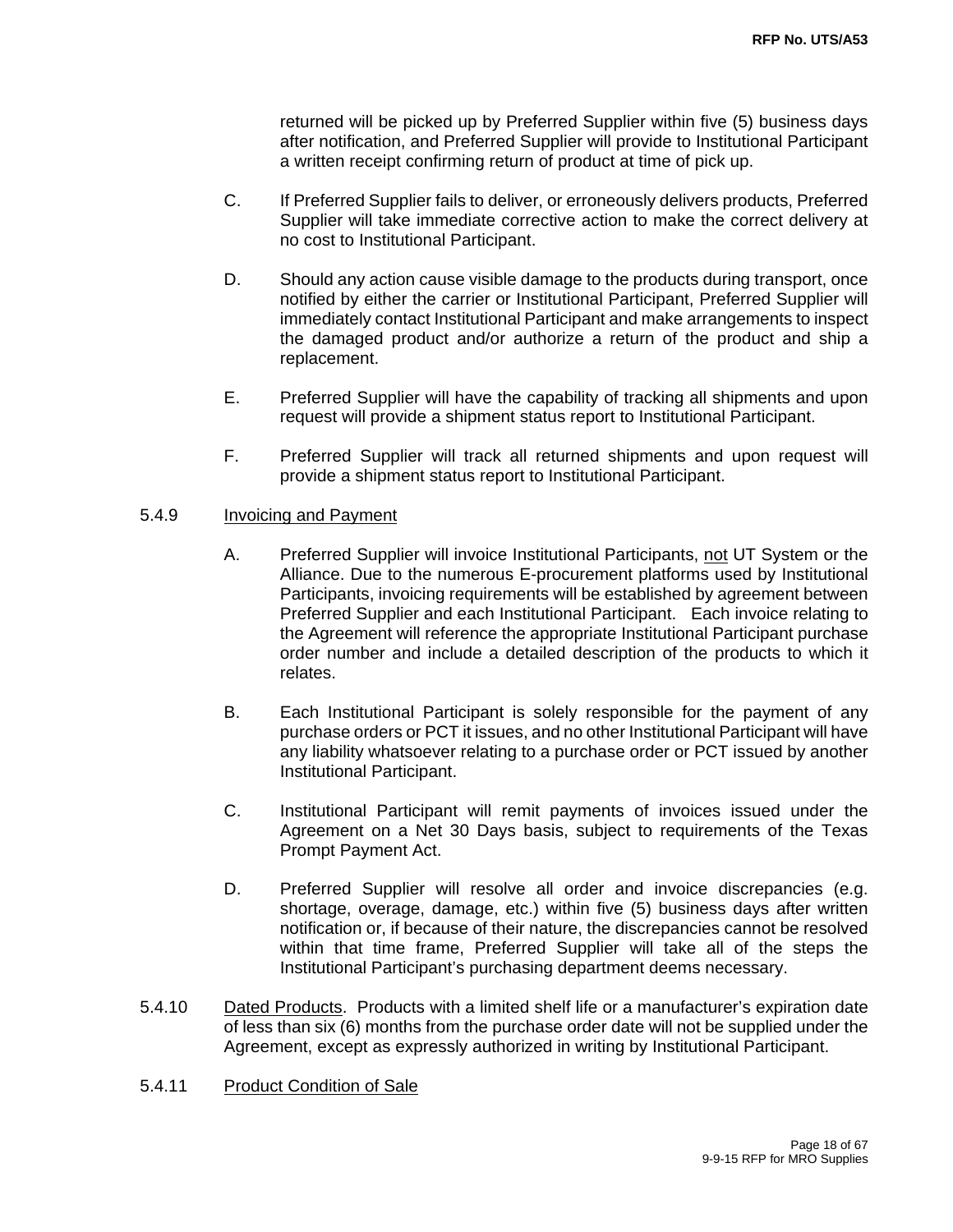At a minimum, the manufacturer's standard warranty will apply. Preferred Supplier may offer a warranty that clearly illustrates an improvement to the manufacturer's standard warranty and a benefit to Institutional Participant. Warranties will not be subject to change (except for improvements) during the term of the Agreement, without the prior written approval of the UT System Contract Administrator. Preferred Supplier certifies and warrants that all products sold to Institutional Participant will be:

- (a) New and genuine and in conformity to published specifications.
- (b) Free from defects in design, materials or workmanship.
- (c) Provided in the manufacturer's original packaging (unless otherwise requested).
- (d) Sold or manufactured via legal and reputable channels.
- (e) Not misbranded.

#### 5.4.12 Pricing

Preferred Supplier's overall price structure and discount levels will remain firm and unchanged for the term of the Agreement, unless otherwise agreed upon in writing by the UT System Contract Administrator and Preferred Supplier; *provided, however,* Preferred Supplier may provide additional volume discounts and promotional discounts above those stated in the Agreement, and Preferred Supplier is encouraged to do so. Preferred Supplier will document all additional volume discounts and promotional discounts in written email correspondence to the UT System Contract Administrator.

A. Core List Products: Once per year, or more frequently as directed by the UT System Contract Administrator, Preferred Supplier will conduct an evaluation of the Institutional Participants' top spend items. Preferred Supplier and the UT System Contract Administrator will revise the items on the Core List to replace discontinued SKUs and to rebalance the list through additions and deletions, ensuring that items accounting for the largest spend in the prior twelve (12) months, or recently trending as frequently purchased items, are included on the **Attachment A** (Core List Pricing). Recommended additions and deletions will be reviewed with the UT System Contract Administrator, and revisions to the Core List may follow, if agreed to by the Administrator. New additions to the Core List will be guaranteed better pricing than previously achieved through either the manufacturer discount list and/or category discount schedule list.

There will be no cancellation of Core List products without an equal and acceptable replacement approved by the UT System Contract Administrator. Preferred Supplier will communicate manufacturer's discontinuation of any products to the Administrator in writing within five (5) business days after first being made aware of the manufacturer's discontinuation. In such instances, Preferred Supplier will work with the Administrator to identify and implement alternative options that will maintain or reduce costs associated with the SKU's being replaced. Preferred Supplier will provide detailed quarterly reports, if requested by the Administrator, displaying SKU's removed from the Core List and suggested replacements. Preferred Supplier will offer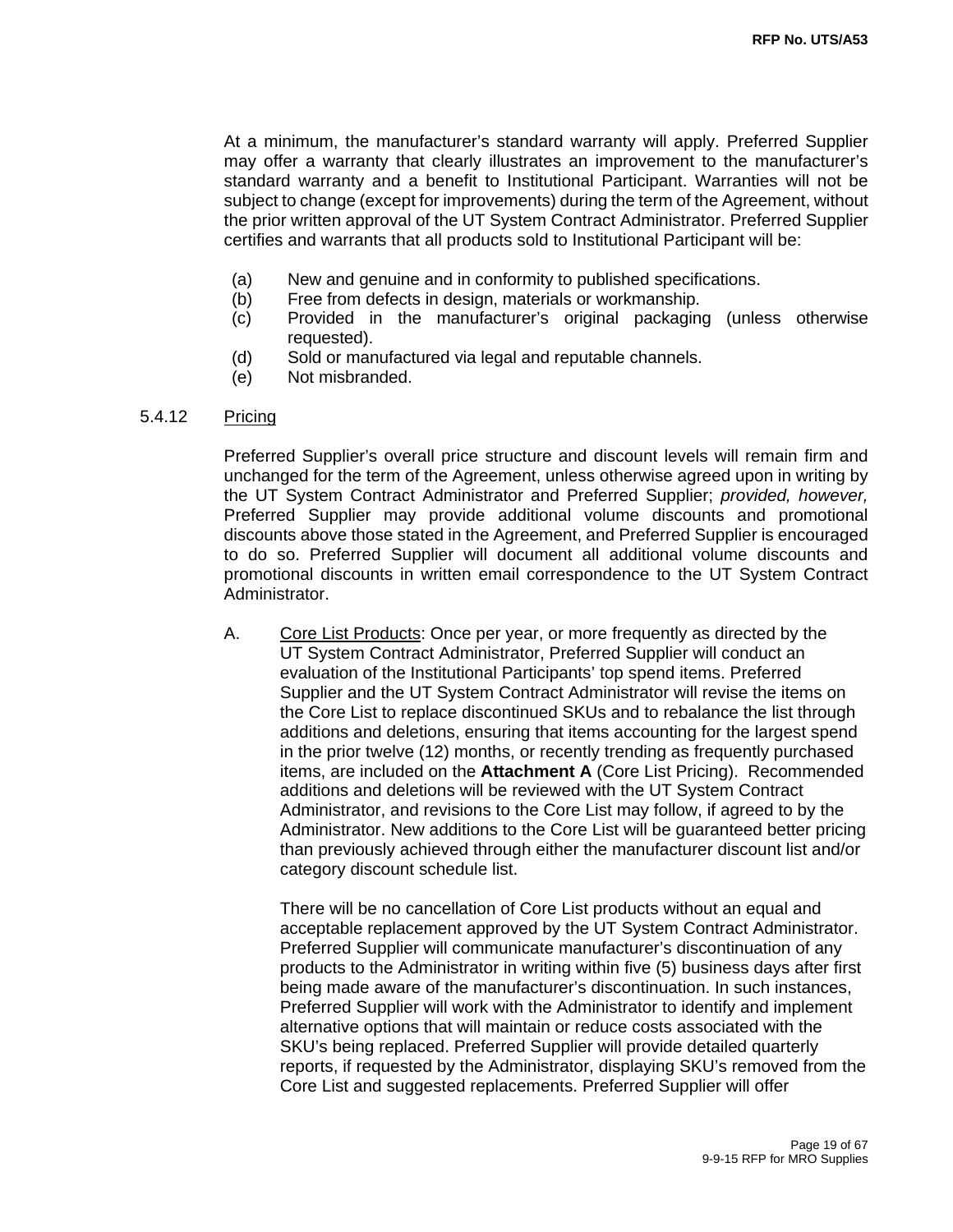suggested replacements of discontinued products at least 30 days prior to discontinuation, including replacement part number, description, list price, applicable discount, and final price.

Core List Items will be subject to a better percentage discount as applied to Non-Core List items in the same Merchandise Class as indicated in **Attachment B** (Non-Core List Pricing).

B. Pricing Structure: Preferred Supplier will provide fixed pricing for MRO Supplies on the Core List, and discounts off current list pricing for other products, all as more particularly described below and in **Attachment A**  (Core List Pricing) and **Attachment B** (Non-Core List Pricing).

Core List Pricing: Proposer must submit its Core Listing Pricing in **Attachment A**. The Core List Pricing established in **Attachment A** will remain firm and fixed through March 31, 2017. Thereafter, for each subsequent calendar year, Preferred Supplier and the UT System Contract Administrator will agree in writing on the pricing for such year in advance. Upon agreement in writing on such pricing, the pricing will be firm and fixed throughout such calendar year. Beginning in January/February of 2017, pricing and purchasing trends will be analyzed to establish new pricing. Based on the previous year's sales history, items with no or low usage may be dropped from the Core List and items with new high-volume usage patterns may be added. High-volume will be considered purchases of twenty five (25) or more items when added across Institutional Participants.

Non-Core List Pricing: Preferred Supplier must submit its percentage discounts from List Price in **Attachment B** for MRO Supplies in the Non-Core List, for the respective Merchandise Categories shown. These percentage discounts will remain firm and fixed throughout the term of the Agreement. "**List Price"** means Preferred Supplier's non-discounted price then in effect for the related MRO Supplies, inclusive of all standard warranties and enduser support, as published on Preferred Supplier's website or in product catalogs or price lists distributed by Preferred Supplier to the general public.

New items may be included in the Non-Core List as they become available (when added to Preferred Supplier's catalog) during the term of the Agreement.

 Non-Core List Market-Basket Pricing: Proposer must submit **Attachment C**, applying the percentage Merchandise Class discounts specified in **Attachment B** (Non-Core List Pricing) to the particular MRO Supplies identified in **Attachment C**.

C. Annual Price Adjustment: Price adjustments for each calendar year after 2016 for items on the Core List will not exceed a 5% increase per line item when compared against the previous year. The Preferred Supplier will only pass through the actual price changes (not to exceed 5%) that have been instituted by the manufacturer. Preferred Supplier, upon request by the UT System Contract Administrator, will provide a written report substantiating the manufacturer's price change. Adjusted pricing will be firm and fixed for that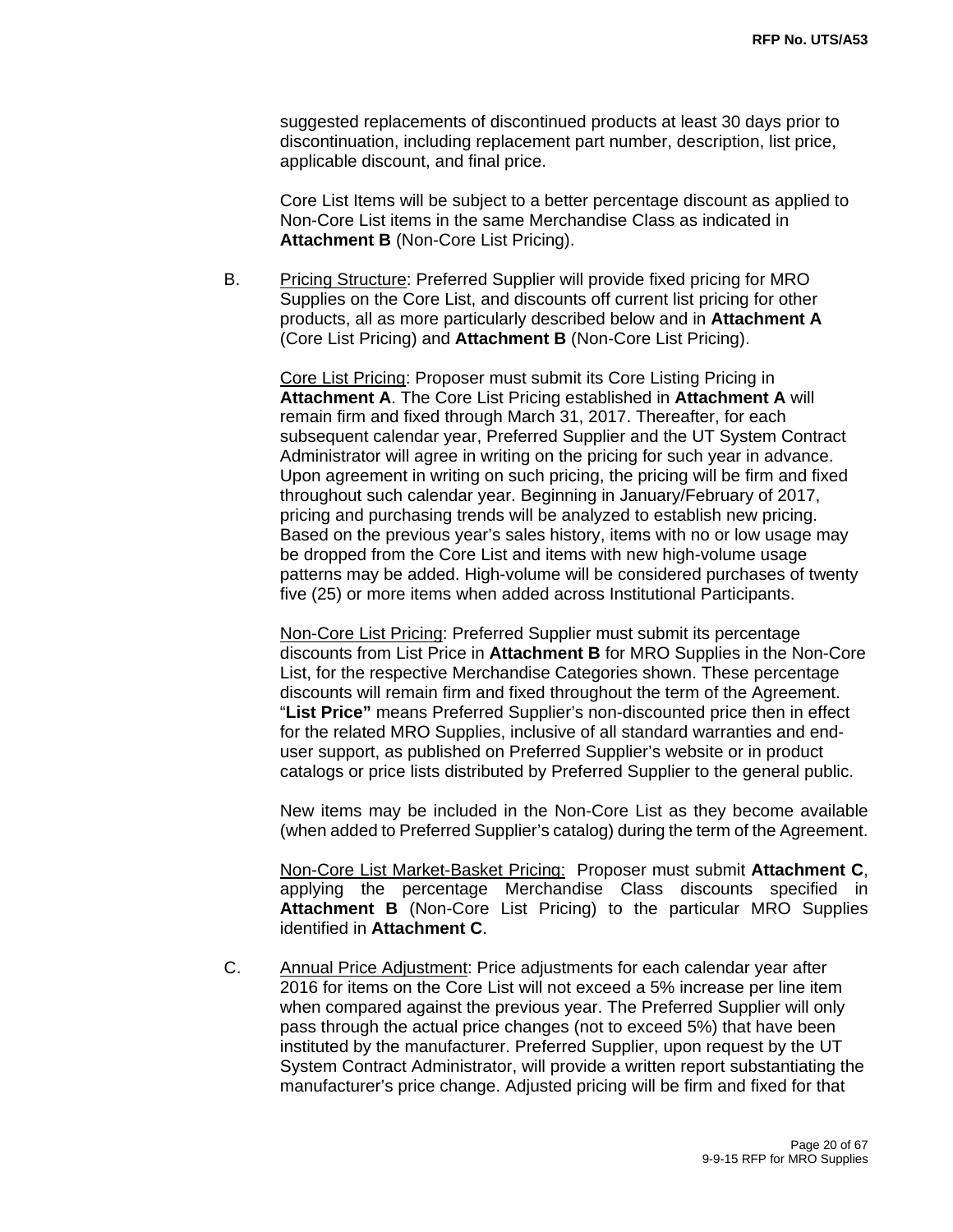calendar year. Any fluctuation in price that causes a price increase not agreed to in writing by UT System will be considered a breach of contract. Price decreases may be required for Preferred Supplier to stay competitive. Institutional Participants will be notified by Preferred Supplier in advance of these special pricing arrangements.

- D. If Preferred Supplier offers to any federal, state or local governmental entity a price for MRO Supplies that is lower than the price established under the Agreement (excluding any additional volume discounts and promotional discounts provided on a periodic basis), the lower price will become the new price for all Institutional Participants within ten (10) business days after the lower price was offered. Preferred Supplier will document in written email correspondence to the UT System Contract Administrator all such occurrences of such lower prices being offered, and all such lower pricing will be incorporated into and made a part of the Agreement for all purposes once so documented.
- E. All prices quoted to UT System or Institutional Participants will be inclusive of all fees and charges due and payable to Preferred Supplier by Institutional Participant.
- F. Preferred Supplier and the UT System Contract Administrator will review all price structures for MRO Supplies on a quarterly basis during each QBR. Preferred Supplier's initial and subsequent pricing will be benchmarked by the Strategic Services Group for market competitiveness. Preferred Supplier agrees to negotiate in good faith to adjust pricing if necessary to remain competitive. Should pricing or configuration for products listed in the Agreement change during such quarterly reviews, such changes will be documented in a written amendment to this Agreement agreed to by Preferred Supplier and the UT System Contract Administrator.
- 5.4.13 Inspection of Facilities. UT System reserves the right to inspect Preferred Supplier's facilities and on-site MRO management system to verify that Preferred Supplier has the resources necessary and appropriate, as determined by commercially reasonable standards in the industry, to meet all of Preferred Supplier's duties and obligations as set forth in the Agreement.

#### 5.4.14 Management Reports

Preferred Supplier will submit to the UT System Contract Administrator the reports listed below, within thirty (30) days after the close of each calendar quarter. The reports will be provided in electronic format or computer-generated spreadsheets, in accordance with a template to be provided by UT System. At a minimum, reports will provide sales to each Institutional Participant, with sales broken out by Customer Discount Code, manufacturer name, manufacturer product number, supplier product number, description, total units/quantity sold, and total sales dollars.

Sales History Report: Preferred Supplier will submit to the UT System Contract Administrator a "**Sales History Report**" on the last day of the month following the end of each calendar quarter. The report will be provided in Microsoft Excel format, in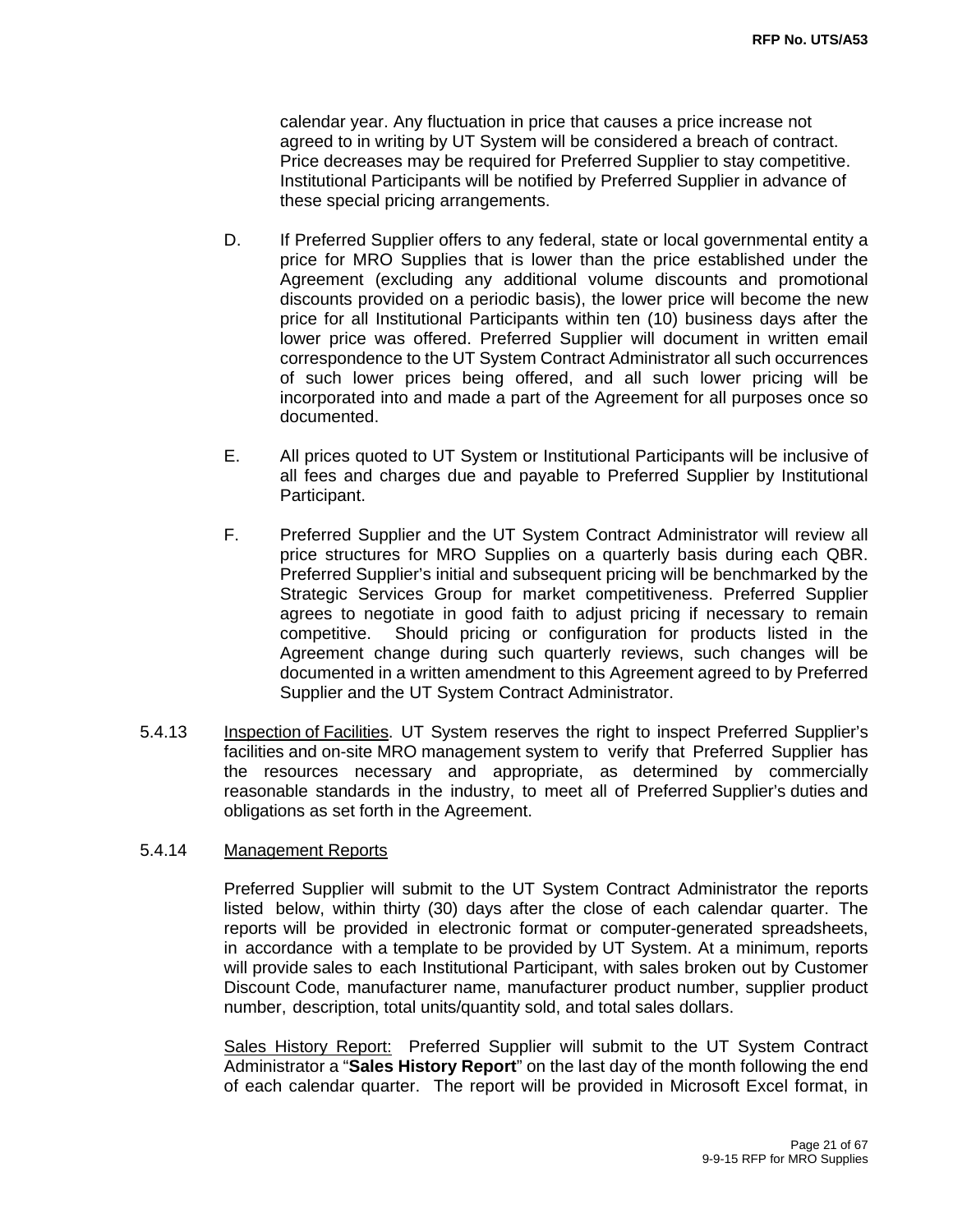accordance with the Sales History Report Format, Field Definitions, and a template to be provided by UT System. The report will provide sales and returns/credits to each Institutional Participant, using the required fields as defined in the Sales History Report Format and Field Definitions. Sales or returns/credits fulfilled by Preferred Supplier and approved HUB Subcontractors under the Agreement must be included in the report. If no sales or returns are made during the calendar quarter, Preferred Supplier will submit confirmation of no sales or returns to the UT System Contract Administrator at the mailbox utsscainfo@mdanderson.org. The Sales History Report and reports of no sales or returns will be reviewed with the UT System Contract Administrator. Upon review, the UT System Contract Administrator may request Preferred Supplier to make formatting and content changes to the Sales History Report for past and/or future Sales History Reports. All sales or returns reported by Preferred Supplier are subject to the Alliance administrative fee referenced in **Section 5.2.1** of this RFP. Timeliness of the Sales History Report on or before the Due Date will be evaluated as a Key Performance Indicator within the Supplier Relationship Management (SRM) Program described in in APPENDIX THREE–400.

Preferred Supplier will submit the Sales History Report for all sales or returns/credits made by Preferred Supplier during the term of this Agreement to each Alliance member and affiliate, even if they have not signed an Institutional Participation Agreement.. Sales or returns/credits made to Institutional Participants under other agreements, such as a local agreement between the Preferred Supplier and the Institutional Participant, are not required to be reported in the Sales History Report. All sales or returns/credits made under the Agreement to an Institutional Participant not listed in the Institution Name Table described below must be reported to the UT System Contract Administrator for review.

The following tables indicate when Sales History Report will be due, and show the format and required fields of the Sales History Report:

| Sales History Report Quarterly Sales Period and Report Due Dates |                  |            |  |  |
|------------------------------------------------------------------|------------------|------------|--|--|
| <b>Calendar Quarter</b>                                          | Time Frame       | Due Date   |  |  |
|                                                                  | January-March    | April 30   |  |  |
|                                                                  | April-June       | July 31    |  |  |
| O3.                                                              | July-September   | October 31 |  |  |
| О4                                                               | October-December | January 31 |  |  |

### **Sales History Report Format and Field Definitions**

| <b>SUPPLIER</b><br>NAME* | <b>INSTITUTION</b><br>NAME* | <b>SELL</b><br><b>PRICE</b> | QTY          | <b>EXTENDED</b><br>PRICE* | <b>INVOICE</b><br>DATE* | <b>MANUFACTURER</b><br>NUMBER* | <b>MANUFACTUR</b><br><b>ER NAME*</b> | <b>VENDOR</b><br><b>CATALOG</b><br>NUMBER* | <b>PRODUCT</b><br><b>DESCRIPTION*</b>            | UOM* | <b>UNSPSC</b><br><b>COMMODITY</b><br><b>CODE</b> | <b>UNSPSC</b><br><b>CATEGORY</b><br><b>DESCRIPTI</b><br>ON | <b>LIST</b><br><b>PRICE</b> |
|--------------------------|-----------------------------|-----------------------------|--------------|---------------------------|-------------------------|--------------------------------|--------------------------------------|--------------------------------------------|--------------------------------------------------|------|--------------------------------------------------|------------------------------------------------------------|-----------------------------|
| Apfix                    | UT San<br>Antonio           | \$2.9                       | <sub>5</sub> | \$14.85                   | 1/24/2<br>014           | Premier Pain<br>Roller Co      | $4-XK$                               | 1233                                       | 4"speed kit                                      | EA   | 31211906                                         | Paint<br>rollers                                           | 4.97                        |
| Apfix                    | UT San<br>Antonio           | \$67.<br>95                 | 10           | \$679.50                  | 1/15/20<br>14           | Richard<br>Manno Co.           | PAT4436                              | 1234                                       | Shoulder<br>Screw, SS,<br>$10-32.1$<br>1/2L, Pk5 | PK   | 31161511                                         | Locking<br><b>Screws</b>                                   | 71.5<br>9                   |

Required fields are marked with an asterisk.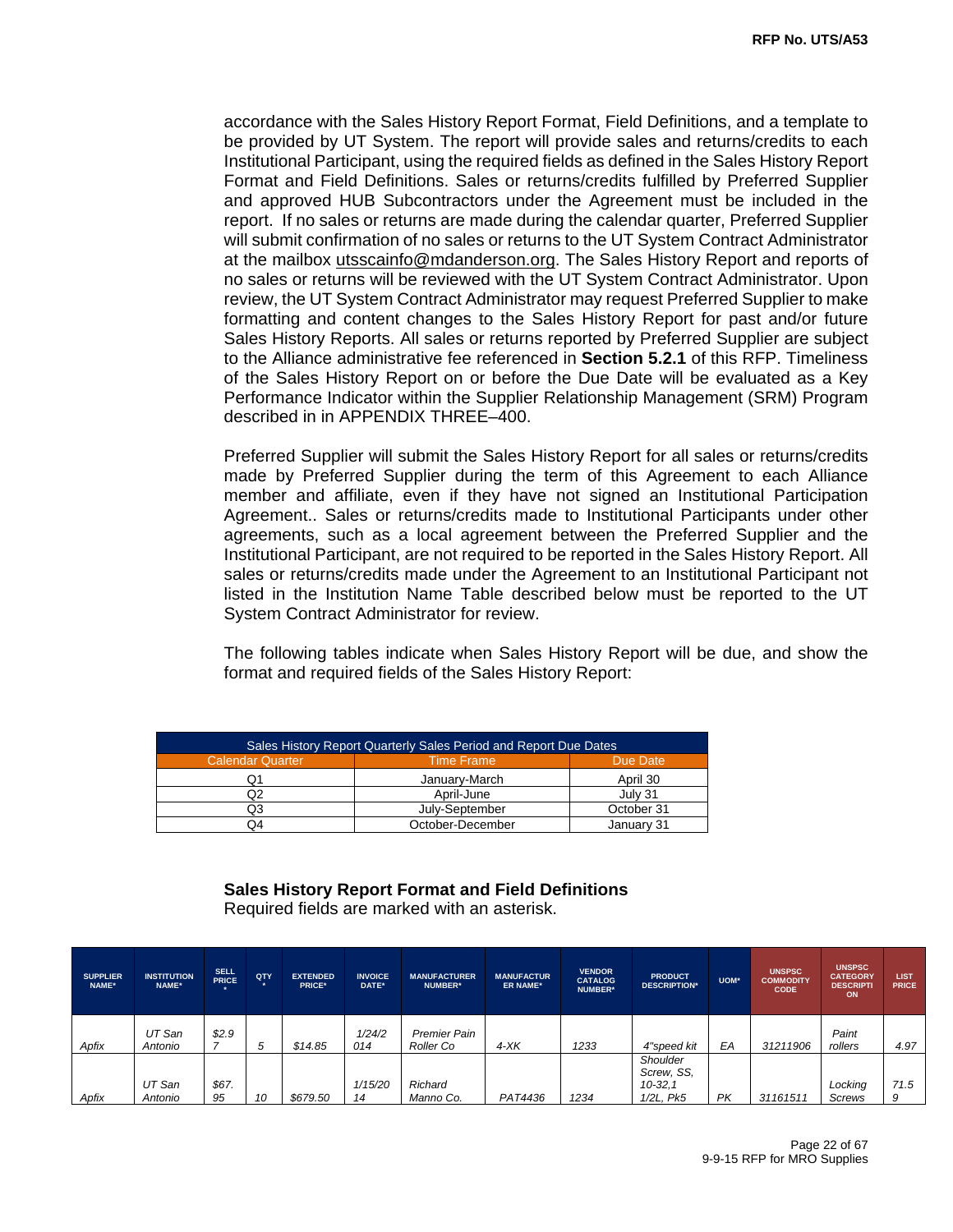| Apfix | UT Health<br>Science<br>Center<br>Houston | \$87.<br>00  | 2    | \$174.00 | 1/12/20<br>14 | <i>MN2400BKD</i>  | Duracell        | 1235 | AAA Cell<br>Size<br><b>MN2400BK</b><br>D Duracell®<br>Coppertop®<br>Alkaline<br>Battery | PK | 26111702 | Alkaline<br><b>Batteries</b> | 100.<br>98 |
|-------|-------------------------------------------|--------------|------|----------|---------------|-------------------|-----------------|------|-----------------------------------------------------------------------------------------|----|----------|------------------------------|------------|
| Apfix | University<br>of North<br>Texas           | \$472<br>.50 |      | \$472.50 | 2/12/20<br>14 | GEN-3600-<br>0GM0 | Chore<br>master | 1236 | Portable<br>Generator,<br><b>Rated Watts</b><br>3000                                    | EA | 26111604 | Gas<br>generato<br>rs        | 491.<br>77 |
| Apfix | Tyler<br><b>Junior</b><br>College         | \$12.<br>50  | $-4$ | -50      | 2/22/20<br>14 | SS1302AF-G        | ЗM              | 1237 | Safety<br>Glasses.<br>Gray<br>Frame.<br>Gray Lens                                       | EA | 46181802 | Safety<br>glasses            | 13.9<br>9  |

| * Required Fields          | <b>Definition</b>                                                                                                                       | Format (if applicable)                                 |
|----------------------------|-----------------------------------------------------------------------------------------------------------------------------------------|--------------------------------------------------------|
| <b>Supplier Name</b>       | Company name selling the item (s).                                                                                                      | Preferred Supplier Name or<br><b>HUB Supplier Name</b> |
| <b>Institution Name</b>    | Name of Institutional Participant (see Institution Name Table for further details)                                                      |                                                        |
| Sell Price                 | The List Price including discounts                                                                                                      |                                                        |
| QTY                        | Number of units sold                                                                                                                    |                                                        |
| <b>Extended Price</b>      | Sell Price multiplied by the Quantity                                                                                                   |                                                        |
| <b>Invoice Date</b>        | Date the Supplier invoiced the Institutional Participant                                                                                | MM-DD-YYYY                                             |
| Manufacturer Number        | Manufacturer Identification Number. N/A is an acceptable value for services<br>sold to Institutional Participants.                      |                                                        |
| Manufacturer Name          | Name of manufacturer that makes the product. N/A is an acceptable value for<br>services sold to Institutional Participants.             |                                                        |
| Vendor Catalog<br>Number   | The item identification number assigned by the Supplier. N/A is an acceptable<br>value for services sold to Institutional Participants. |                                                        |
| <b>Product Description</b> | A brief description of the item or services.                                                                                            |                                                        |
| <b>UOM</b>                 | Unit of Measure. N/A is an acceptable value for services sold to Institutional<br>Participants.                                         |                                                        |

| <b>Optional Fields</b>       | <b>Definition</b>                  |
|------------------------------|------------------------------------|
| <b>UNSPSC Commodity Code</b> |                                    |
| <b>UNSPSC Category Code</b>  |                                    |
| List Price                   | Fixed list pricing when applicable |

#### **Institution Name Table**

The names of current Alliance member and affiliated institutions are listed in the table below and are the only acceptable names that may be submitted to the Alliance in the Sales History Report. The UT System Contract Administrator will inform Preferred Supplier when an institution needs to be added to the Sales History Report. All other abbreviations and alternative names are unacceptable. The column titled "Examples of Other Institution Names" is only for reference purposes. Preferred Supplier should address to the UT System Contract Administrator any questions about institution names.

| <b>Number</b> | <b>Institution Name</b> | <b>Examples of Other Institution Names</b> |
|---------------|-------------------------|--------------------------------------------|
| 714           | UT Arlington            |                                            |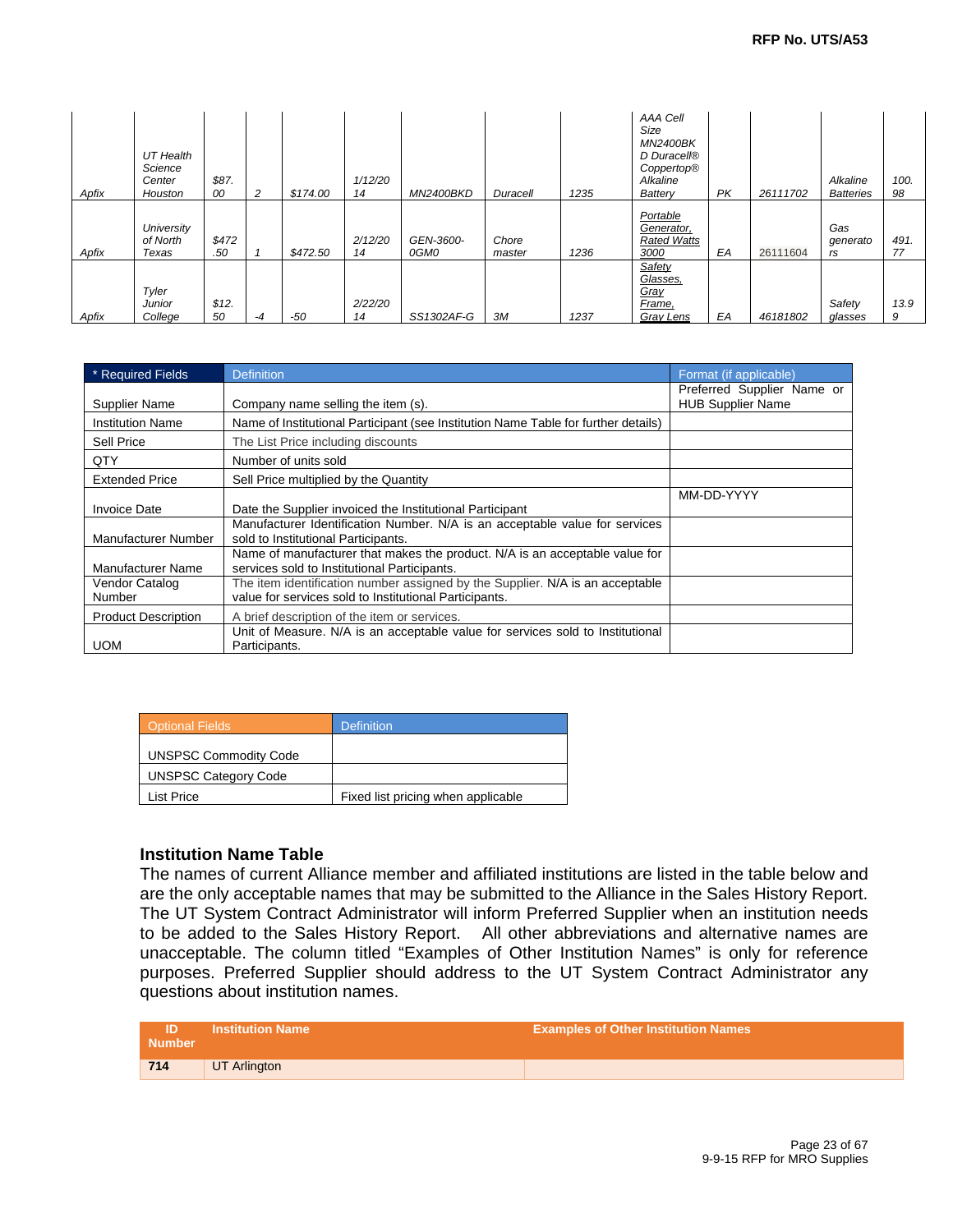| 721        | <b>UT</b> Austin                                                                     | UT Applied Research Labs (ARL)<br><b>UT Austin Athletics</b>                                                                                                |
|------------|--------------------------------------------------------------------------------------|-------------------------------------------------------------------------------------------------------------------------------------------------------------|
|            |                                                                                      |                                                                                                                                                             |
| 738        | <b>UT Dallas</b>                                                                     |                                                                                                                                                             |
| 724        | UT El Paso                                                                           |                                                                                                                                                             |
| 742        | <b>UT Permian Basin</b>                                                              |                                                                                                                                                             |
|            | UT Rio Grande Valley                                                                 | <b>UT Brownsville</b><br>UT Pan American                                                                                                                    |
| 743        | UT San Antonio                                                                       |                                                                                                                                                             |
| 750        | UT Tyler                                                                             |                                                                                                                                                             |
| 729        | <b>UT Southwestern Medical Center</b>                                                |                                                                                                                                                             |
| 723        | UT Medical Branch Galveston                                                          |                                                                                                                                                             |
| 744        | UT Health Science Center Houston                                                     | <b>UT Physicians</b>                                                                                                                                        |
| 745        | UT Health Science Center San Antonio                                                 |                                                                                                                                                             |
| 506        | UT MD Anderson Cancer Center                                                         | University of Texas MD Anderson Cancer Center Science Park<br>The Virginia Harris Cockrell Cancer Research Center<br><b>MD Anderson Smithville</b>          |
| 750        | UT Health Science Center Tyler                                                       | UT Health Northeast                                                                                                                                         |
| 720        | <b>UT System</b>                                                                     | Only used for sales or returns by the System Administration Office<br><b>UTIMCO</b><br>UT System Personal Use<br><b>UT Systems Info Resources</b>           |
| 823        | <b>Baylor College of Medicine</b>                                                    |                                                                                                                                                             |
| 529        | <b>Children's Health Dallas</b>                                                      | <b>Children's Medical Center Dallas</b>                                                                                                                     |
| 996        | Lone Star Community College System                                                   | LSC-CyFair<br>LSC-Kingwood<br><b>LSC-Montgomery</b><br><b>LSC-North Harris</b><br>LSC-Tomball<br><b>LSC-University Center</b><br><b>LSC-University Park</b> |
| S2271      | Manor Independent School District                                                    | <b>Manor ISD</b>                                                                                                                                            |
| A1013      | <b>Rice University</b>                                                               |                                                                                                                                                             |
| 755        | <b>Stephen F. Austin State University</b>                                            |                                                                                                                                                             |
| 555        | Texas A&M University - AgriLife Extension Service                                    |                                                                                                                                                             |
| 556        | Texas A&M University - AgriLife Research                                             |                                                                                                                                                             |
| 770        | Texas A&M University - Central Texas                                                 |                                                                                                                                                             |
| 711        | <b>Texas A&amp;M University - College Station</b>                                    |                                                                                                                                                             |
| 751        | Texas A&M University - Commerce                                                      |                                                                                                                                                             |
| 760        | Texas A&M University - Corpus Christi                                                |                                                                                                                                                             |
| 718<br>709 | Texas A&M University - Galveston                                                     |                                                                                                                                                             |
| 761        | Texas A&M University - Health Science Center                                         |                                                                                                                                                             |
| 732        | Texas A&M University - International<br><b>Texas A&amp;M University - Kingsville</b> |                                                                                                                                                             |
| 715        | Texas A&M University - Prairie View                                                  | Prairie View A&M University                                                                                                                                 |
| 749        | Texas A&M University - San Antonio                                                   |                                                                                                                                                             |
| 713        | Texas A&M University - Tarleton                                                      | <b>Tarleton State University</b>                                                                                                                            |
| 764        | Texas A&M University - Texarkana                                                     |                                                                                                                                                             |
| 557        | Texas A&M University - Veterinary Med Diagnostic Lab                                 |                                                                                                                                                             |
| 757        | <b>Texas A&amp;M University - West Texas</b>                                         | <b>West Texas A&amp;M University</b>                                                                                                                        |
| 710        | Texas A&M University System                                                          | Only used for sales or returns by the System Administration Office.                                                                                         |
| 739        | <b>Texas Tech Health Science Center</b>                                              |                                                                                                                                                             |
|            |                                                                                      |                                                                                                                                                             |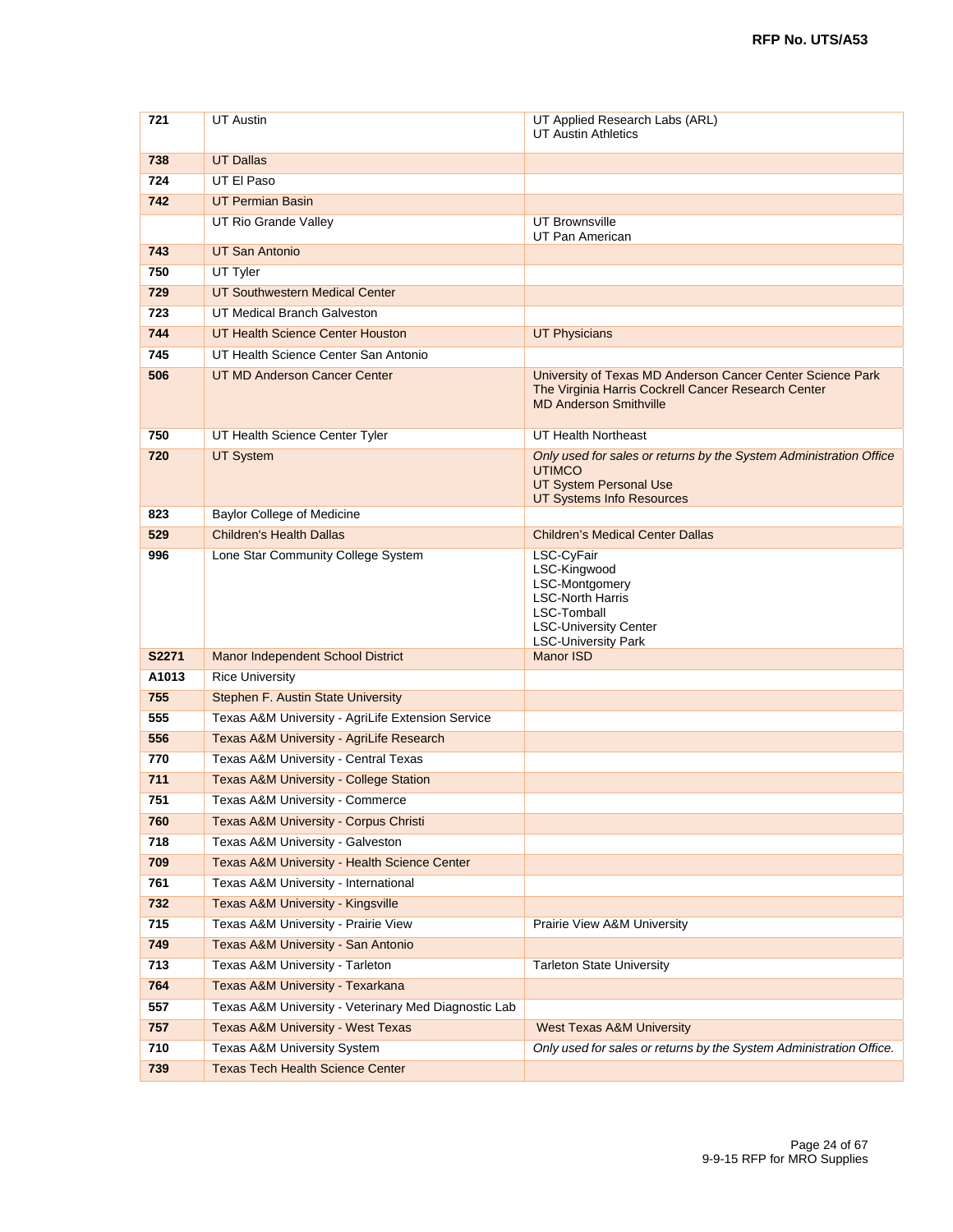| 768 | <b>Texas Tech System</b>                        | May be used if sales or returns cannot be distinguished per<br>System institution. |
|-----|-------------------------------------------------|------------------------------------------------------------------------------------|
| 733 | <b>Texas Tech University</b>                    |                                                                                    |
| 985 | <b>Tyler Junior College</b>                     |                                                                                    |
| 752 | University of North Texas                       |                                                                                    |
| 763 | University of North Texas Health Science Center |                                                                                    |
| 773 | University of North Texas (Dallas)              |                                                                                    |
| 769 | University of North Texas System                | May be used if sales or returns cannot be distinguished per<br>System institution. |

- Off-Contract Pricing Report: Preferred Supplier will report separately its quarterly sales made to each Institutional Participant for products sold at prices below the prices in the Agreement.
- Off-Contract Product Report: Preferred Supplier will report separately its quarterly sales to each Institutional Participant of products and services outside the scope of the Agreement.
- HUB Report: Preferred Supplier will provide periodic reports as required by the HUB subcontracting plan, as applicable.
- Green Product Purchases: Preferred Supplier will report separately quarterly sales for each "green" Core List and Non-Core List product purchased by each Institutional Participant.

#### 5.4.15 Product Shows and Demonstrations

At the discretion and upon request of any Institutional Participant, Preferred Supplier will hold at least one (1) annual product show to promote the purchase of products covered by the Agreement. The show will be no less than three (3) hours in length. Booth coverage will begin at the start of the event, extend through the lunch hour, and continue to the end of the event. All costs associated with show, including but not limited to room rental, tables/chairs/booths, audio visual, parking passes, food and beverages and signage, will be borne by Preferred Supplier. All reservations and coordination efforts with the rental facility are the responsibility of Preferred Supplier. Additional breakout rooms/spaces for special presentations and/or training may be available.

At the discretion and upon request of any Institutional Participant, Preferred Supplier will provide educational and technical demonstrations for the display of new technologies, products and services available under the Agreement, and these demonstrations will be made widely accessible to Institutional Participant's faculty and staff.

5.4.16 Initial Contract Term and Extensions. It is anticipated that the term of the Agreement will be five (5) years, consisting of an initial term of five years, with a two-year renewal option by UT System.

#### **5.5 Proposer's Survey**

Proposer must complete the Proposer's Survey.

The Proposer's Survey contains a list of additional questions the Proposer will answer when responding to this RFP. If Proposer needs to submit additional supporting information, refer to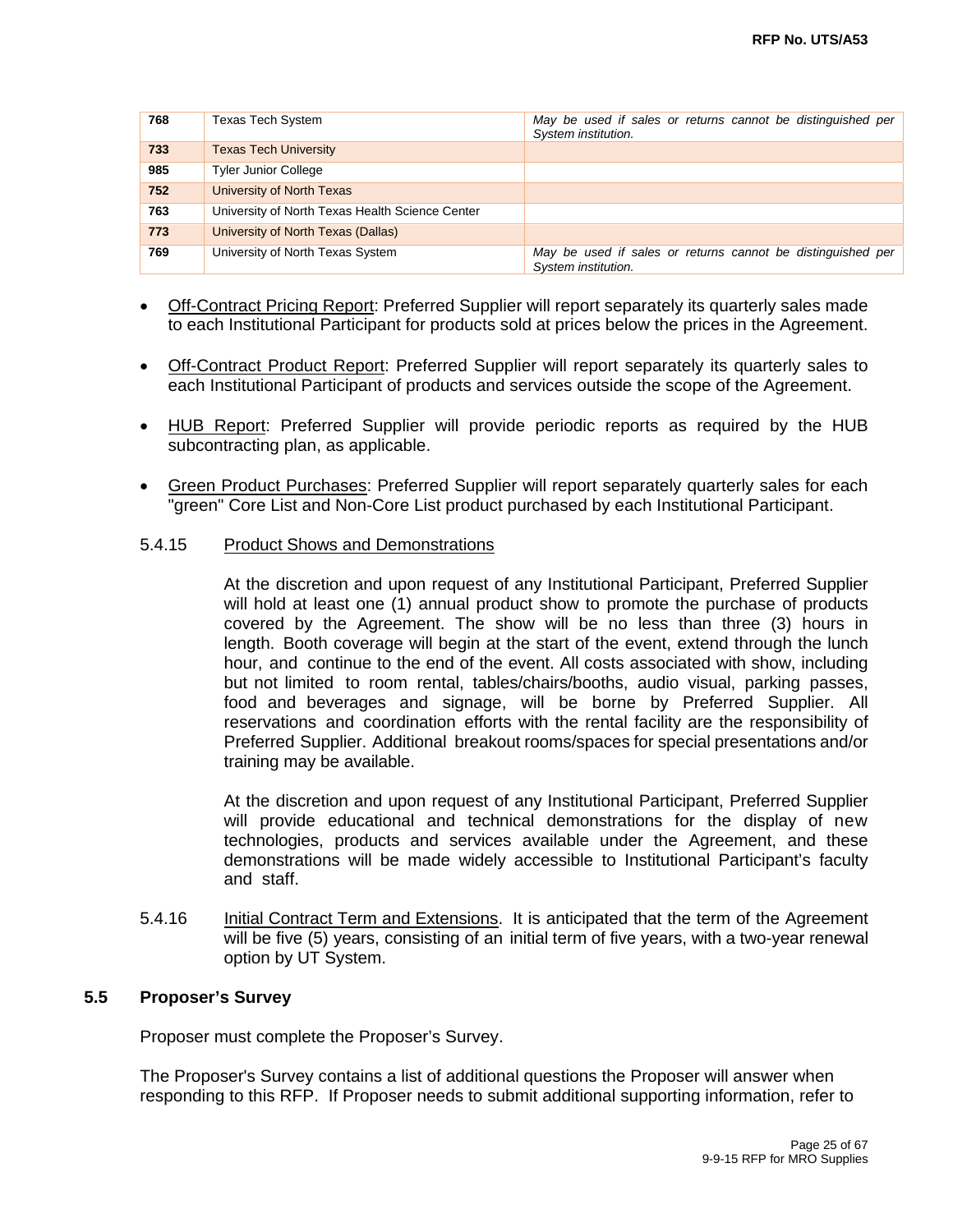the supporting information in responses to the Proposer's Survey and attach supporting materials in a logical and clear manner. Any supporting information must be included in electronic form via the SciQuest e-Sourcing tool and must follow the following naming convention: (<Proposer Name> - <Question Number> - Response - <File Name>).

Finally, Proposer is encouraged to specify any special certifications, awards, or other industry recognizable achievements that might set it apart from its competitors.

#### **SECTION 6 PRICING SCHEDULE AND AFFIRMATION**

#### **6.1 Pricing Schedule**

 Proposer must submit as **Attachments A, B and C**, as part of its proposal, detailed prices for the MRO Supplies described in **Section 5.4** (Scope of Work) of this RFP. The prices must include all charges associated with providing the full scope of work.

#### **6.2 Pricing Affirmation**

**THE FOLLOWING FORM MUST BE COMPLETED, SIGNED AND SUBMITTED WITH THE PROPOSER'S PROPOSAL. FAILURE TO DO SO WILL RESULT IN THE REJECTION OF YOUR PROPOSAL.** 

**Proposal of:** \_\_\_\_\_\_\_\_\_\_\_\_\_\_\_\_\_\_\_\_\_\_\_\_\_\_\_\_\_\_\_\_\_\_\_

(Proposer Company Name)

**To:** The University of Texas System **Ref.:** Preferred Supplier of MRO Supplies **RFP No.:** UTS/A53

Ladies and Gentlemen:

Having carefully examined all the specifications and requirements of this RFP and any attachments thereto, the undersigned proposes to furnish the subject MRO Supplies upon the pricing terms quoted below.

The prices quoted in **Attachments A, B and C** to this RFP will be Proposer's guaranteed pricing.

Proposer agrees that if Proposer is awarded an agreement under this RFP, it will provide to UT System an administrative fee of 2% of the Total Net Sales made by Preferred Supplier under the Agreement, as described in **Section 5.2.1** of this RFP. *[Note to Proposer: this will be addressed in the Agreement's Scope of Work.]* "**Total Net Sales**" means the total dollar amount of all sales of the subject MRO Supplies that are made by Preferred Supplier to Institutional Participants, less credits, returns, taxes, and unpaid invoices.

Subject to the requirements of the Texas Prompt Payment Act (Chapter 2251, *Texas Government Code*), UT System's standard payment terms are "Net 30 days." Proposer will provide the following prompt payment discount: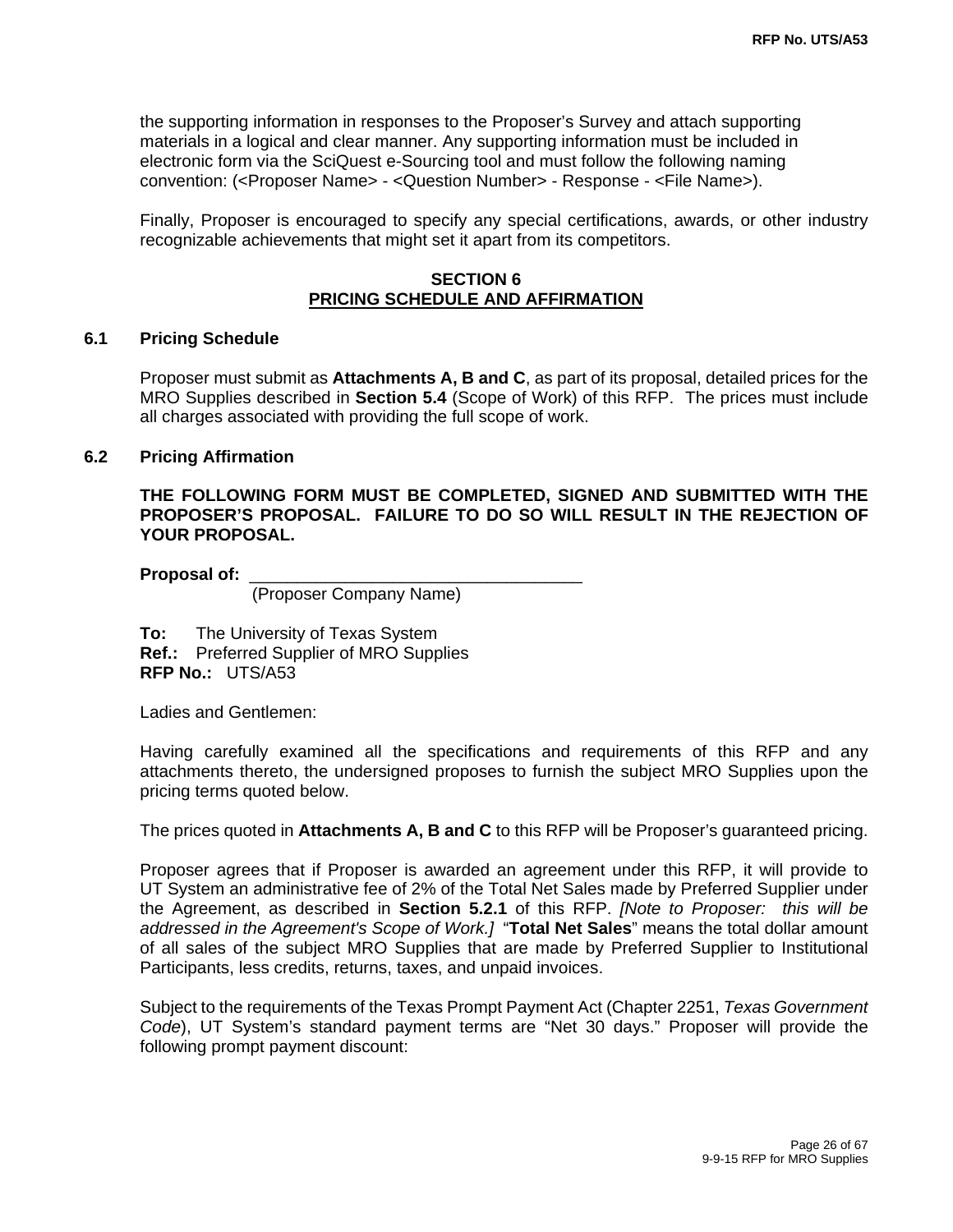Prompt Payment Discount: \_\_\_\_\_%\_\_\_\_\_days/net 30 days.

Proposer certifies and agrees that all prices proposed in Proposer's proposal have been reviewed and approved by Proposer's executive management.

Respectfully submitted,

**Proposer:** \_\_\_\_\_\_\_\_\_\_\_\_\_\_\_\_\_\_\_\_

| Bv:                                 |
|-------------------------------------|
| (Authorized Signature for Proposer) |
| Name:                               |
| Title:                              |
| Date:                               |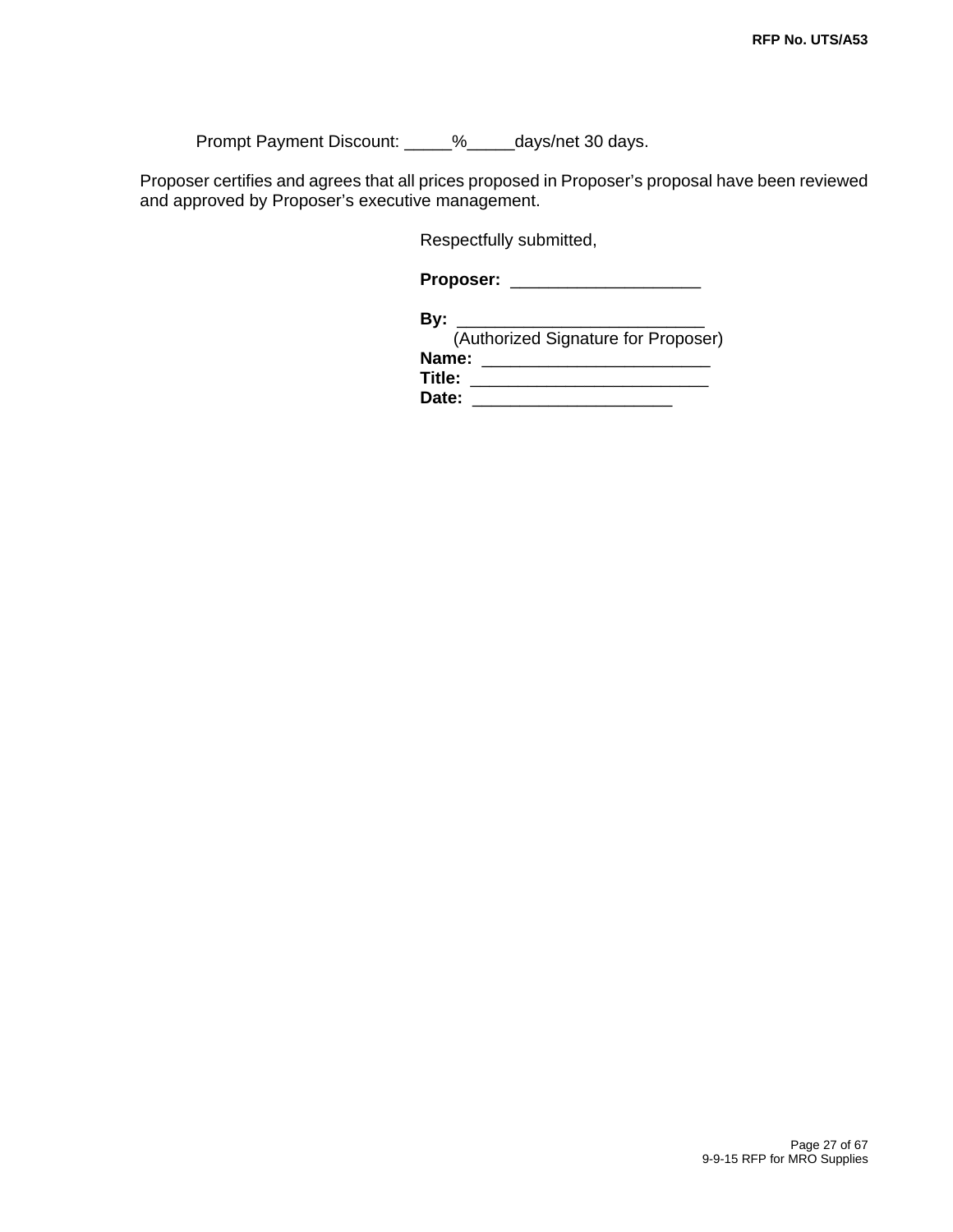### **APPENDIX ONE**

### **PROPOSAL REQUIREMENTS**

#### **SECTION 1 GENERAL INFORMATION**

#### **1.1 Purpose**

UT System is soliciting competitive sealed proposals from Proposers having suitable qualifications and experience providing goods and services in accordance with the terms, conditions and requirements set forth in this RFP. This RFP provides sufficient information for interested parties to prepare and submit proposals for consideration by UT System.

By submitting a proposal, Proposer certifies that it understands this RFP and has full knowledge of the scope, nature, quality, and quantity of the goods and services to be performed, the detailed requirements of the goods and services to be provided, and the conditions under which such goods and services are to be performed. Proposer also certifies that it understands that all costs relating to preparing a response to this RFP will be the sole responsibility of Proposer.

PROPOSER IS CAUTIONED TO READ THE INFORMATION CONTAINED IN THIS RFP CAREFULLY AND TO SUBMIT A COMPLETE RESPONSE TO ALL REQUIREMENTS AND QUESTIONS AS DIRECTED.

#### **1.2 Inquiries and Interpretations**

UT System may in its sole discretion respond in writing to written inquiries concerning this RFP and post its response as an Addendum to all parties recorded by UT System as participating in this RFP. Only UT System's responses that are made by formal written Addenda will be binding on UT System. Any verbal responses, written interpretations or clarifications other than Addenda to this RFP will be without legal effect. All Addenda issued by UT System prior to the Submittal Deadline will be and are hereby incorporated as a part of this RFP for all purposes.

Proposers are required to acknowledge receipt of each Addendum by selecting "acknowledge" in the Addendum section of the RFP in SciQuest. Each Addendum must be acknowledged by Proposer prior to the Submittal Deadline and should accompany Proposer's proposal.

#### **1.3 Public Information**

Proposer is hereby notified that UT System strictly adheres to all statutes, court decisions and the opinions of the Texas Attorney General with respect to disclosure of public information.

UT System may seek to protect from disclosure all information submitted in response to this RFP until such time as a final agreement is executed.

Upon execution of a final agreement, UT System will consider all information, documentation, and other materials requested to be submitted in response to this RFP, to be of a non-confidential and non-proprietary nature and, therefore, subject to public disclosure under the *Texas Public Information Act* (*Government Code*, Chapter 552.001, et seq.). Proposer will be advised of a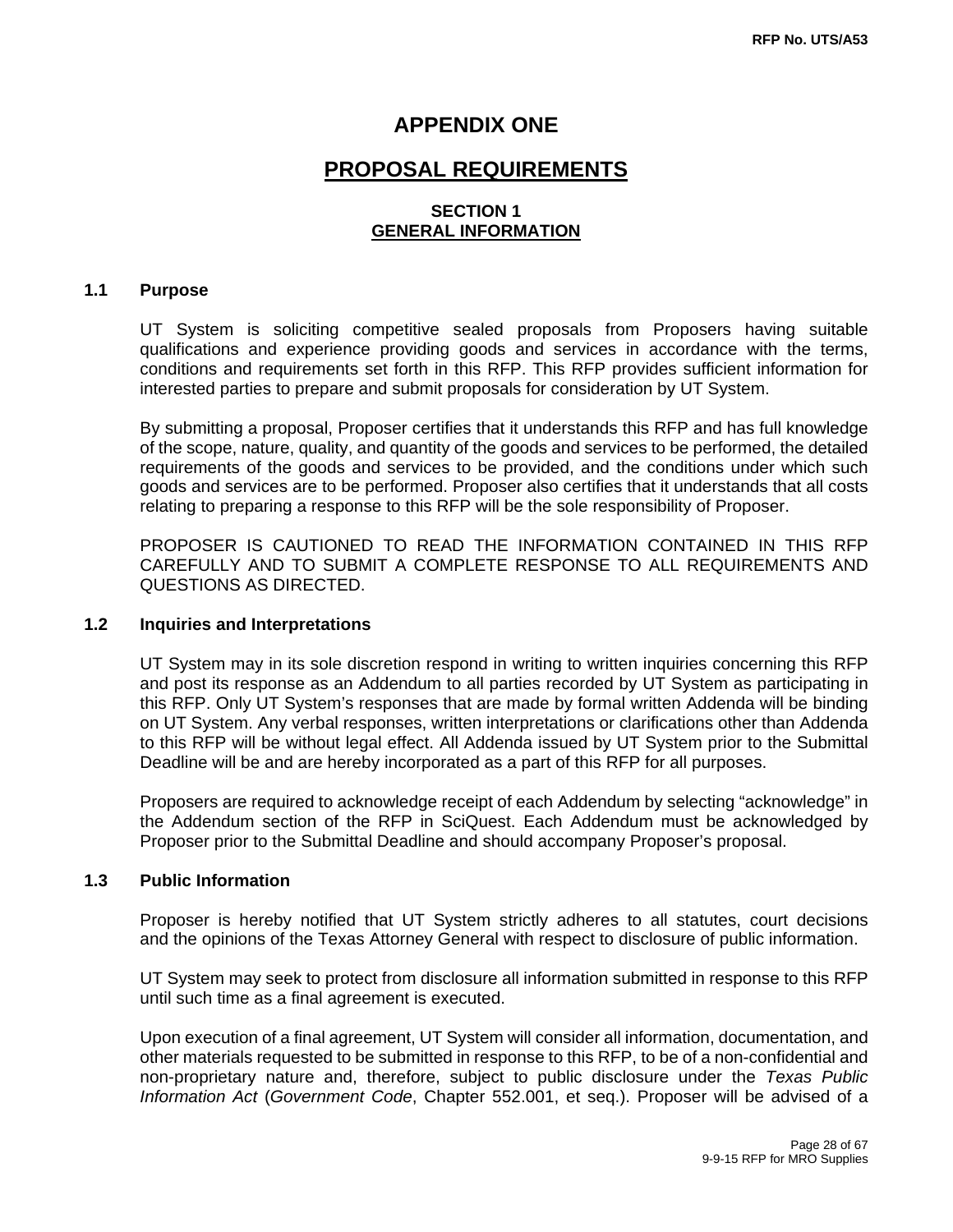request for public information that implicates their materials and will have the opportunity to raise any objections to disclosure to the Texas Attorney General. Certain information may be protected from release under Sections 552.101, 552.110, 552.113, and 552.131, *Government Code*.

#### **1.4 Type of Agreement**

Preferred Supplier, if any, will be required to enter into an agreement with UT System in a form that (i) includes terms and conditions substantially similar to those set forth in **Section 4** of this RFP, and (ii) is otherwise acceptable to UT System in all respects.

#### **1.5 Proposal Evaluation Process**

UT System will select Preferred Supplier by using the competitive sealed proposal process described in this Section. UT System will open the HSP Packet submitted by a Proposer prior to opening Proposer's proposal in order to ensure that Proposer has submitted the completed and signed HUB Subcontracting Plan (also called the HSP) that is required by this RFP (ref. **Section 2.5.4** of the RFP). All proposals submitted by the Submittal Deadline accompanied by the completed and signed HSP required by this RFP will be opened. Any proposals that are not submitted by the Submittal Date or that are not accompanied by the completed and signed HSP required by this RFP will be rejected by UT System as non-responsive due to material failure to comply with advertised specifications. After the opening of the proposals and upon completion of the initial review and evaluation of the proposals, UT System may invite one or more selected Proposers to participate in oral presentations. UT System will use commercially reasonable efforts to avoid public disclosure of the contents of a proposal prior to selection of Preferred Supplier.

UT System may make the selection of Preferred Supplier on the basis of the proposals initially submitted, without discussion, clarification or modification. In the alternative, UT System may make the selection of Preferred Supplier on the basis of negotiation with any of Proposers. In conducting such negotiations, UT System will avoid disclosing the contents of competing proposals.

At UT System's sole option and discretion, UT System may discuss and negotiate all elements of the proposals submitted by selected Proposers within a specified competitive range. For purposes of negotiation, UT System may establish, after an initial review of the proposals, a competitive range of acceptable or potentially acceptable proposals composed of the highest rated proposal(s). In that event, UT System will defer further action on proposals not included within the competitive range pending the selection of Preferred Supplier; provided, however, UT System reserves the right to include additional proposals in the competitive range if deemed to be in the best interests of UT System.

After submission of a proposal but before final selection of Preferred Supplier is made, UT System may permit a Proposer to revise its proposal in order to obtain Proposer's best and final offer. In that event, representations made by Proposer in its revised proposal, including price and fee quotes, will be binding on Proposer. UT System will provide each Proposer within the competitive range with an equal opportunity for discussion and revision of its proposal. UT System is not obligated to select Proposer offering the most attractive economic terms if that Proposer is not the most advantageous to UT System overall, as determined by UT System.

UT System reserves the right to (a) enter into an agreement for all or any portion of the requirements and specifications set forth in this RFP with one or more Proposers, (b) reject any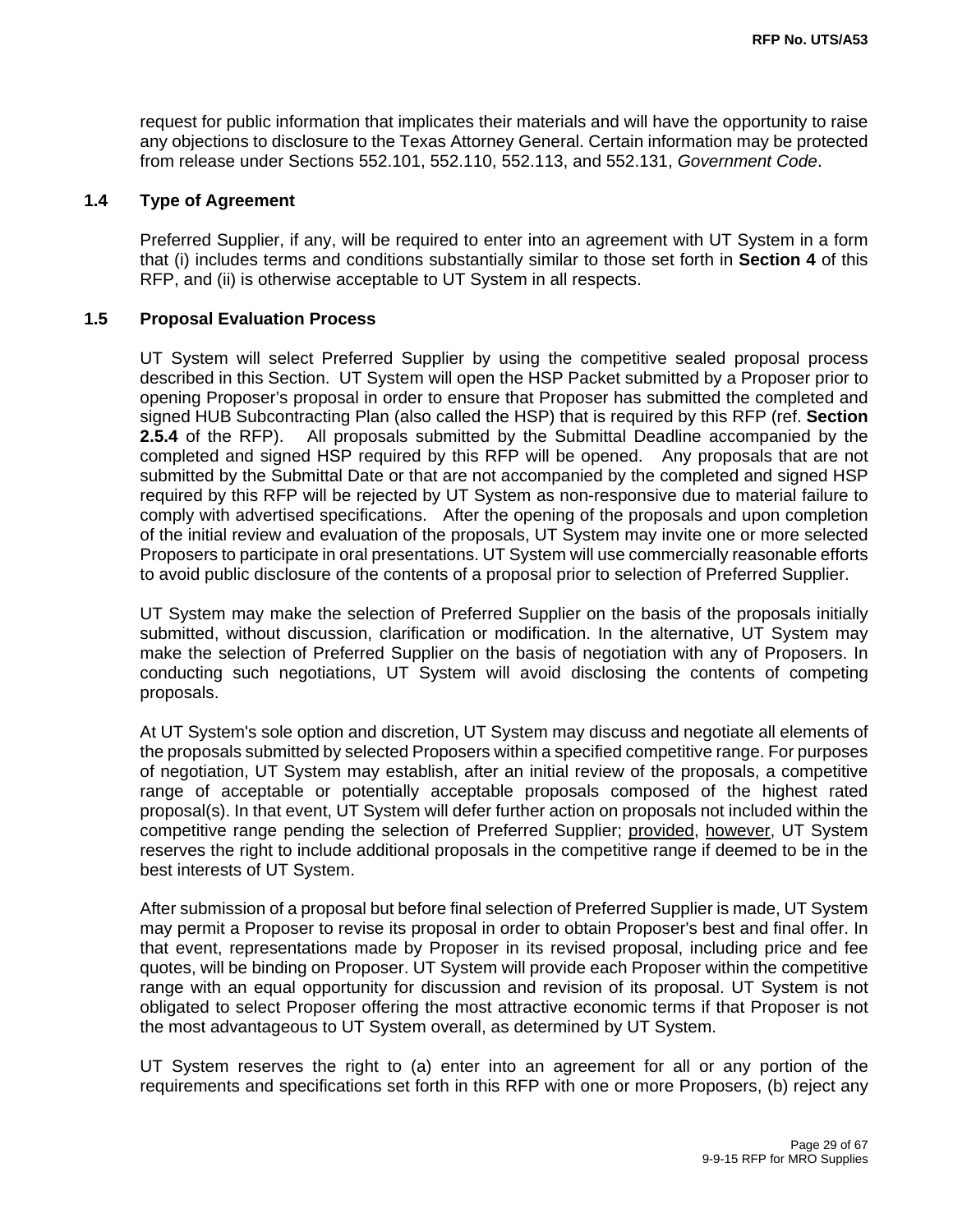and all proposals and re-solicit proposals, or (c) reject any and all proposals and temporarily or permanently abandon this selection process, if deemed to be in the best interests of UT System. Proposer is hereby notified that UT System will maintain in its files concerning this RFP a written record of the basis upon which a selection, if any, is made by UT System.

#### **1.6 Proposer's Acceptance of Evaluation Methodology**

By submitting a proposal, Proposer acknowledges (1) Proposer's acceptance of [a] the Proposal Evaluation Process (ref. **Section 1.5** of **APPENDIX ONE**), [b] the Criteria for Selection (ref. **2.3**  of this RFP), [c] the Specifications, Additional Questions and Scope of Work (ref. **Section 5** of this RFP), [d] the terms and conditions set forth in **Section 4** of this RFP, and [e] all other requirements and specifications set forth in this RFP; and (2) Proposer's recognition that some subjective judgments must be made by UT System during this RFP process.

#### **1.7 Solicitation for Proposal and Proposal Preparation Costs**

Proposer understands and agrees that (1) this RFP is a solicitation for proposals and UT System has made no representation written or oral that one or more agreements with UT System will be awarded under this RFP; (2) UT System issues this RFP predicated on UT System's anticipated requirements for the related goods and services, and UT System has made no representation, written or oral, that any particular goods or services will actually be required by UT System; and (3) Proposer will bear, as its sole risk and responsibility, any cost that arises from Proposer's preparation of a proposal in response to this RFP.

#### **1.8 Proposal Requirements and General Instructions**

- 1.8.1 Proposer should carefully read the information contained herein and submit a complete proposal in response to all requirements and questions as directed.
- 1.8.2 Proposals and any other information submitted by Proposer in response to this RFP will become the property of UT System.
- 1.8.3 UT System will not provide compensation to Proposer for any expenses incurred by Proposer for proposal preparation or for demonstrations or oral presentations that may be made by Proposer, unless otherwise expressly agreed in writing. Proposer submits its proposal at its own risk and expense.
- 1.8.4 Proposals that (i) are qualified with conditional clauses; (ii) alter, modify, or revise this RFP in any way; or (iii) contain irregularities of any kind, are subject to disqualification by UT System, at UT System's sole discretion.
- 1.8.5 Proposals should be prepared simply and economically, providing a straightforward, concise description of Proposer's ability to meet the requirements and specifications of this RFP. Emphasis should be on completeness, clarity of content, and responsiveness to the requirements and specifications of this RFP.
- 1.8.6 UT System makes no warranty or guarantee that an award will be made as a result of this RFP. UT System reserves the right to accept or reject any or all proposals, waive any formalities, procedural requirements, or minor technical inconsistencies, and delete any requirement or specification from this RFP when deemed to be in UT System's best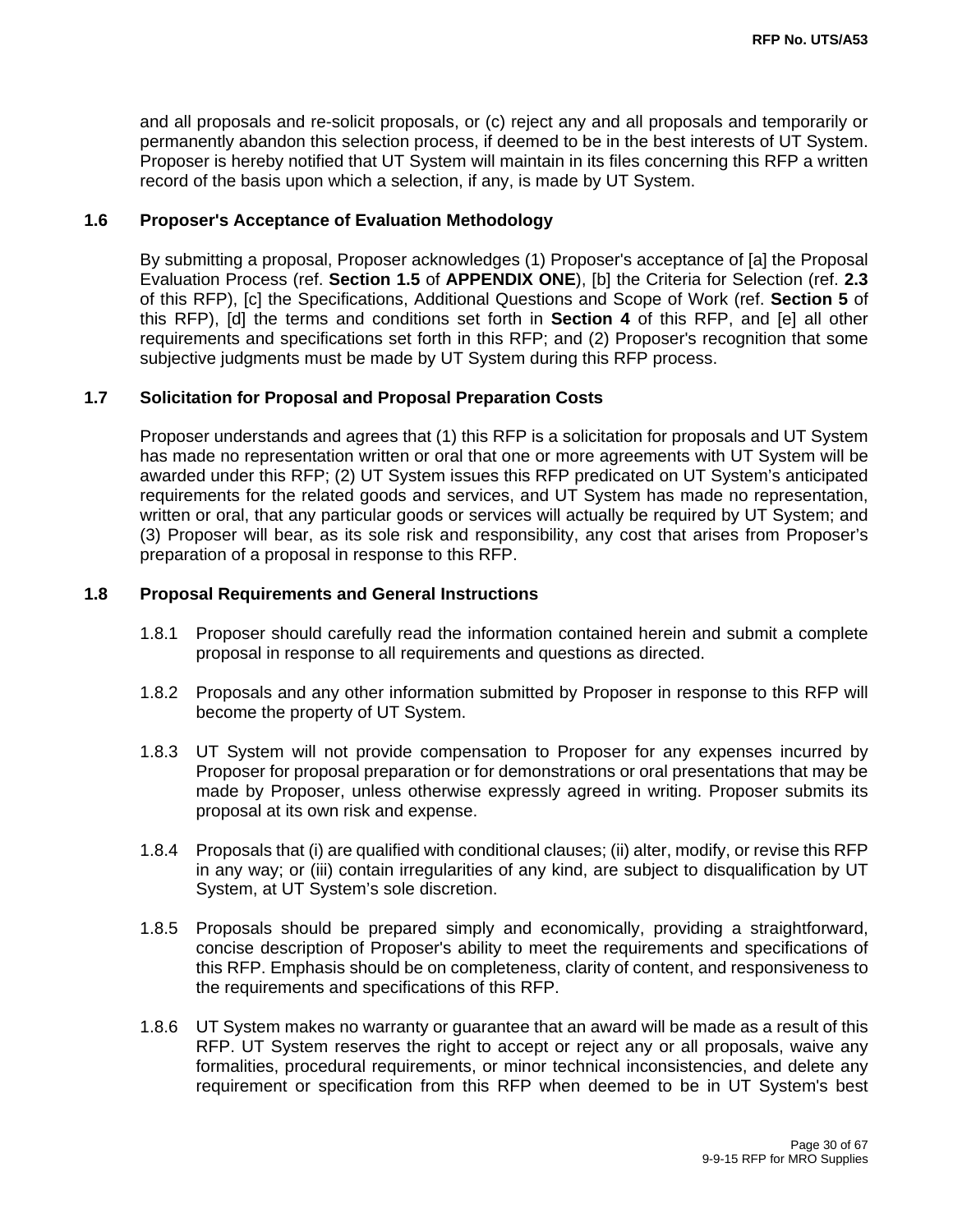interest. UT System reserves the right to seek clarification from any Proposer concerning any item contained in its proposal prior to final selection. Such clarification may be provided by telephone conference or personal meeting with or writing to UT System, at UT System's sole discretion. Representations made by Proposer within its proposal will be binding on Proposer.

1.8.7 Any proposal that fails to comply with the requirements contained in this RFP may be rejected by UT System, in UT System's sole discretion.

#### **1.9 Preparation and Submittal Instructions**

#### 1.9.1 Specifications and Additional Questions

Proposals must include responses to the questions referenced in Specifications, Additional Questions and Scope of Work (ref. **Section 5** of this RFP).

#### 1.9.2 Execution of Offer

Proposer must complete, sign and return the attached Execution of Offer (ref. **Section 2**  of **APPENDIX ONE**) as part of its proposal. The Execution of Offer must be signed by a representative of Proposer duly authorized to bind Proposer to its proposal. Any proposal received without a completed and signed Execution of Offer may be rejected by UT System, in its sole discretion.

#### 1.9.3 Pricing Affirmation

Proposer must complete and return the Pricing Affirmation (ref. **Section 6** of this RFP), as part of its proposal.

UT System will not recognize or accept any charges or fees that are not specifically stated in the Pricing Affirmation.

#### 1.9.4 Submission

Proposer should submit all proposal materials via the SciQuest e-sourcing tool. Proposer should ensure that all documents are submitted electronically in accordance with the instructions in **Section 3.1** of this RFP.

Proposer must also submit the HUB Subcontracting Plan (also called the HSP) as required by this RFP (ref. **Section 2.5** of the RFP.)

UT System will not, under any circumstances, consider a proposal that is received after the Submittal Deadline or which is not accompanied by the completed and signed HSP that is required by this RFP.

UT System will not accept proposals submitted by telephone, proposals submitted by Facsimile ("**FAX**") transmission, or proposals submitted by hard copy (i.e., paper form) in response to this RFP.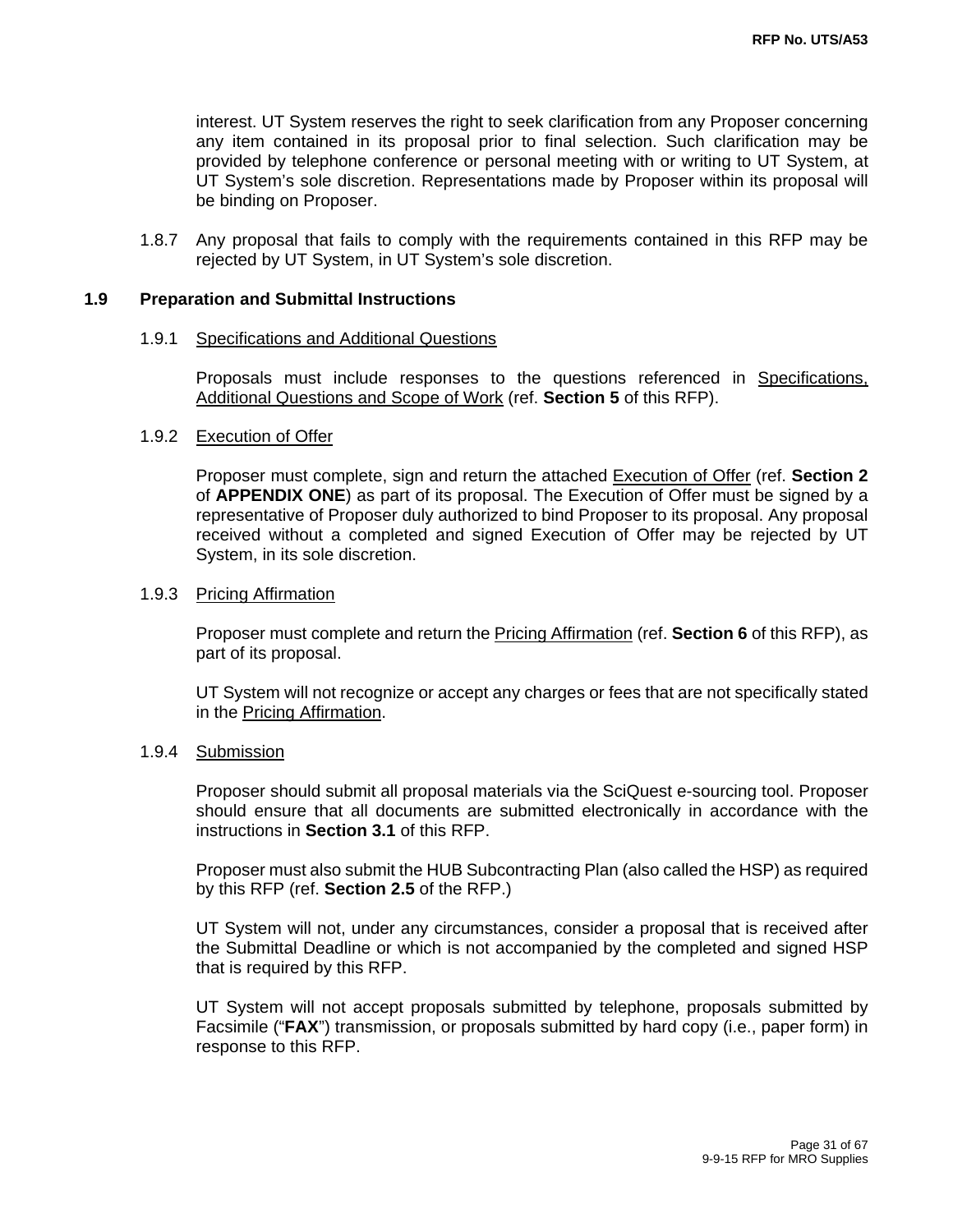Except as otherwise provided in this RFP, no proposal may be changed, amended, or modified after it has been submitted to UT System. However, a proposal may be withdrawn and resubmitted at any time prior to the Submittal Deadline. No proposal may be withdrawn after the Submittal Deadline without UT System's consent, which will be based on Proposer's submittal of a written explanation and documentation evidencing a reason acceptable to UT System, in UT System's sole discretion.

By signing the Execution of Offer (ref. **Section 2** of **APPENDIX ONE**) and submitting a proposal, Proposer certifies that any terms, conditions, or documents attached to or referenced in its proposal are applicable to this procurement only to the extent that they (a) do not conflict with the laws of the State of Texas or this RFP and (b) do not place any requirements on UT System that are not set forth in this RFP or in the Appendices to this RFP. Proposer further certifies that the submission of a proposal is Proposer's good faith intent to enter into the Agreement with UT System as specified herein and that such intent is not contingent upon UT System's acceptance or execution of any terms, conditions, or other documents attached to or referenced in Proposer's proposal.

#### **SECTION 2 EXECUTION OF OFFER**

#### **THIS EXECUTION OF OFFER MUST BE COMPLETED, SIGNED AND RETURNED WITH PROPOSER'S PROPOSAL. FAILURE TO COMPLETE, SIGN AND RETURN THIS EXECUTION OF OFFER WITH PROPOSER'S PROPOSAL MAY RESULT IN THE REJECTION OF THE PROPOSAL.**

- **2.1** By signature hereon, Proposer represents and warrants the following:
	- 2.1.1 Proposer acknowledges and agrees that (1) this RFP is a solicitation for a proposal and is not a contract or an offer to contract; (2) the submission of a proposal by Proposer in response to this RFP will not create a contract between UT System and Proposer; (3) UT System has made no representation or warranty, written or oral, that one or more contracts with UT System will be awarded under this RFP; and (4) Proposer will bear, as its sole risk and responsibility, any cost arising from Proposer's preparation of a response to this RFP.
	- 2.1.2 Proposer is a reputable company that is lawfully and regularly engaged in providing the subject goods and services.
	- 2.1.3 Proposer has the necessary experience, knowledge, abilities, skills, and resources to perform under the Agreement.
	- 2.1.4 Proposer is aware of, is fully informed about, and is in full compliance with all applicable federal, state and local laws, rules, regulations and ordinances.
	- 2.1.5 Proposer understands (i) the requirements and specifications set forth in this RFP and (ii) the terms and conditions set forth in Section 4 of this RFP, under which Proposer will be required to operate.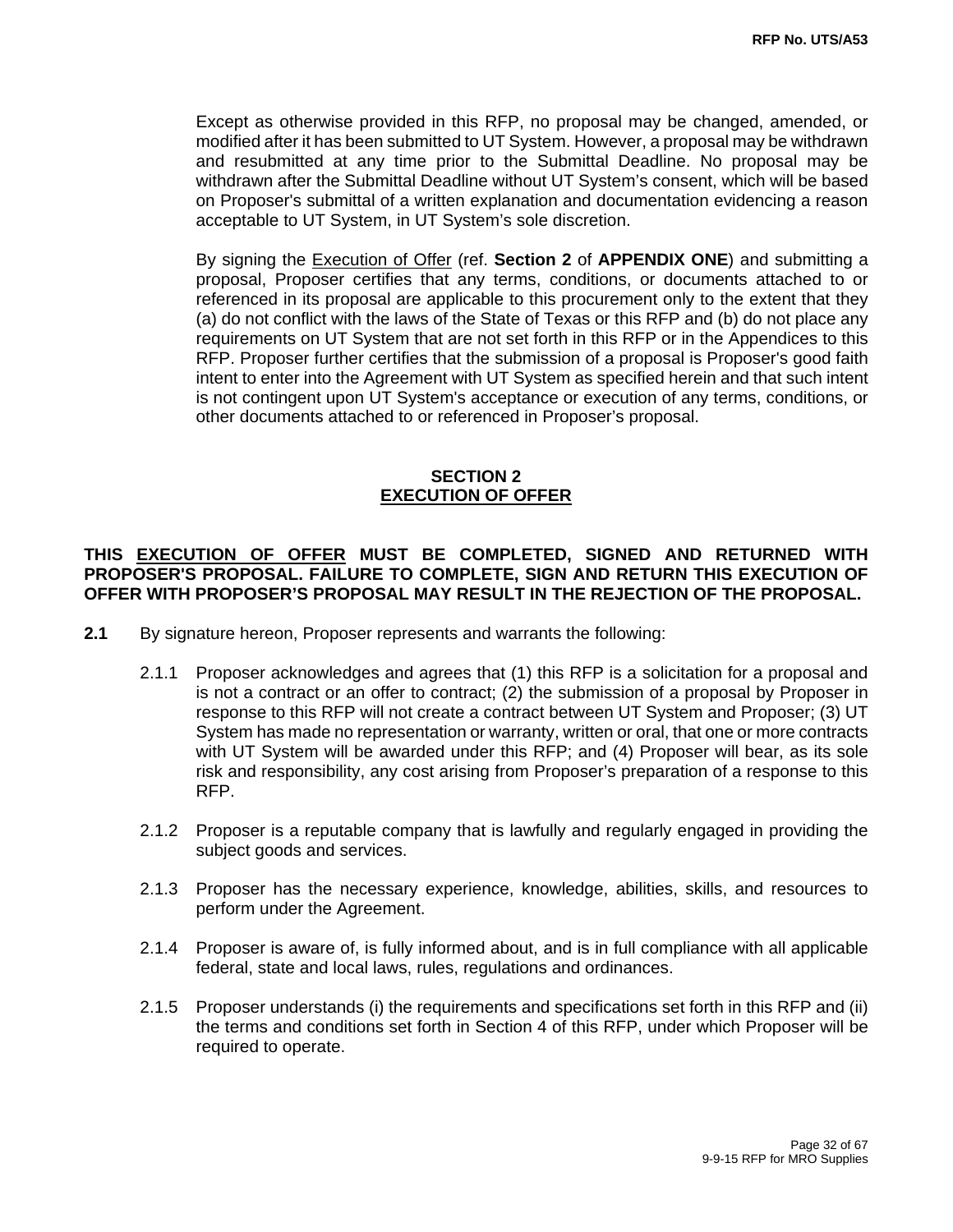- 2.1.6 If selected by UT System, Proposer will not delegate any of its duties or responsibilities under this RFP or the Agreement to any sub-contractor, except as expressly provided in the Agreement.
- 2.1.7 If selected by UT System, Proposer will maintain any insurance coverage as required by the Agreement during the term thereof.
- 2.1.8 All statements, information and representations prepared and submitted in response to this RFP are current, complete, true and accurate. Proposer acknowledges that UT System will rely on such statements, information and representations in selecting Preferred Supplier. If selected by UT System, Proposer will notify UT System immediately of any material change in any matters with regard to which Proposer has made a statement or representation or provided information.
- 2.1.9 PROPOSER WILL DEFEND WITH COUNSEL APPROVED BY UT SYSTEM, INDEMNIFY, AND HOLD HARMLESS UT SYSTEM, THE STATE OF TEXAS, AND ALL OF THEIR REGENTS, OFFICERS, AGENTS AND EMPLOYEES, FROM AND AGAINST ALL ACTIONS, SUITS, DEMANDS, COSTS, DAMAGES, LIABILITIES AND OTHER CLAIMS OF ANY NATURE, KIND OR DESCRIPTION, INCLUDING REASONABLE ATTORNEYS' FEES INCURRED IN INVESTIGATING, DEFENDING OR SETTLING ANY OF THE FOREGOING, ARISING OUT OF, CONNECTED WITH, OR RESULTING FROM ANY NEGLIGENT ACTS OR OMISSIONS OR WILLFUL MISCONDUCT OF PROPOSER OR ANY AGENT, EMPLOYEE, SUBCONTRACTOR, OR SUPPLIER OF PROPOSER IN THE EXECUTION OR PERFORMANCE OF ANY CONTRACT OR AGREEMENT RESULTING FROM THIS RFP.
- 2.1.10 Pursuant to Sections 2107.008 and 2252.903, *Government Code*, any payments owing to Proposer under any contract or agreement resulting from this RFP may be applied directly to any debt or delinquency that Proposer owes the State of Texas or any agency of the State of Texas regardless of when it arises, until such debt or delinquency is paid in full.
- **2.2** By signature hereon, Proposer offers and agrees to comply with all terms, conditions, requirements and specifications set forth in this RFP.
- **2.3** By signature hereon, Proposer affirms that it has not given or offered to give, nor does Proposer intend to give at any time hereafter, any economic opportunity, future employment, gift, loan, gratuity, special discount, trip, favor or service to a public servant in connection with its submitted proposal. Failure to sign this **Execution of Offer**, or signing with a false statement, may void the submitted proposal or any resulting contracts, and Proposer may be removed from all proposal lists at UT System.
- **2.4** By signature hereon, Proposer certifies that it is not currently delinquent in the payment of any taxes due under Chapter 171, *Tax Code*, or that Proposer is exempt from the payment of those taxes, or that Proposer is an out-of-state taxable entity that is not subject to those taxes, whichever is applicable. A false certification will be deemed a material breach of any resulting contract or agreement and, at UT System's option, may result in termination of any resulting contract or agreement.
- 2.5 By signature hereon, Proposer hereby certifies that neither Proposer nor any firm, corporation, partnership or institution represented by Proposer, or anyone acting for such firm, corporation or institution, has violated the antitrust laws of the State of Texas, codified in Section 15.01, et seq., *Business and Commerce Code*, or the Federal antitrust laws, nor communicated directly or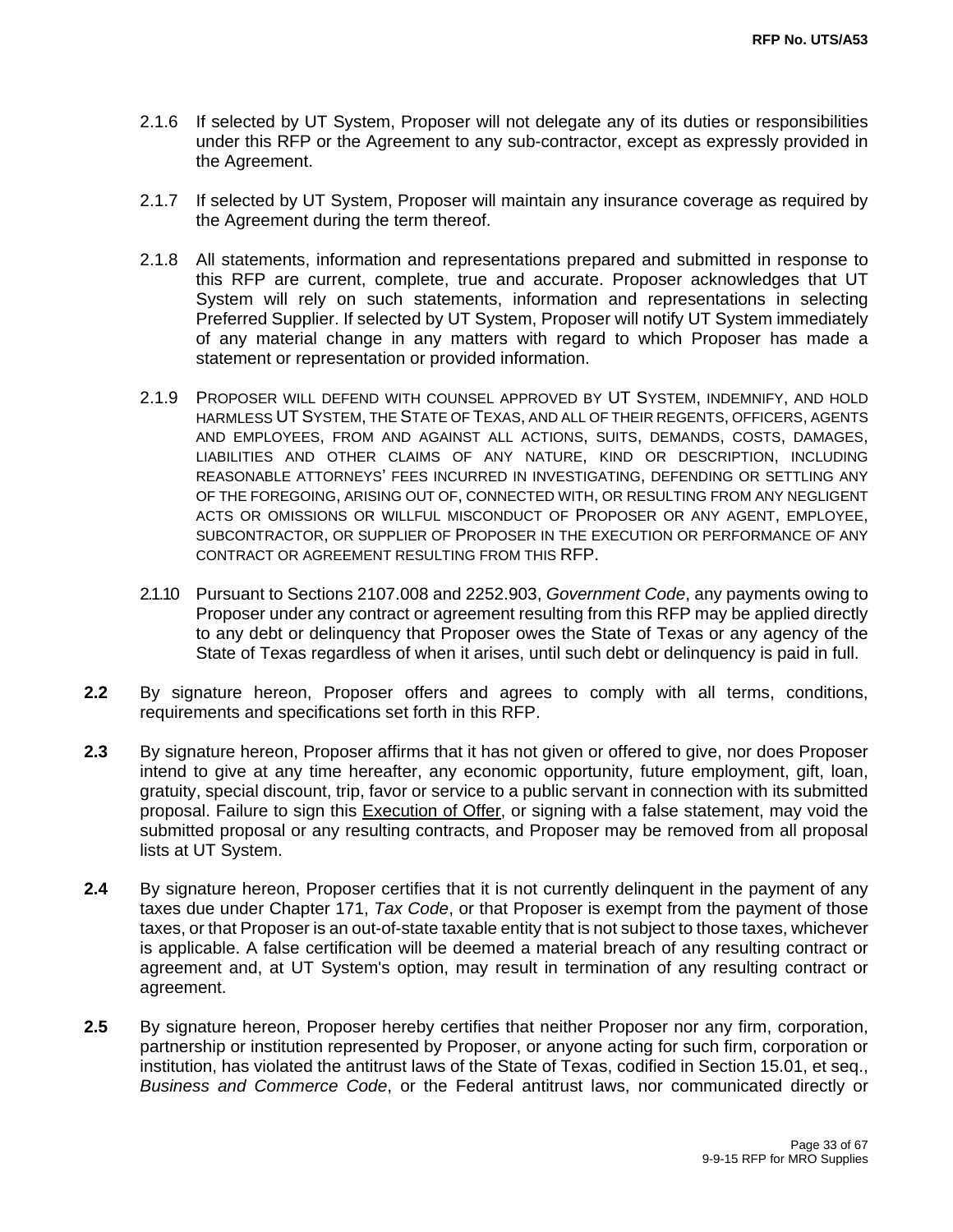indirectly the proposal made to any competitor or any other person engaged in such line of business.

- **2.6** By signature hereon, Proposer certifies that the individual signing this document and the documents made a part of this RFP, is authorized to sign such documents on behalf of Proposer and to bind Proposer under any agreements and other contractual arrangements that may result from the submission of Proposer's proposal.
- **2.7** By signature hereon, Proposer certifies as follows:

"Under Section 231.006, *Family Code,* relating to child support, Proposer certifies that the individual or business entity named in Proposer's proposal is not ineligible to receive the specified contract award and acknowledges that any agreements or other contractual arrangements resulting from this RFP may be terminated if this certification is inaccurate."

- **2.8** By signature hereon, Proposer certifies that (i) no relationship, whether by blood, marriage, business association, capital funding agreement or by any other such kinship or connection exists between the owner of any Proposer that is a sole proprietorship, the officers or directors of any Proposer that is a corporation, the partners of any Proposer that is a partnership, the joint venturers of any Proposer that is a joint venture or the members or managers of any Proposer that is a limited liability company, on one hand, and any member of the Board of Regents of the University of Texas System or an employee of any component of The University of Texas System, on the other hand, other than the relationships which have been previously disclosed to UT System in writing; (ii) Proposer has not been an employee of any component institution of The University of Texas System within the immediate twelve (12) months prior to the Submittal Deadline; and (iii) no person who, in the past four (4) years served as an executive of a state agency was involved with or has any interest in Proposer's proposal or any contract resulting from this RFP (ref. Section 669.003, *Government Code*). All disclosures by Proposer in connection with this certification will be subject to administrative review and approval before UT System enters into a contract or agreement with Proposer.
- **2.9** By signature hereon, Proposer certifies that in accordance with Section 2155.004, *Government Code*, no compensation has been received for its participation in the preparation of the requirements or specifications for this RFP. In addition, Proposer certifies that an award of a contract to Proposer will not violate Section 2155.006, *Government Code*, prohibiting UT System from entering into a contract that involves financial participation by a person who, during the previous five years, has been convicted of violating federal law or assessed a penalty in a federal civil or administrative enforcement action in connection with a contract awarded by the federal government for relief, recovery, or reconstruction efforts as a result of Hurricane Rita, Hurricane Katrina, or any other disaster occurring after September 24, 2005. Pursuant to Sections 2155.004 and 2155.006, *Government Code*, Proposer certifies that Proposer is not ineligible to receive the award of or payments under the Agreement and acknowledges that the Agreement may be terminated and payment withheld if these certifications are inaccurate.
- **2.10** By signature hereon, Proposer certifies its compliance with all federal laws and regulations pertaining to Equal Employment Opportunities and Affirmative Action.
- 2.11 By signature hereon, Proposer represents and warrants that all products and services offered to UT System in response to this RFP meet or exceed the safety standards established and promulgated under the Federal Occupational Safety and Health Law (Public Law 91-596) and the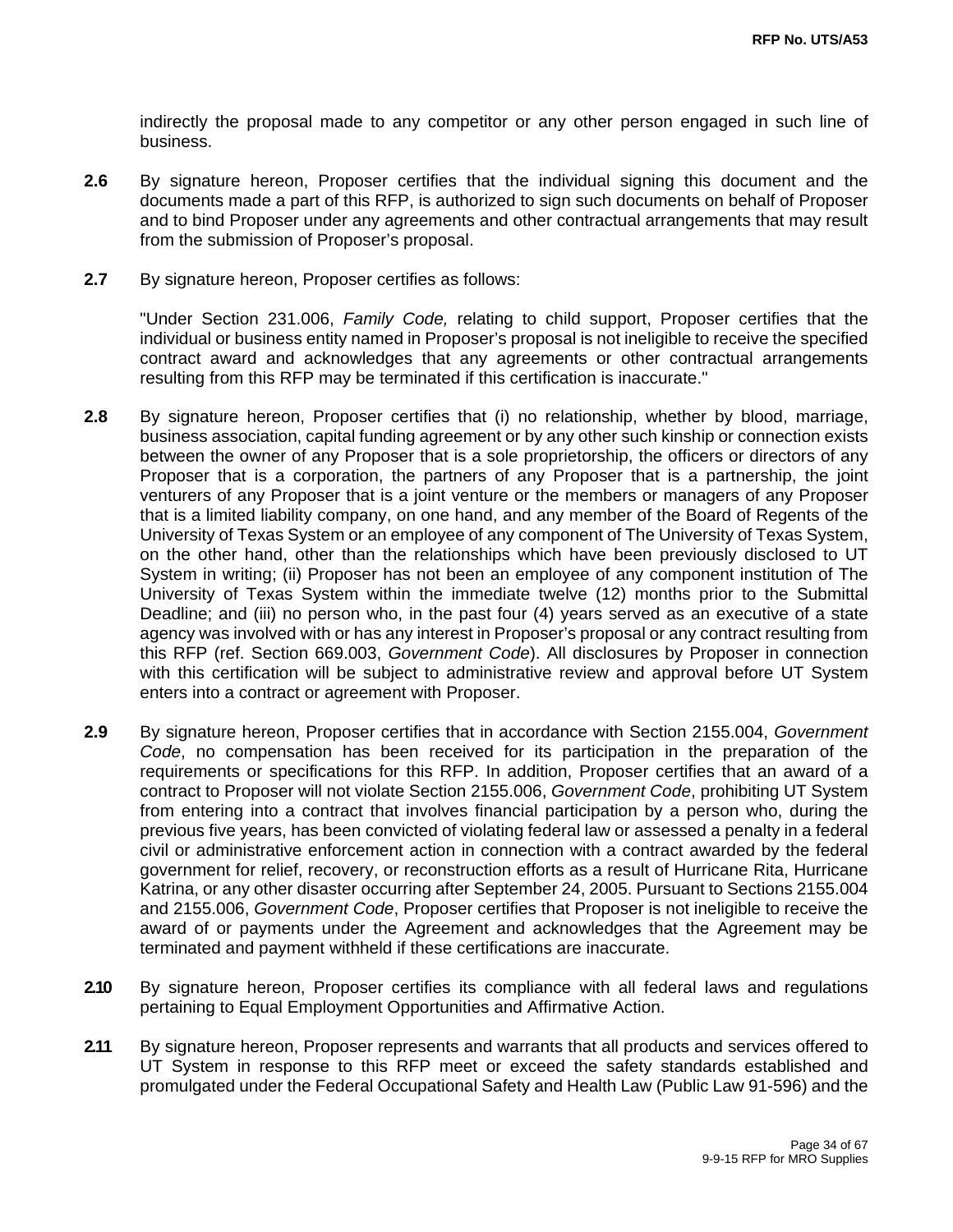*Texas Hazard Communication Act*, Chapter 502, *Health and Safety Code*, and all related regulations in effect or proposed as of the date of this RFP.

- **2.12** Proposer will and has disclosed, as part of its proposal, any exceptions to the certifications stated in this Execution of Offer. All such disclosures will be subject to administrative review and approval prior to the time UT System makes an award or enters into any contract or agreement with Proposer.
- **2.13** If Proposer will sell or lease computer equipment to UT System under any agreements or other contractual arrangements that may result from the submission of Proposer's proposal then, pursuant to Section 361.965(c), *Health & Safety Code*, Proposer certifies that it is in compliance with the Manufacturer Responsibility and Consumer Convenience Computer Equipment Collection and Recovery Act set forth in Chapter 361, Subchapter Y, *Health & Safety Code* and the rules adopted by the Texas Commission on Environmental Quality under that Act as set forth in Title 30, Chapter 328, Subchapter I, *Texas Administrative Code*. Section 361.952(2), *Health & Safety Code* states that, for purposes of the Manufacturer Responsibility and Consumer Convenience Computer Equipment Collection and Recovery Act*,* the term "computer equipment" means a desktop or notebook computer and includes a computer monitor or other display device that does not contain a tuner.

#### **2.14 Proposer should complete the following information:**

If Proposer is a Corporation, then State of Incorporation:

If Proposer is a Corporation then Proposer's Corporate Charter Number:

RFP No.: UTS/A-\_\_\_\_

**NOTICE: WITH FEW EXCEPTIONS, INDIVIDUALS ARE ENTITLED ON REQUEST TO BE INFORMED ABOUT THE INFORMATION THAT GOVERNMENTAL BODIES OF THE STATE OF TEXAS COLLECT ABOUT SUCH INDIVIDUALS. UNDER SECTIONS 552.021 AND 552.023,** *GOVERNMENT CODE***, INDIVIDUALS ARE ENTITLED TO RECEIVE AND REVIEW SUCH INFORMATION. UNDER SECTION 559.004,** *GOVERNMENT CODE***, INDIVIDUALS ARE ENTITLED TO HAVE GOVERNMENTAL BODIES OF THE STATE OF TEXAS CORRECT INFORMATION ABOUT SUCH INDIVIDUALS THAT IS INCORRECT.** 

**THIS EXECUTION OF OFFER MUST BE COMPLETED, SIGNED AND RETURNED WITH PROPOSER'S PROPOSAL. FAILURE TO COMPLETE, SIGN AND RETURN THIS EXECUTION OF OFFER WITH PROPOSER'S PROPOSAL MAY RESULT IN THE REJECTION OF THE PROPOSAL.** 

#### **Submitted and Certified By:**

(Proposer Institution's Name)

(Signature of Duly Authorized Representative)

(Printed Name/Title)

 $\overline{a}$ 

 $\overline{a}$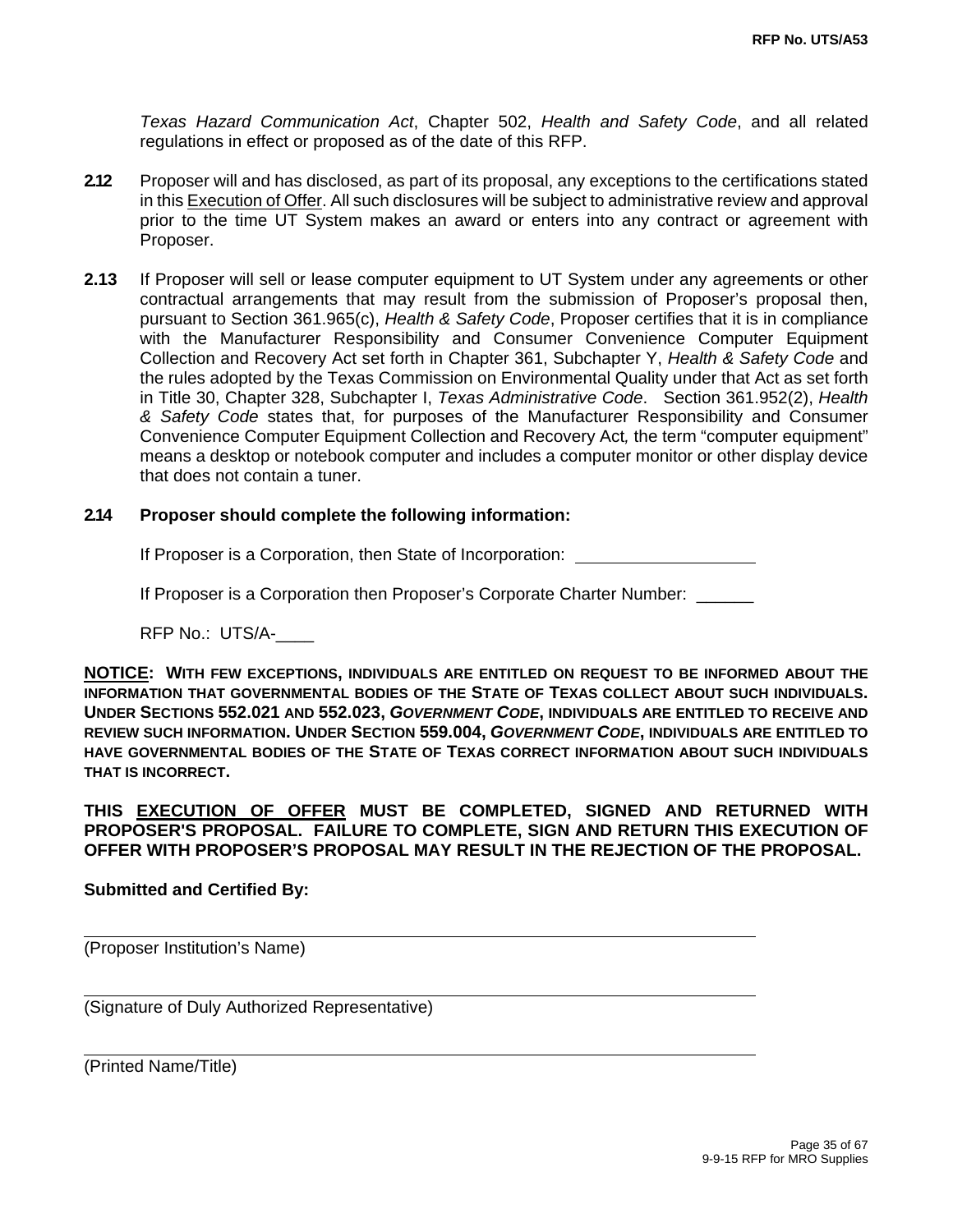(Date Signed)

 $\overline{a}$ 

(Proposer's Street Address)

(City, State, Zip Code)

(Telephone Number)

(FAX Number)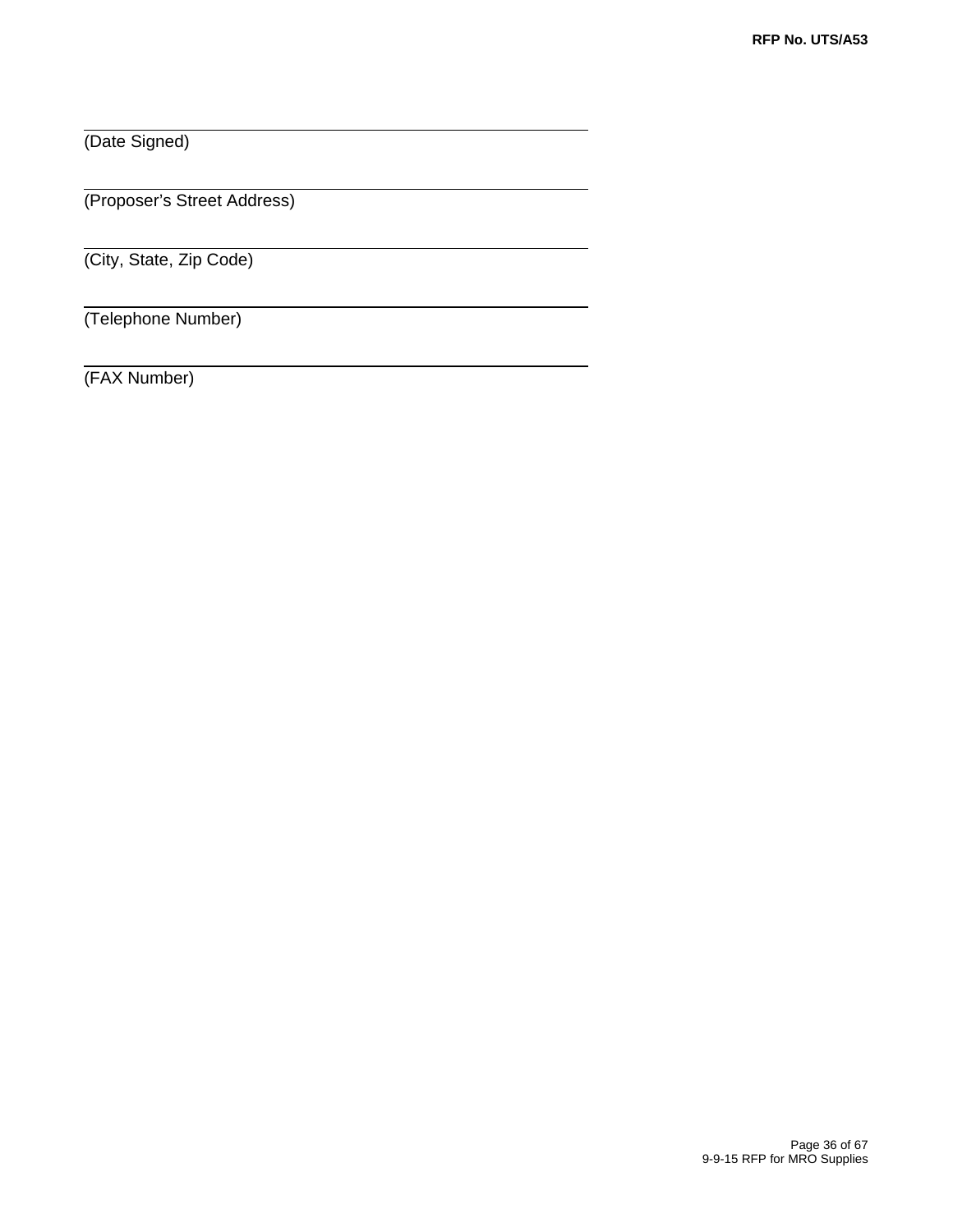# **APPENDIX TWO**

# **UT SYSTEM POLICY ON UTILIZATION OF HISTORICALLY UNDERUTILIZED BUSINESSES**

*[Note: the Alliance should include the most recent edition, obtained from the UT System HUB Office, of the System's Policy on Utilization of Historically Underutilized Businesses.]*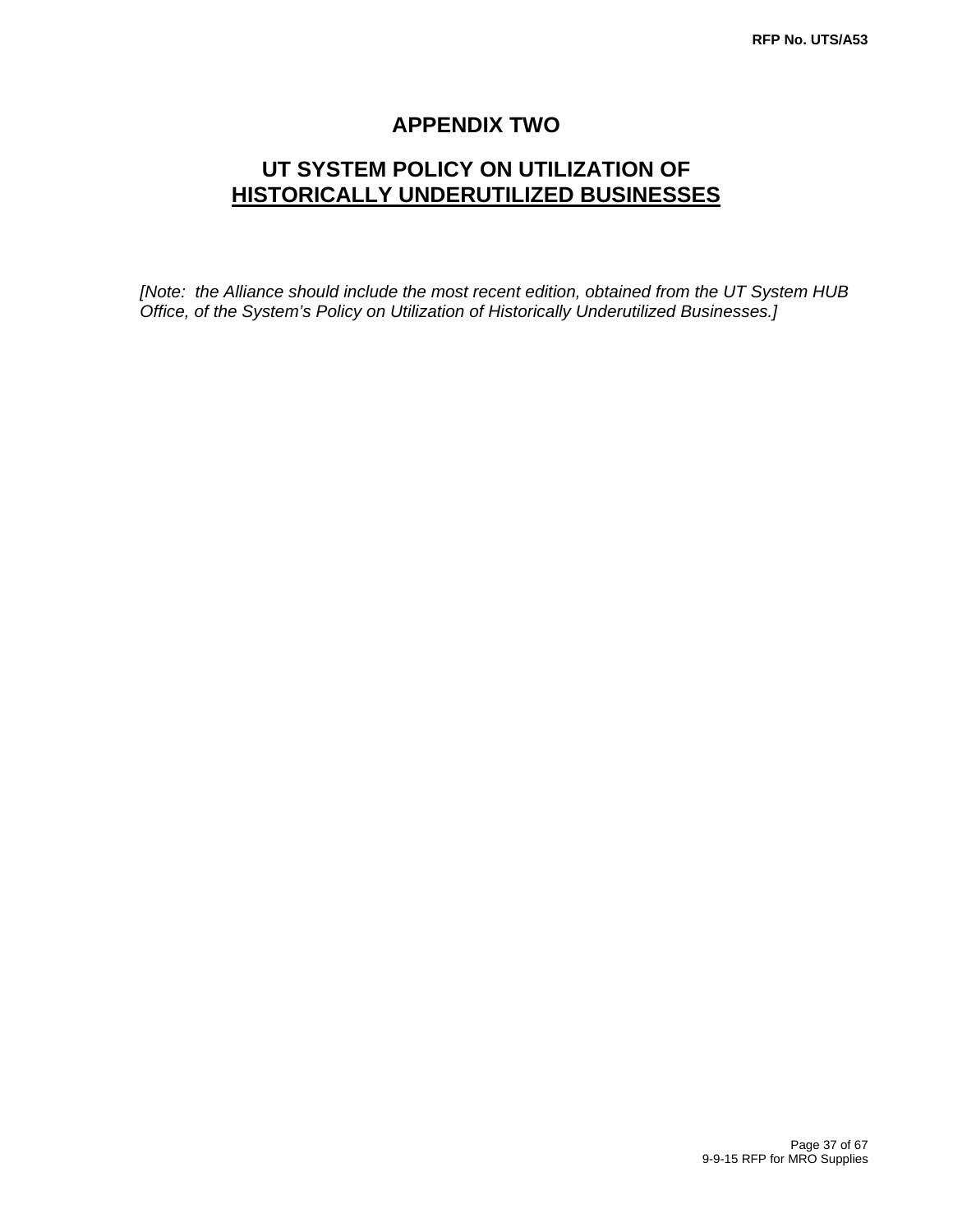## **APPENDIX THREE**

### **SAMPLE PREFERRED SUPPLIER AGREEMENT**

for

### **MRO SUPPLIES**

#### between

### THE UNIVERSITY OF TEXAS SYSTEM

and

\_\_\_\_\_\_\_\_\_\_\_\_\_\_\_\_\_\_\_\_\_\_\_\_\_\_\_\_\_\_\_

#### **University of Texas Agreement Number: \_\_\_\_\_\_\_\_\_\_\_\_**

This Preferred Supplier Agreement, dated effective as of \_\_\_\_\_\_\_\_, 20\_\_ ("**Effective Date**"), is made by and between **The University of Texas System** ("**UT System**"), a state agency and institution of higher education authorized under the laws of the State of Texas, and **\_\_\_\_\_\_\_\_\_\_\_\_\_\_\_\_\_\_** ("**Preferred Supplier**"), a **corporation, Federal Tax Identification Number \_\_\_\_\_\_\_\_\_\_\_\_\_, with its** principal offices located at

This Agreement specifies the terms and conditions applicable to the supply by Preferred Supplier of certain maintenance, repair and operations supplies and related services to institutional participants, all as further described below.

Now, therefore, the parties, intending to be legally bound, agree as follows:

#### **SECTION 1 – Definitions**

"**Alliance**" means The University of Texas System Supply Chain Alliance, an in-house group purchasing organization established by UT System to conduct and coordinate strategic purchasing initiatives across UT System. UT System health and academic institutions are members of the Alliance. The Alliance is also affiliated with other institutions of higher education that have executed an Alliance affiliate agreement.

"**MRO Supplies**" means the maintenance, repair and operations supplies and related services described in **Rider 100**, Scope of Work.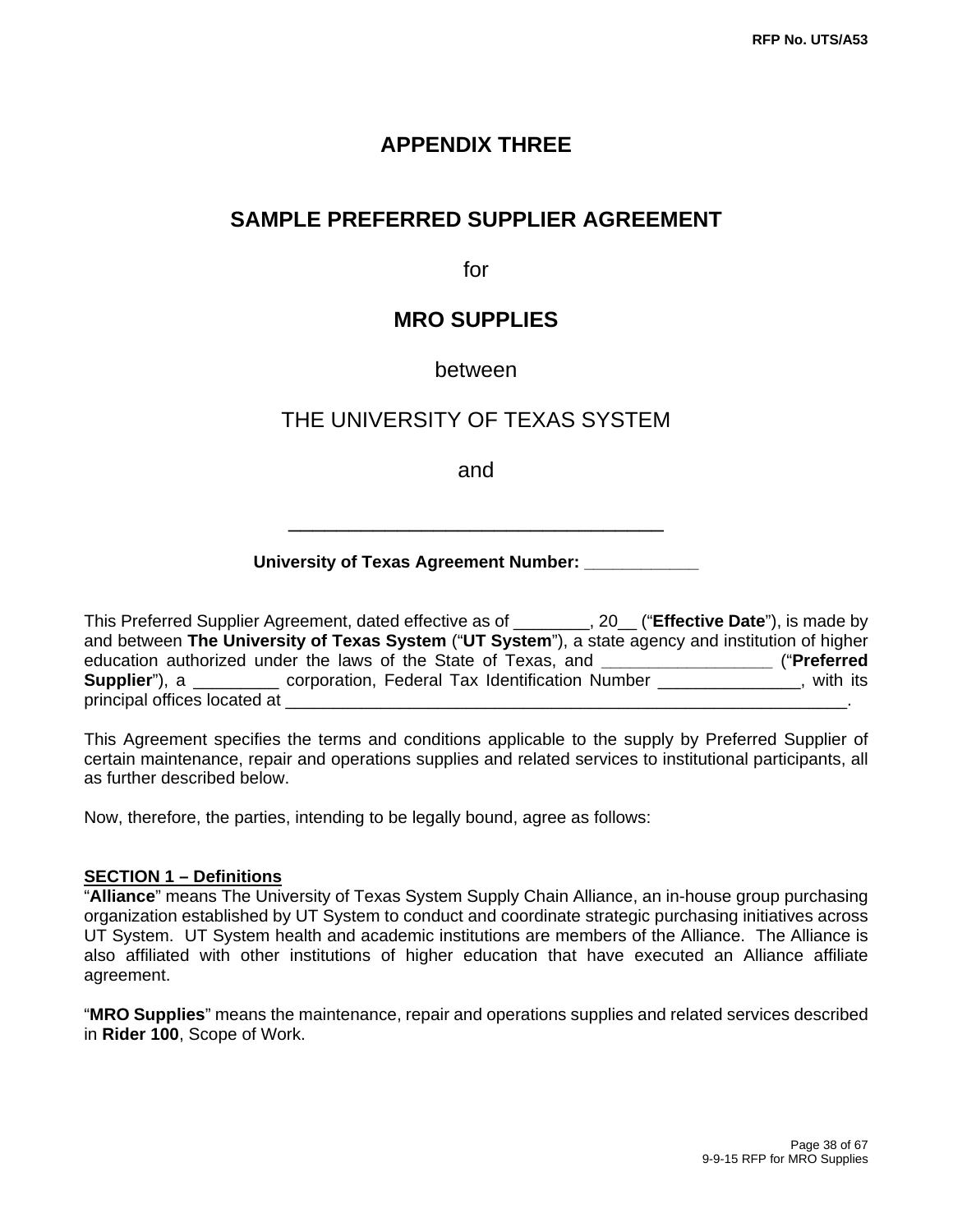"**Institutional Participant**" means an Alliance member or affiliated institution of higher education, as designated by the Alliance, that has executed an Institutional Participation Agreement in connection with this Agreement.

"**Institutional Participation Agreement**" or "**IPA**" means the Institutional Participation Agreement attached to this Agreement as **Rider 300** and incorporated for all purposes, to be executed by each Institutional Participant.

"**UT Party**" means, as applicable, UT System and/or the Institutional Participants.

"**UT System Contract Administrator**" means the Director of the Alliance, who will be the initial contact for all contractual concerns related to this Agreement.

#### **SECTION 2 – Term:**

The term of this Agreement will begin on the Effective Date and expire \_\_\_\_\_\_\_\_\_\_\_\_\_\_\_ *[initial fixed term of three years],* unless earlier terminated in accordance with the provisions of this Agreement. UT System will have the option to extend the term of this Agreement for an additional two-year period, upon written notice given to Preferred Supplier at least 90 days in advance of the renewal term.

The Parties acknowledge that, prior to any scheduled expiration of this Agreement, UT System may conduct a competitive procurement for the purchase of products and services comparable to the MRO Supplies, for the period following expiration. If Preferred Supplier is not selected as the source for the succeeding period, Institutional Participants may need to transition over a period of time to purchasing the products and services primarily from the new source, rather than from Preferred Supplier. In such event, in order to allow for an orderly transition, Institutional Participants may wish to continue purchasing from Preferred Supplier for a limited period of time after the anticipated expiration of this Agreement. As a result, Preferred Supplier agrees that, notwithstanding any other provision of this Agreement:

- Preferred Supplier will make the MRO Supplies available for purchase by Institutional Participants after \_\_\_\_\_\_\_\_\_\_\_\_, 20\_\_ (or the anticipated expiration date under any extended term of this Agreement), for a transitional period of six months (the "**Transition Period**"), on the same terms and conditions set forth in this Agreement.
- The Administrative Fee provided for in **Rider 100** (Scope of Work) will apply to all MRO Supplies purchased hereunder during the Transition Period, and all related obligations of Preferred Supplier under this Agreement (such as to report sales volumes to UT System) will continue during such period.
- The Administrative Fee will apply to all future payments made by Institutional Participants for purchases of MRO Supplies initiated during this Agreement, including the Transition Period, even if such payments are made following expiration of this Agreement.
- All incentive / rebate trigger amounts that may be established in this Agreement for any calendar year will be pro-rated automatically on a straight-line basis, to account for partial calendar years during which this Agreement exists, including the Transition Period.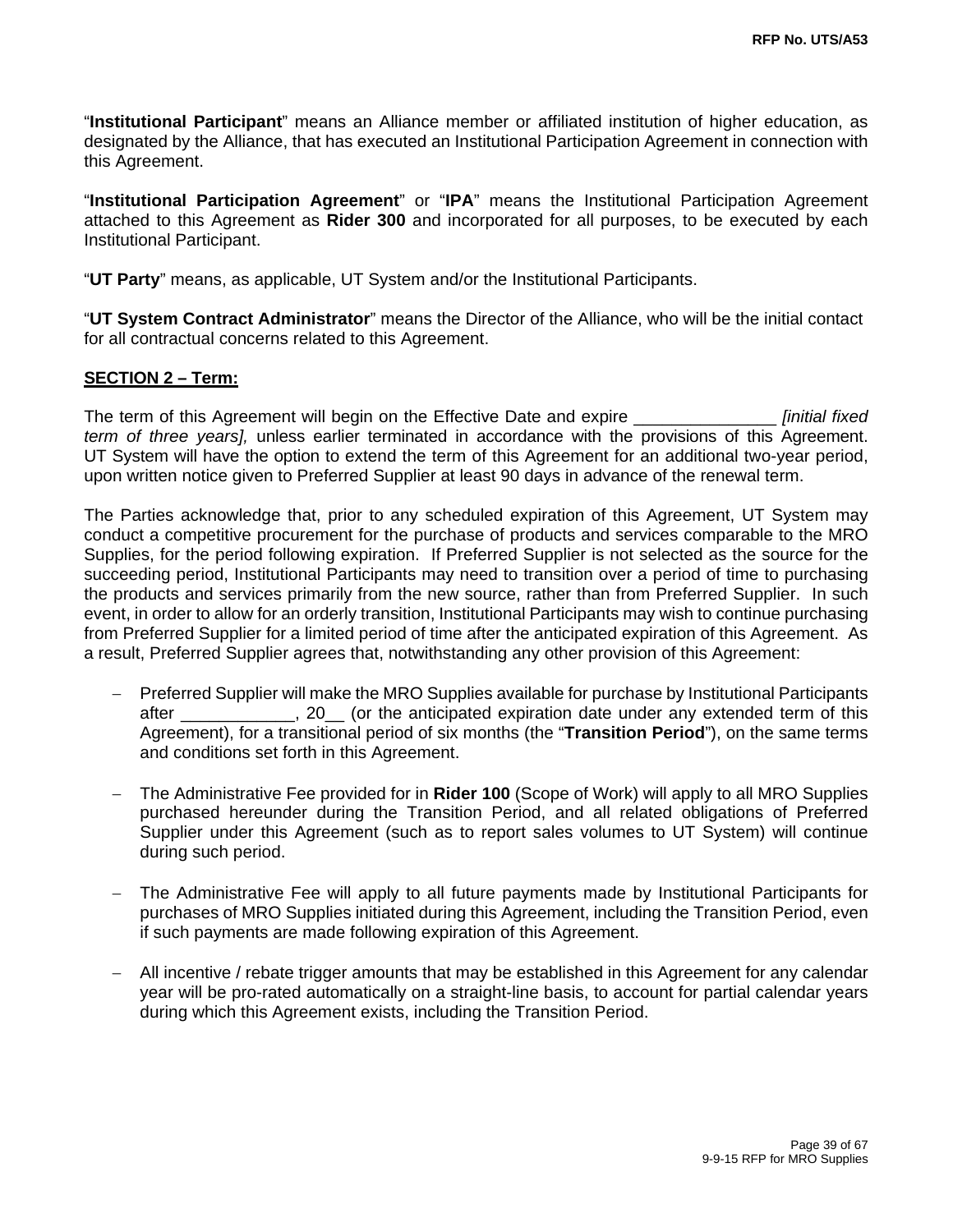#### **SECTION 3 – Amendment:**

No change, modification, alteration, or waiver of this Agreement will be effective unless it is set forth in a written agreement that is signed by UT System and Preferred Supplier.

#### **SECTION 4 – Performance by Preferred Supplier:**

Preferred Supplier will perform its obligations under this Agreement to the satisfaction of UT Party. Time is of the essence in connection with this Agreement. UT Party will not have any obligation to accept late performance or waive timely performance by Preferred Supplier. Preferred Supplier will obtain, at its own cost, any and all approvals, licenses, filings, registrations and permits required by federal, state or local laws, regulations or ordinances, for its performance hereunder.

#### **SECTION 5 – Family Code Child Support Certification:**

Pursuant to Section 231.006, *Family Code*, Preferred Supplier certifies that it is not ineligible to receive the award of or payments under this Agreement and acknowledges that this Agreement may be terminated and payment may be withheld if this certification is inaccurate.

#### **SECTION 6 – Eligibility Certifications:**

Pursuant to Sections 2155.004 and 2155.006, *Texas Government Code*, Preferred Supplier certifies that it has not received compensation for participation in the preparation of the Request for Proposal related to this Agreement and is not ineligible to receive the award of or payments under this Agreement; and acknowledges that this Agreement may be terminated and payment withheld if these certifications are inaccurate.

Pursuant to Section 361.965, Texas Health and Safety Code, Preferred Supplier also certifies that it is in full compliance with the State of Texas Manufacturer Responsibility and Consumer Convenience Computer Equipment Collection and Recovery Act set forth in Chapter 361, Subchapter Y, Texas Health and Safety Code, and the rules adopted by the Texas Commission on Environmental Quality under that Act as set forth in Title 30, Chapter 328, Subchapter I, Texas Administrative Code. Preferred Supplier acknowledges that this Agreement may be terminated and payment may be withheld if this certification is inaccurate.

#### **SECTION 7 – Tax Certification:**

If Preferred Supplier is a taxable entity as defined by Chapter 171, Texas Tax Code ("**Chapter 171**"), then Preferred Supplier certifies that it is not currently delinquent in the payment of any taxes due under Chapter 171, or that Preferred Supplier is exempt from the payment of those taxes, or that Preferred Supplier is an out-of-state taxable entity that is not subject to those taxes, whichever is applicable.

#### **SECTION 8 – Payment of Debt or Delinquency to the State:**

Pursuant to Sections 2107.008 and 2252.903, *Texas Government Code*, Preferred Supplier agrees that any payments owing to Preferred Supplier under this Agreement may be applied directly toward any debt or delinquency that Preferred Supplier owes the State of Texas or any agency of the State of Texas regardless of when it arises, until such debt or delinquency is paid in full.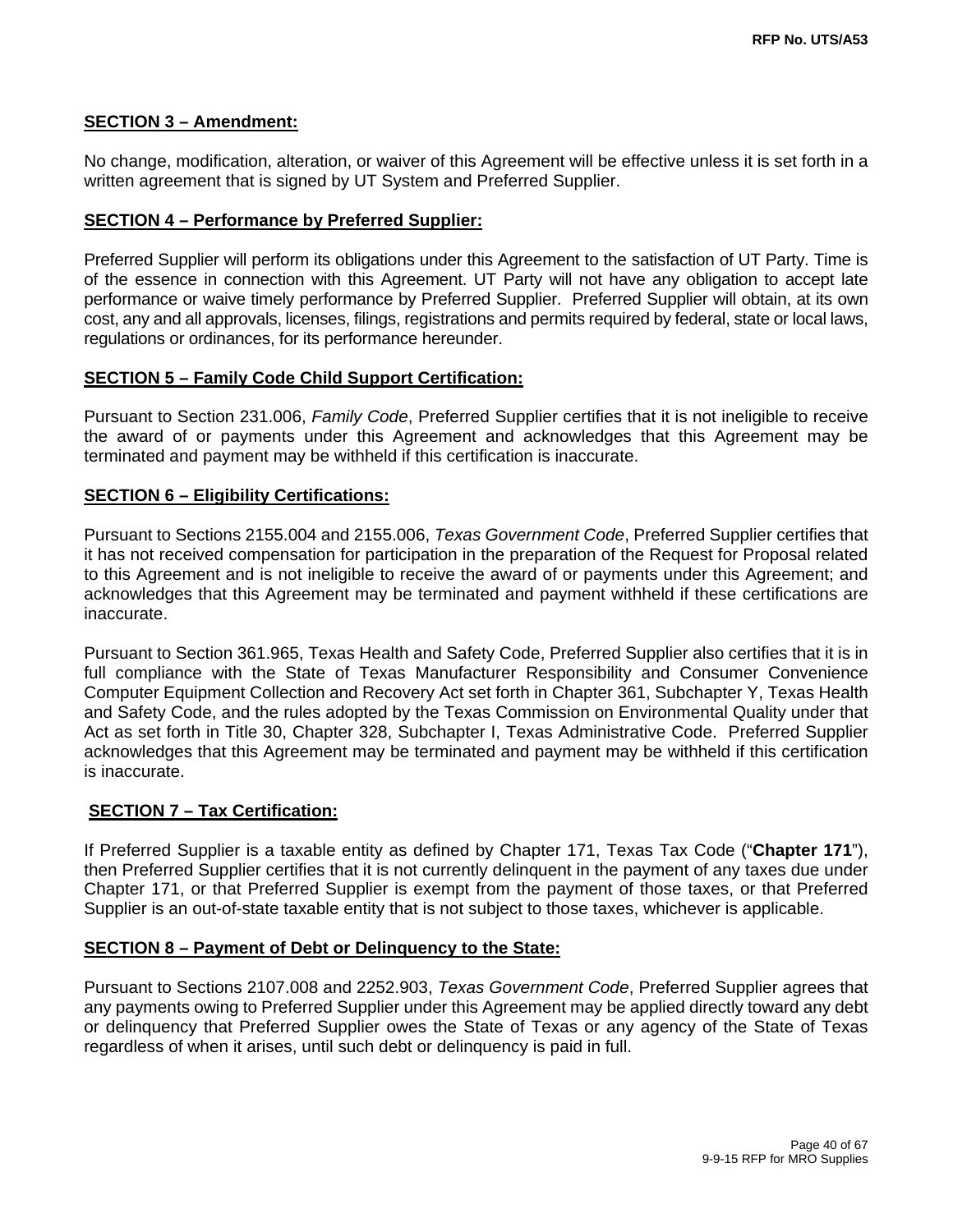#### **SECTION 9 – Loss of Funding:**

Performance by UT Party under this Agreement may be dependent upon the appropriation and allotment of funds by the Texas State Legislature (the "**Legislature**") and/or allocation of funds by the Board of Regents of The University of Texas System (the "**Board**"). If the Legislature fails to appropriate or allot the necessary funds, or the Board fails to allocate the necessary funds, then UT Party will issue written notice to Preferred Supplier and UT Party may terminate this Agreement without further duty or obligation hereunder, other than payment for goods and services already delivered or provided to Institutional Participant. Preferred Supplier acknowledges that appropriation, allotment, and allocation of funds are beyond the control of UT Party.

#### **SECTION 10 – Force Majeure:**

None of the parties to this Agreement will be liable or responsible to another for any loss or damage or for any delays or failure to perform due to causes beyond its reasonable control including acts of God, strikes, epidemics, war, riots, flood, fire, sabotage, or any other circumstances of like character ("**force majeure occurrence**"). Provided, however, in the event of a force majeure occurrence, Preferred Supplier agrees to use its best efforts to mitigate the impact of the occurrence so that UT Party may continue to provide healthcare services during the occurrence.

#### **SECTION 11 – Notices:**

Except as otherwise provided in this Section, all notices, consents, approvals, demands, requests or other communications provided for or permitted to be given under any of the provisions of this Agreement will be in writing and will be sent via registered or certified mail, overnight courier, confirmed facsimile transmission (to the extent a facsimile number is set forth below), or email (to the extent an email address is set forth below), and notice will be deemed given (i) if mailed, when deposited, postage prepaid, in the United States mail, (ii) if sent by overnight courier, one business day after delivery to the courier, (iii) if sent by facsimile (to the extent a facsimile number is set forth below), when transmitted, and (iv) if sent by email (to the extent an email address is set forth below), when received:

| If to UT System:          | Office of Business Affairs<br>The University of Texas System<br>201 W. 7th Street<br>Attn: Executive Vice Chancellor for Business Affairs<br>Austin, Texas 78701-2982<br>Fax: 512-499-4289<br>Email: Lloyd@utsystem.edu |
|---------------------------|-------------------------------------------------------------------------------------------------------------------------------------------------------------------------------------------------------------------------|
| with copy to:             | The University of Texas System Supply Chain Alliance<br>Mid Campus Building<br>7007 Bertner Ave., Suite 11.2339<br>Houston, TX 77030<br>Attention: Director<br>Fax: 713-792-8084<br>Email: if joshua@mdanderson.org     |
| If to Preferred Supplier: |                                                                                                                                                                                                                         |

 $\overline{\phantom{a}}$  , and the contract of the contract of the contract of the contract of the contract of the contract of the contract of the contract of the contract of the contract of the contract of the contract of the contrac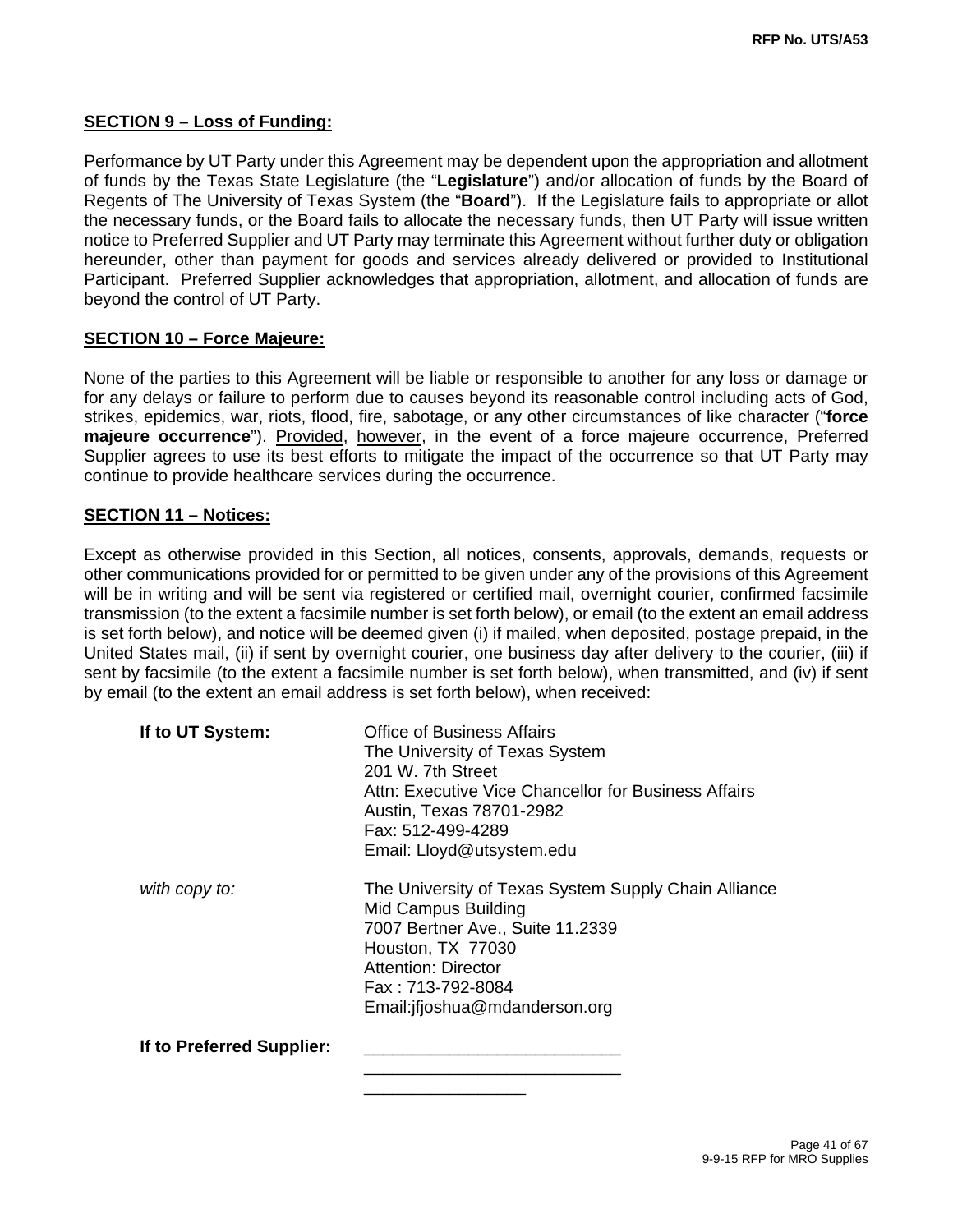Attn: \_\_\_\_\_\_\_\_\_\_\_\_\_\_\_\_\_\_\_\_\_\_\_\_ Fax: \_\_\_\_\_\_\_\_\_\_\_\_\_\_\_\_\_\_\_\_\_\_ Email: \_\_\_\_\_\_\_\_\_\_\_\_\_\_\_\_\_\_\_\_\_

**If to an Institutional Participant:** The contact information for Institutional Participant as set forth in its IPA.

| with copy to: | <b>Office of Business Affairs</b>                    |
|---------------|------------------------------------------------------|
|               | The University of Texas System                       |
|               | 201 W. 7th Street                                    |
|               | Attn: Executive Vice Chancellor for Business Affairs |
|               | Austin, Texas 78701-2982                             |
|               | Fax: 512-499-4289                                    |
|               | Email: LegalNotices@utsystem.edu                     |
| and           |                                                      |
|               | The University of Texas System Supply Chain Alliance |
|               | Mid Campus Building                                  |
|               | 7007 Bertner Ave., Suite 11.2339                     |
|               | Houston, TX 77030                                    |
|               | <b>Attention: Director</b>                           |
|               | Fax: 713-792-8084                                    |
|               | Email: if joshua@mdanderson.org                      |

or such other person or address as may be given in writing by either party to the other in accordance with the aforesaid.

#### **SECTION 12 – Preferred Supplier's Obligations**.

**12.1** Preferred Supplier represents that it has the knowledge, ability, skills, and resources to perform its obligations hereunder.

**12.2** Preferred Supplier will maintain a staff of properly trained and experienced personnel to ensure satisfactory performance hereunder. Preferred Supplier will cause all persons connected with the Preferred Supplier directly in charge of performance hereunder to be duly registered and/or licensed under all applicable federal, state and municipal, laws, regulations, codes, ordinances and orders, including the rules, regulations and procedures promulgated by the Board or Institutional Participants, and those of any other body or authority having jurisdiction (collectively, "**Applicable Law**").

**12.3** Preferred Supplier represents, warrants and agrees that (a) it will use commercially reasonable efforts to perform hereunder, in a good and workmanlike manner and in accordance with commercially reasonable standards of Preferred Supplier's profession or business, and (b) all good and services provided hereunder will be of the quality that prevails among similar businesses engaged in providing similar products and services in major United States urban areas under the same or similar circumstances.

**12.4** Preferred Supplier warrants and agrees that all MRO Supplies supplied under this Agreement will be accurate and free from any material defects. Preferred Supplier's performance hereunder will at no time be in any way diminished by reason of any approval by UT Party nor will Preferred Supplier be released from any liability by reason of any approval by UT Party, it being agreed that UT Party at all times is relying upon Preferred Supplier's skill and knowledge in performing hereunder. Preferred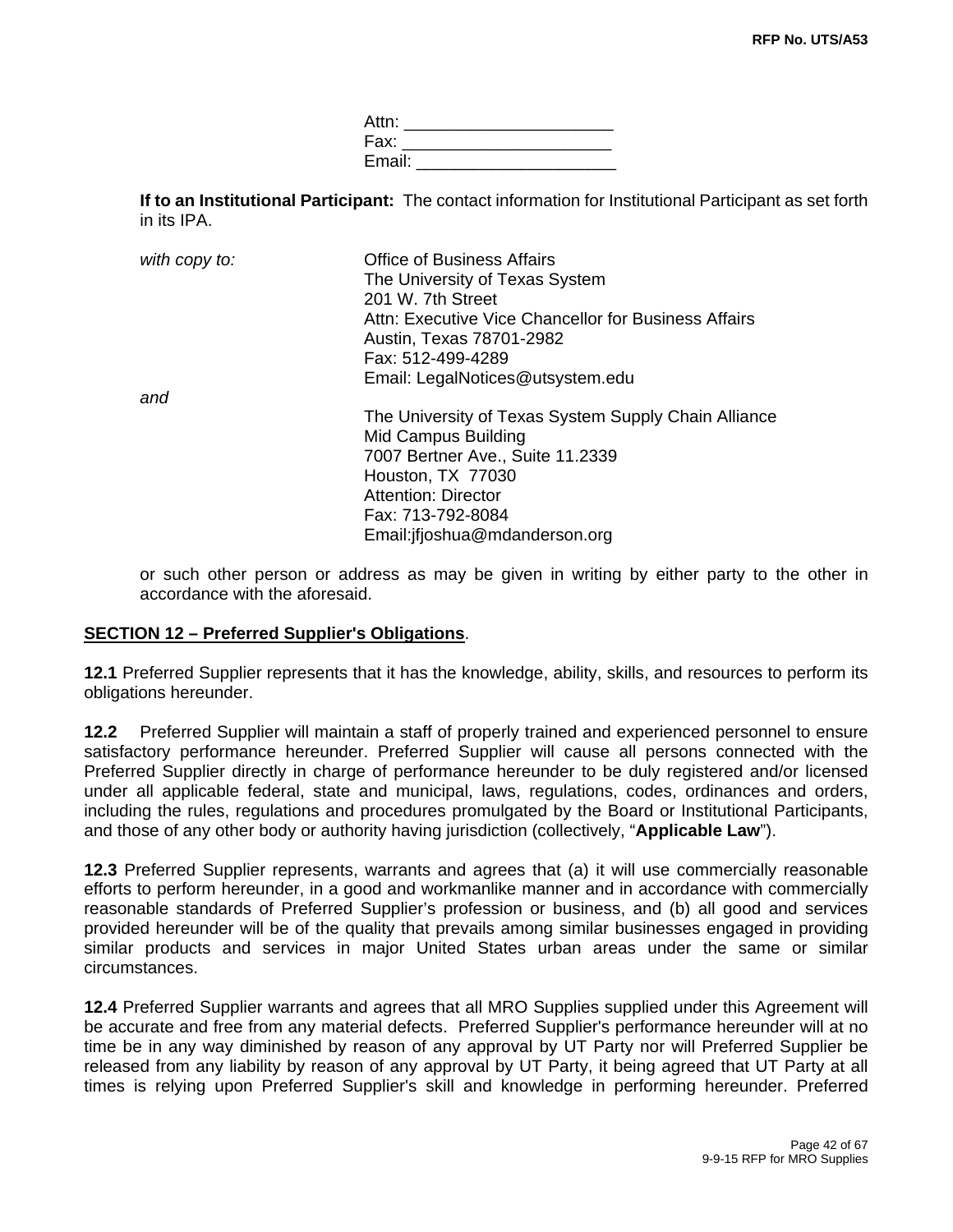Supplier will, at its own cost, correct all material defects in MRO Supplies supplied under this Agreement, as soon as practical after Preferred Supplier becomes aware of the defects. If Preferred Supplier fails to correct such material defects within a reasonable time, then UT Party may correct the defect at Preferred Supplier's expense. This remedy is in addition to, and not in substitution for, any other remedy for the defect that UT Party may have at law or in equity.

**12.5** Preferred Supplier will call to the attention of UT Party, in writing, all information in any materials supplied to Preferred Supplier (by UT Party or any other party) that Preferred Supplier regards as unsuitable, improper or inaccurate in connection with the purposes for which the material is furnished.

**12.6** Preferred Supplier represents that if (i) it is a corporation or limited liability company, then it is a corporation duly organized, validly existing and in good standing under the laws of the State of Texas, or a foreign corporation or limited liability company duly authorized and in good standing to conduct business in the State of Texas, that it has all necessary corporate power and has received all necessary corporate approvals to execute and deliver this Agreement, and the individual executing this Agreement on behalf of Preferred Supplier has been duly authorized to act for and bind Preferred Supplier; or (ii) if it is a partnership, limited partnership, limited liability partnership, or limited liability company then it has all necessary power and has secured all necessary approvals to execute and deliver this Agreement and perform all its obligations hereunder, and the individual executing this Agreement on behalf of Preferred Supplier has been duly authorized to act for and bind Preferred Supplier.

**12.7** Preferred Supplier will provide the warranties more particularly described in Section \_\_\_ of **Rider 100,** Scope of Work.

**12.8** Preferred Supplier represents and warrants that neither the execution and delivery of this Agreement by Preferred Supplier nor Preferred Supplier's performance hereunder will (a) result in the violation of any provision [i] if a corporation, of Preferred Supplier's articles of incorporation or by-laws, [ii] if a limited liability company, of its articles of organization or regulations, or [iii] if a partnership, of any partnership agreement by which Preferred Supplier is bound; (b) result in the violation of any provision of any agreement by which Preferred Supplier is bound; or (c) to the best of Preferred Supplier's knowledge and belief, conflict with any order or decree of any court or other body or authority having jurisdiction.

#### **SECTION 13 – State Auditor's Office:**

Preferred Supplier understands that acceptance of funds under this Agreement constitutes acceptance of the authority of the Texas State Auditor's Office, or any successor agency (collectively, "**Auditor**"), to conduct an audit or investigation in connection with those funds pursuant to Sections 51.9335(c), 73.115(c) and 74.008(c), Education Code. Preferred Supplier agrees to cooperate with the Auditor in the conduct of the audit or investigation, including without limitation providing all records requested. Preferred Supplier will include this provision in all contracts with permitted subcontractors.

#### **SECTION 14 – Governing Law:**

Travis County, Texas, will be the proper place of venue for suit on or in respect of this Agreement. This Agreement and all of the rights and obligations of the parties thereto and all of the terms and conditions thereof will be construed, interpreted and applied in accordance with and governed by and enforced under the internal laws of the State of Texas.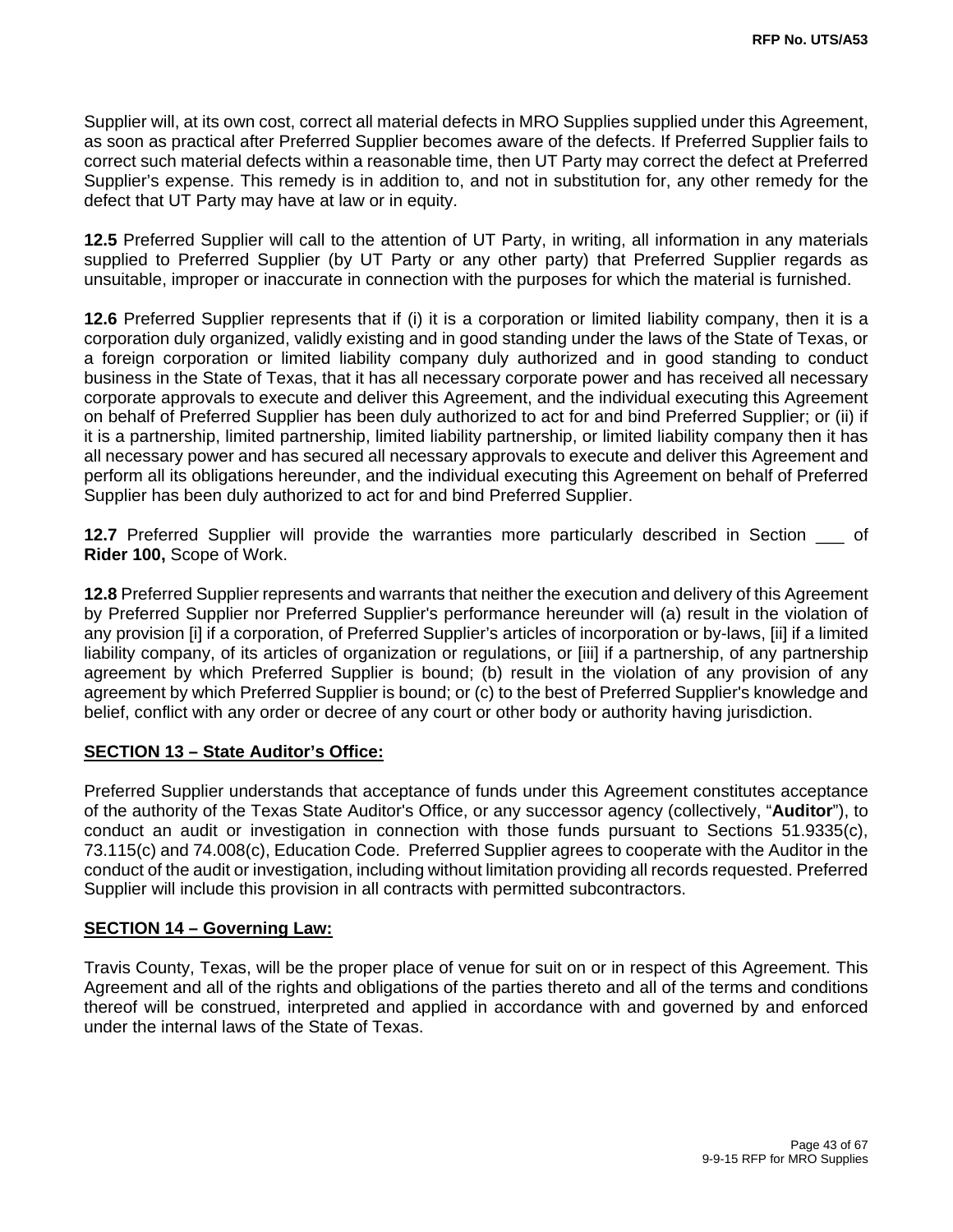#### **SECTION 15 – Breach of Contract Claims:**

**15.1** To the extent that Chapter 2260, Texas Government Code, as it may be amended from time to time ("**Chapter 2260**"), is applicable to this Agreement and is not preempted by other Applicable Law, the dispute resolution process provided for in Chapter 2260 will be used, as further described herein, by UT Party and Preferred Supplier to attempt to resolve any claim for breach of contract made by Preferred Supplier:

**15.1.1** Preferred Supplier's claims for breach of this Agreement that the parties cannot resolve pursuant to other provisions of this Agreement or in the ordinary course of business will be submitted to the negotiation process provided in subchapter B of Chapter 2260. To initiate the process, Preferred Supplier will submit written notice, as required by subchapter B of Chapter 2260, to UT Party in accordance with the notice provisions in this Agreement. Preferred Supplier's notice will specifically state that the provisions of subchapter B of Chapter 2260 are being invoked, the date and nature of the event giving rise to the claim, the specific contract provision that UT Party allegedly breached, the amount of damages Preferred Supplier seeks, and the method used to calculate the damages. Compliance by Preferred Supplier with subchapter B of Chapter 2260 is a required prerequisite to Preferred Supplier's filing of a contested case proceeding under subchapter C of Chapter 2260. The UT Party's chief business officer, or another officer of UT Party as may be designated from time to time by UT Party by written notice thereof to Preferred Supplier in accordance with the notice provisions in this Agreement, will examine Preferred Supplier's claim and any counterclaim and negotiate with Preferred Supplier in an effort to resolve the claims.

**15.1.2** If the parties are unable to resolve their disputes under Section 4.11.1.1, the contested case process provided in subchapter C of Chapter 2260 is Preferred Supplier's sole and exclusive process for seeking a remedy for any and all of Preferred Supplier's claims for breach of this Agreement by UT Party.

**15.1.3** Compliance with the contested case process provided in subchapter C of Chapter 2260 is a required prerequisite to seeking consent to sue from the Legislature under Chapter 107, Civil Practices and Remedies Code. The parties hereto specifically agree that (i) neither the execution of this Agreement by UT Party nor any other conduct, action or inaction of any representative of UT Party relating to this Agreement constitutes or is intended to constitute a waiver of UT Party's or the state's sovereign immunity to suit and (ii) UT Party has not waived its right to seek redress in the courts.

**15.2** The submission, processing and resolution of Preferred Supplier's claim is governed by the published rules adopted by the Texas Attorney General pursuant to Chapter 2260, as currently effective, thereafter enacted or subsequently amended.

**15.3** UT Party and Preferred Supplier agree that any periods set forth in this Agreement for notice and cure of defaults are not waived.

#### **SECTION 16 – Compliance with Law:**

Preferred Supplier will perform hereunder in compliance with all Applicable Law. Preferred Supplier represents and warrants that neither Preferred Supplier nor any firm, corporation or institution represented by Preferred Supplier, nor anyone acting for such firm, corporation or institution, (1) has violated the antitrust laws of the State of Texas, Chapter 15, *Texas Business and Commerce Code*, or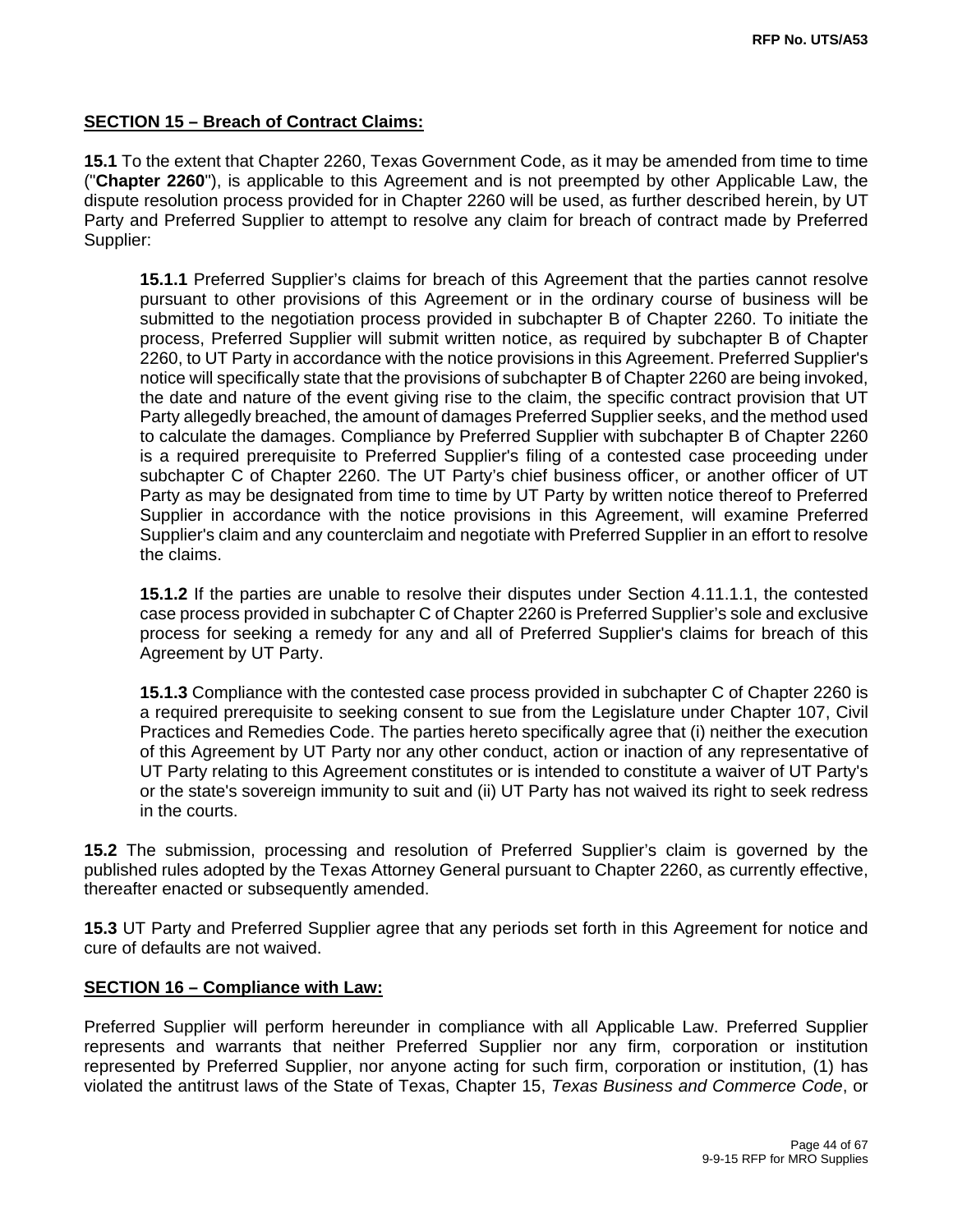federal antitrust laws, or (2) has communicated directly or indirectly the content of Preferred Supplier's response to UT System's procurement solicitation to any competitor or any other person engaged in a similar line of business during the procurement process.

#### **SECTION 17 – UT Party's Right to Audit:**

At any time during the term of this Agreement and for a period of four (4) years thereafter UT System or a duly authorized audit representative of UT System, or the State of Texas, at its expense and at reasonable times, reserves the right to audit Preferred Supplier's records and books directly related to charges paid for all products and services provided under this Agreement. The right will not extend to any fixed fee component of the charges or to any services performed more than one year prior to the date of request for review. In the event such an audit by UT System reveals any errors or overpayments by UT System which error or overpayment is confirmed by Preferred Supplier, Preferred Supplier will refund UT System the full amount of such overpayments within thirty (30) days of such audit findings, or UT System, at its option, reserves the right to deduct such amounts owing to UT System from any payments due Preferred Supplier

#### **SECTION 18 – Access to Documents:**

To the extent applicable to this Agreement, in accordance with Section 1861(v)(I)(i) of the Social Security Act (42 U.S.C. 1395x) as amended, and the provisions of 42 CFR Section 420.300, et seq., Preferred Supplier agrees to allow, during and for a period of not less than four (4) years after this Agreement term, access to this Agreement and its books, documents, and records; and contracts between Preferred Supplier and its subcontractors or related organizations, including books, documents and records relating to same, by the Comptroller General of the United States, the U.S. Department of Health and Human Services and their duly authorized representatives.

#### **SECTION 19 – Insurance:**

**19.1** Preferred Supplier, consistent with its status as an independent contractor, will carry and will cause its subcontractors to carry, at least the following insurance, with companies authorized to do insurance business in the State of Texas or eligible surplus lines insurers operating in accordance with the Texas Insurance Code, having an A.M. Best Rating of A-:VII or better, and in amounts not less than the following minimum limits of coverage:

**19.1.1** Workers' Compensation Insurance with statutory limits, and Employer's Liability Insurance with limits of not less than \$1,000,000:

| <b>Employers Liability - Each Accident</b> | \$1,000,000 |
|--------------------------------------------|-------------|
| <b>Employers Liability - Each Employee</b> | \$1,000,000 |
| <b>Employers Liability - Policy Limit</b>  | \$1,000,000 |

Workers' Compensation policy must include under Item 3.A. on the information page of the workers' compensation policy the state in which services are to be performed for Institutional Participant.

**19.1.2** Commercial General Liability Insurance with limits of not less than:

| Each Occurrence Limit     | \$1,000,000 |
|---------------------------|-------------|
| Damage to Rented Premises | \$300,000   |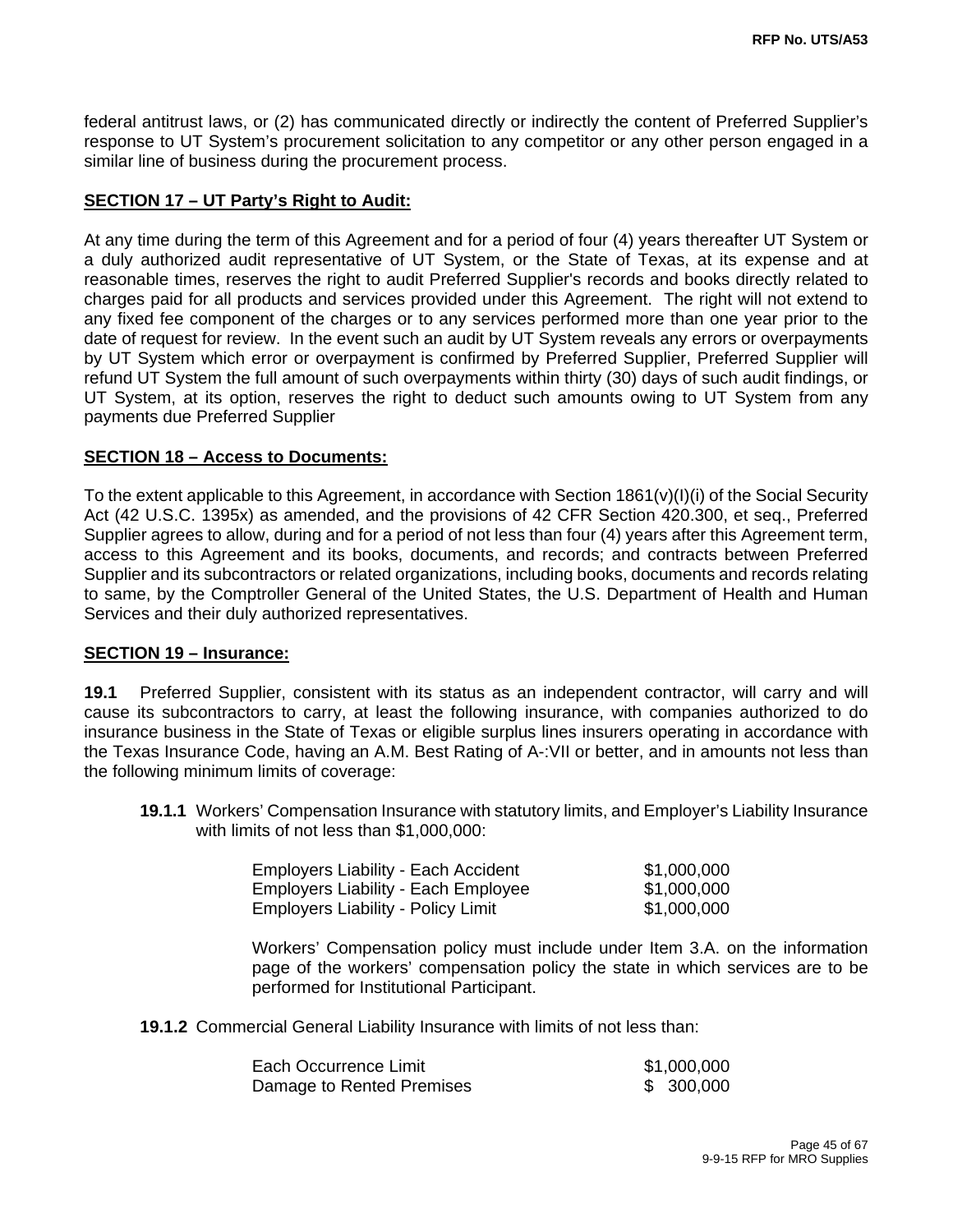| Personal & Advertising Injury             | \$1,000,000 |
|-------------------------------------------|-------------|
| General Aggregate                         | \$2,000,000 |
| Products - Completed Operations Aggregate | \$2,000,000 |

The required Commercial General Liability policy will be issued on a form that insures Preferred Supplier's and subcontractor's liability for bodily injury (including death), property damage, personal and advertising injury assumed under the terms of this Agreement.

- **19.1.3** Business Auto Liability Insurance covering all owned, non-owned or hired automobiles, with limits of not less than \$1,000,000 single limit of liability per accident for Bodily Injury and Property Damage. Contractors transporting hazardous materials must provide the MCS-90 endorsement and CA9948 Broadened Pollution Liability endorsement on the Business Auto Liability policy. Policy limits must be in line with Federal requirements.
- **19.1.4** Umbrella/Excess Liability Insurance with limits of not less than \$2,000,000 per occurrence and aggregate with a deductible of no more than \$10,000, and will be excess over and at least as broad as the underlying coverage as required under **Sections 19.1.1** Employer's Liability; **19.1.2** Commercial General Liability; and **19.1.3** Business Auto Liability. Inception and expiration dates will be the same as the underlying policies. Drop-down coverage will be provided for reduction or exhaustion of underlying aggregate limits and will provide a duty to defend for any insured.
- **19.1.5** Directors' and Officers' Liability Insurance with limits of not less than \$1,000,000 per claim. The coverage will be continuous for the duration of this Agreement and for not less than twenty-four (24) months following the expiration or termination of this Agreement.
- **19.2** Preferred Supplier will deliver to Institutional Participant:
	- **19.2.1** Evidence of insurance on a Texas Department of Insurance approved certificate form verifying the existence and actual limits of all required insurance policies after the execution and delivery of this Agreement and prior to the performance by Preferred Supplier under this Agreement. Additional evidence of insurance will be provided verifying the continued existence of all required insurance no later than thirty (30) days after each annual insurance policy renewal.
	- **19.2.2** *All insurance policies* (with the exception of workers' compensation, employer's liability and professional liability) will be endorsed and name The Board of Regents of The University of Texas System, The University of Texas System, and Institutional Participant as Additional Insureds for liability caused in whole or in part by Preferred Supplier's acts or omissions with respect to its on-going and completed operations up to the actual liability limits of the required insurance policies maintained by Preferred Supplier. The Commercial General Liability Additional Insured endorsement including on-going and completed operations coverage will be submitted with the Certificates of Insurance. Commercial General Liability and Business Auto Liability will be endorsed to provide primary and noncontributory coverage.
	- **19.2.3** Preferred Supplier hereby waives all rights of subrogation against The Board of Regents of The University of Texas System, The University of Texas System and Institutional Participant. *All insurance policies* will be endorsed to provide a waiver of subrogation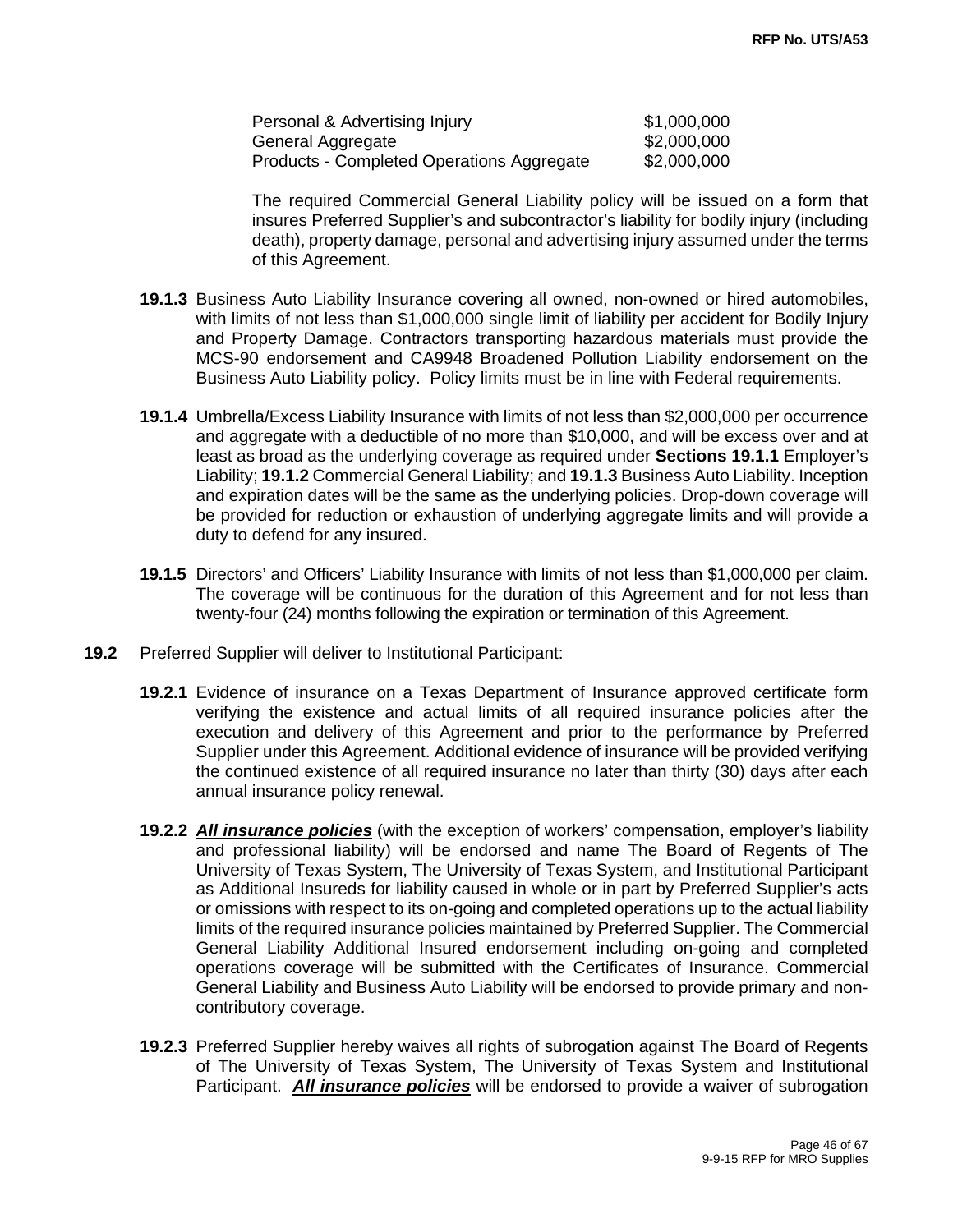in favor of The Board of Regents of The University of Texas System, The University of Texas System and Institutional Participant. No policy will be canceled until after thirty (30) days' unconditional written notice to Institutional Participant. *All insurance policies* will be endorsed to require the insurance carrier providing coverage to send notice to Institutional Participant thirty (30) days prior to any cancellation, material change, or non-renewal relating to any insurance policy required in this **Section 19**.

- **19.2.4** Preferred Supplier will pay any deductible or self-insured retention for any loss. Any selfinsured retention must be declared to and approved by Institutional Participant prior to the performance by Preferred Supplier under this Agreement. All deductibles and self-insured retentions will be shown on the Certificates of Insurance.
- **19.2.5** Certificates of Insurance and Additional Insured Endorsements as required by this Agreement will be mailed, faxed, or emailed to the Institutional Participant contact identified in the Institutional Participation Agreement.

**19.3** Preferred Supplier's or subcontractor's insurance will be primary to any insurance carried or selfinsurance program established by Institutional Participant or The University of Texas System. Preferred Supplier's or subcontractor's insurance will be kept in force until all obligations under this Agreement have been fully performed and accepted by Institutional Participant in writing, except as provided in this **Section 19.3**.

**19.3.1** Directors and Officers Liability insurance coverage written on a claims-made basis requires Preferred Supplier to purchase an Extended Reporting Period Endorsement, effective for 24 months after the expiration or cancellation of this policy.

#### **SECTION 20 – Indemnification:**

**20.1** TO THE FULLEST EXTENT PERMITTED BY LAW, PREFERRED SUPPLIER WILL AND DOES HEREBY AGREE TO INDEMNIFY, PROTECT, DEFEND WITH COUNSEL APPROVED BY UT PARTY, AND HOLD HARMLESS UT PARTY AND ITS AFFILIATED ENTERPRISES, REGENTS, OFFICERS, DIRECTORS, ATTORNEYS, EMPLOYEES, REPRESENTATIVES AND AGENTS (COLLECTIVELY "**INDEMNITEES**") FROM AND AGAINST ALL DAMAGES, LOSSES, LIENS, CAUSES OF ACTION, SUITS, JUDGMENTS, EXPENSES, AND OTHER CLAIMS OF ANY NATURE, KIND, OR DESCRIPTION, INCLUDING REASONABLE ATTORNEYS' FEES INCURRED IN INVESTIGATING, DEFENDING OR SETTLING ANY OF THE FOREGOING (COLLECTIVELY "**CLAIMS**") BY ANY PERSON OR ENTITY, ARISING OUT OF, CAUSED BY, OR RESULTING FROM PREFERRED SUPPLIER'S PERFORMANCE UNDER OR BREACH OF THIS AGREEMENT, AND THAT ARE CAUSED IN WHOLE OR IN PART BY ANY NEGLIGENT ACT, NEGLIGENT OMISSION OR WILLFUL MISCONDUCT OF PREFERRED SUPPLIER, ANYONE DIRECTLY EMPLOYED BY PREFERRED SUPPLIER OR ANYONE FOR WHOSE ACTS PREFERRED SUPPLIER MAY BE LIABLE. THE PROVISIONS OF THIS SECTION WILL NOT BE CONSTRUED TO ELIMINATE OR REDUCE ANY OTHER INDEMNIFICATION OR RIGHT WHICH ANY INDEMNITEE HAS BY LAW OR EQUITY. ALL PARTIES WILL BE ENTITLED TO BE REPRESENTED BY COUNSEL AT THEIR OWN EXPENSE.

**20.2** IN ADDITION, PREFERRED SUPPLIER WILL AND DOES HEREBY AGREE TO INDEMNIFY, PROTECT, DEFEND WITH COUNSEL APPROVED BY UT PARTY, AND HOLD HARMLESS INDEMNITEES FROM AND AGAINST ALL CLAIMS ARISING FROM INFRINGEMENT OR ALLEGED INFRINGEMENT OF ANY PATENT, COPYRIGHT, TRADEMARK OR OTHER PROPRIETARY INTEREST ARISING BY OR OUT OF THE PERFORMANCE OF SERVICES OR THE PROVISION OF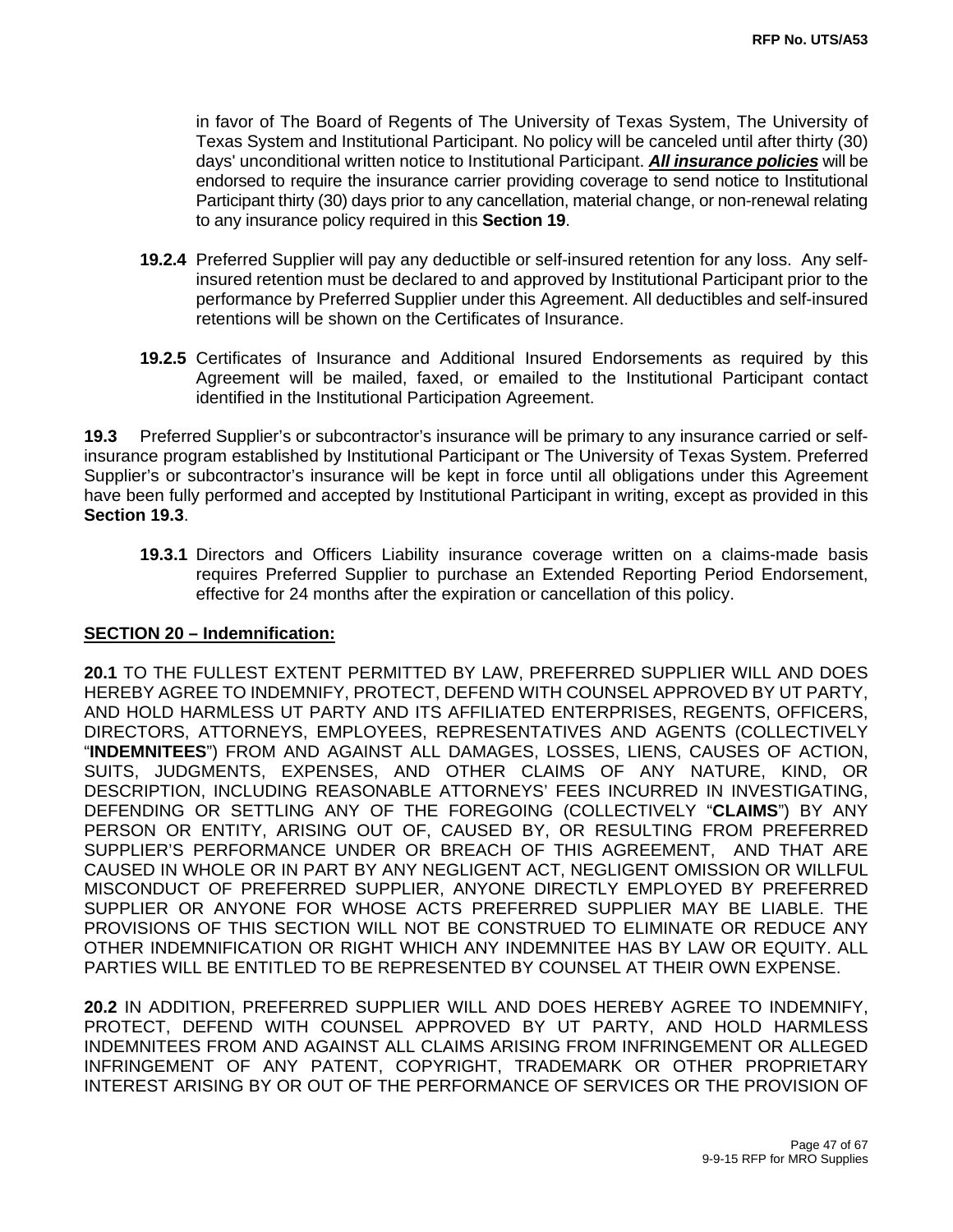GOODS BY PREFERRED SUPPLIER, OR THE USE BY INDEMNITEES, AT THE DIRECTION OF PREFERRED SUPPLIER, OF ANY ARTICLE OR MATERIAL; PROVIDED, THAT, UPON BECOMING AWARE OF A SUIT OR THREAT OF SUIT FOR INFRINGEMENT, UT PARTIES WILL PROMPTLY NOTIFY PREFERRED SUPPLIER AND PREFERRED SUPPLIER WILL BE GIVEN THE OPPORTUNITY TO NEGOTIATE A SETTLEMENT. IN THE EVENT OF LITIGATION, UT PARTIES AGREE TO REASONABLY COOPERATE WITH PREFERRED SUPPLIER. ALL PARTIES WILL BE ENTITLED TO BE REPRESENTED BY COUNSEL AT THEIR OWN EXPENSE.

#### **SECTION 21 – Ethics Matters; No Financial Interest:**

Preferred Supplier and its employees, agents, representatives and subcontractors have read and understand UT System's Conflicts of Interest Policy available at http://www.utsystem.edu/policy/policies/int160.html, UT System's Standards of Conduct Guide available at http://www.utsystem.edu/systemcompliance/, and applicable state ethics laws and rules available at www.utsystem.edu/ogc/ethics. Neither Preferred Supplier nor its employees, agents, representatives or subcontractors will assist or cause UT Party's employees to violate UT System's Conflicts of Interest Policy, provisions described by UT System's Standards of Conduct Guide, or applicable state ethics laws or rules. Preferred Supplier represents and warrants that no member of the Board has a direct or indirect financial interest in the transaction that is the subject of this Agreement.

#### **SECTION 22 – Assignment of Overcharge Claims:**

Preferred Supplier hereby assigns to UT Party any and all claims for overcharges associated with this Agreement arising under the antitrust laws of the United States, 15 U.S.C.A., Sec. 1 et seq., or arising under the antitrust laws of the State of Texas, Business and Commerce Code, Sec. 15.01, et seq.

#### **SECTION 23 – Assignment and Subcontracting:**

Except as specifically provided in any Historically Underutilized Business Subcontracting Plan ("**HSP**") attached as **Rider 500** and incorporated for all purposes, neither Preferred Supplier's interest in this Agreement, its duties and obligations under this Agreement nor fees due to Preferred Supplier under this Agreement may be subcontracted, assigned, delegated or otherwise transferred to a third party, in whole or in part, and any attempt to do so will (1) not be binding on UT Party; and (2) be a breach of this Agreement for which Preferred Supplier will be subject to any remedial actions provided by Texas law, including Chapter 2161, Texas Government Code, and 34 Texas Administrative Code ("**TAC**") Section 20.14. UT Party may report nonperformance under this Agreement to the Texas Procurement and Support Services Division of the Texas Comptroller of Public Accounts or any successor agency (collectively, "**TPSS**") in accordance with 34 TAC Chapter 20, Subchapter F, Vendor Performance and Debarment Program. The benefits and burdens of this Agreement are, however, assignable by UT Party.

#### **SECTION 24 – Historically Underutilized Business Subcontracting Plan:**

**24.1** If an HSP is attached to this Agreement, Preferred Supplier agrees to use good faith efforts to subcontract the scope of work in accordance with the HSP. Preferred Supplier agrees to maintain business records documenting its compliance with the HSP and to submit a monthly compliance report to UT Party in the format required by the TPSS. Submission of compliance reports will be required as a condition for payment under this Agreement. If UT Party determines that Preferred Supplier has failed to subcontract as set out in the HSP, UT Party will notify Preferred Supplier of any deficiencies and give Preferred Supplier an opportunity to submit documentation and explain why the failure to comply with the HSP should not be attributed to a lack of good faith effort by Preferred Supplier. If UT Party determines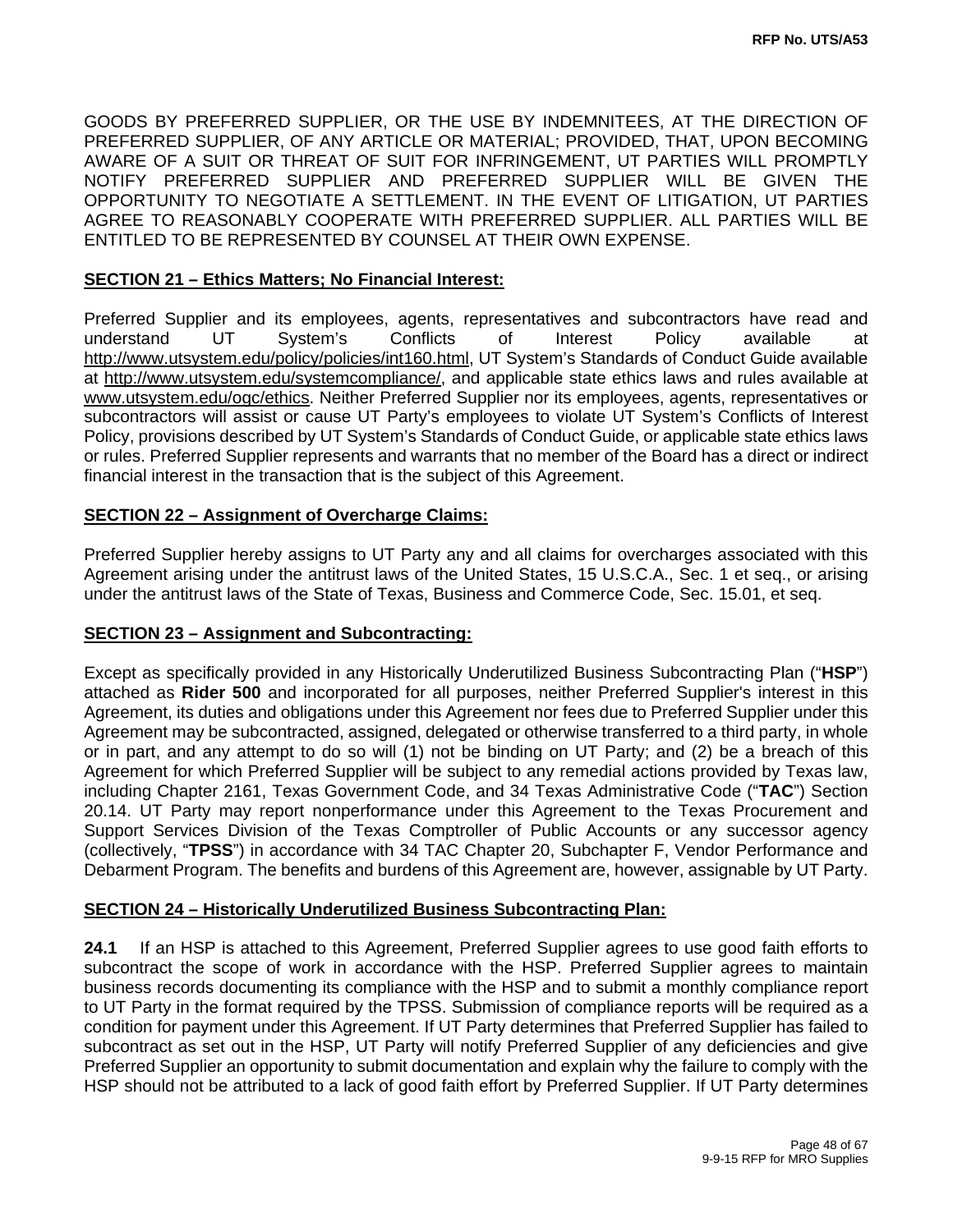that Preferred Supplier failed to implement the HSP in good faith, UT Party, in addition to any other remedies, may report nonperformance to the TPSS in accordance with 34 TAC Chapter 20, Subchapter F, Vendor Performance and Debarment Program. UT Party may also revoke this Agreement for breach and make a claim against the Preferred Supplier.

**24.2** If at any time during the term of this Agreement, Preferred Supplier desires to change the HSP, before the proposed changes become effective (1) Preferred Supplier must comply with 34 TAC Section 20.14; (2) the changes must be reviewed and approved by UT Party; and (3) if UT Party approves changes to the HSP, this Agreement must be amended in accordance with Section 2.5.3 to replace the HSP with the revised subcontracting plan.

**24.3** If UT Party expands the scope of this Agreement through a change order or any other amendment, UT Party will determine if the additional scope of work contains probable subcontracting opportunities not identified in the initial solicitation for the scope of work. If UT Party determines additional probable subcontracting opportunities exist, Preferred Supplier will submit an amended subcontracting plan covering those opportunities. The amended subcontracting plan must comply with the provisions of 34 TAC Section 20.14 before (1) this Agreement may be amended to include the additional scope of work; or (2) Preferred Supplier may perform the additional scope of work. If Preferred Supplier subcontracts any of the additional subcontracting opportunities identified by UT Party without prior authorization and without complying with 34 TAC Section 20.14, Preferred Supplier will be deemed to be in breach of this Agreement under Section 4.19 and will be subject to any remedial actions provided by Texas law including Chapter 2161, Texas Government Code, and 34 TAC Section 20.14. UT Party may report nonperformance under this Agreement to the TPSS in accordance with 34 TAC Chapter 20, Subchapter F, Vendor Performance and Debarment Program.

#### **SECTION 25 – Payment and Invoicing:**

Institutional Participant agrees to pay fees due under this Agreement in accordance with the Texas Prompt Payment Act ("**Act**"), Chapter 2251, *Texas Government Code*. Pursuant to the Act, payment will be deemed late on the 31<sup>st</sup> day after the later of: 1) the date the performance is completed, or 2) the date Institutional Participant receives an invoice for the related goods or services. Institutional Participant will be responsible for interest on overdue payments equal to the sum of: 1) one percent, plus 2) the prime rate as published in the Wall Street Journal on the first day of July of the preceding fiscal year (Institutional Participant's fiscal year begins September 1) that does not fall on a Saturday or Sunday. Institutional Participant will have the right to verify the details set forth in Preferred Supplier's invoices and supporting documentation, either before or after payment, by (a) inspecting the books and records of Preferred Supplier at mutually convenient times; (b) examining any reports with respect to the related goods or services; and (c) other reasonable action.

Section 51.012, *Texas Education Code*, authorizes UT Party to make any payment through electronic funds transfer methods. Preferred Supplier agrees to receive payments from UT Party through electronic funds transfer methods, including the automated clearing house system (also known as ACH). Prior to the first payment under this Agreement, UT Party will confirm Preferred Supplier's banking information. Any changes to Preferred Supplier's banking information will be communicated by Preferred Supplier to UT Party in writing at least thirty (30) days in advance of the effective date of the change.

#### **SECTION 26 – Limitations:**

The parties to this Agreement are aware that there are constitutional and statutory limitations on the authority of UT Party (a state agency) to enter into certain terms and conditions of this Agreement,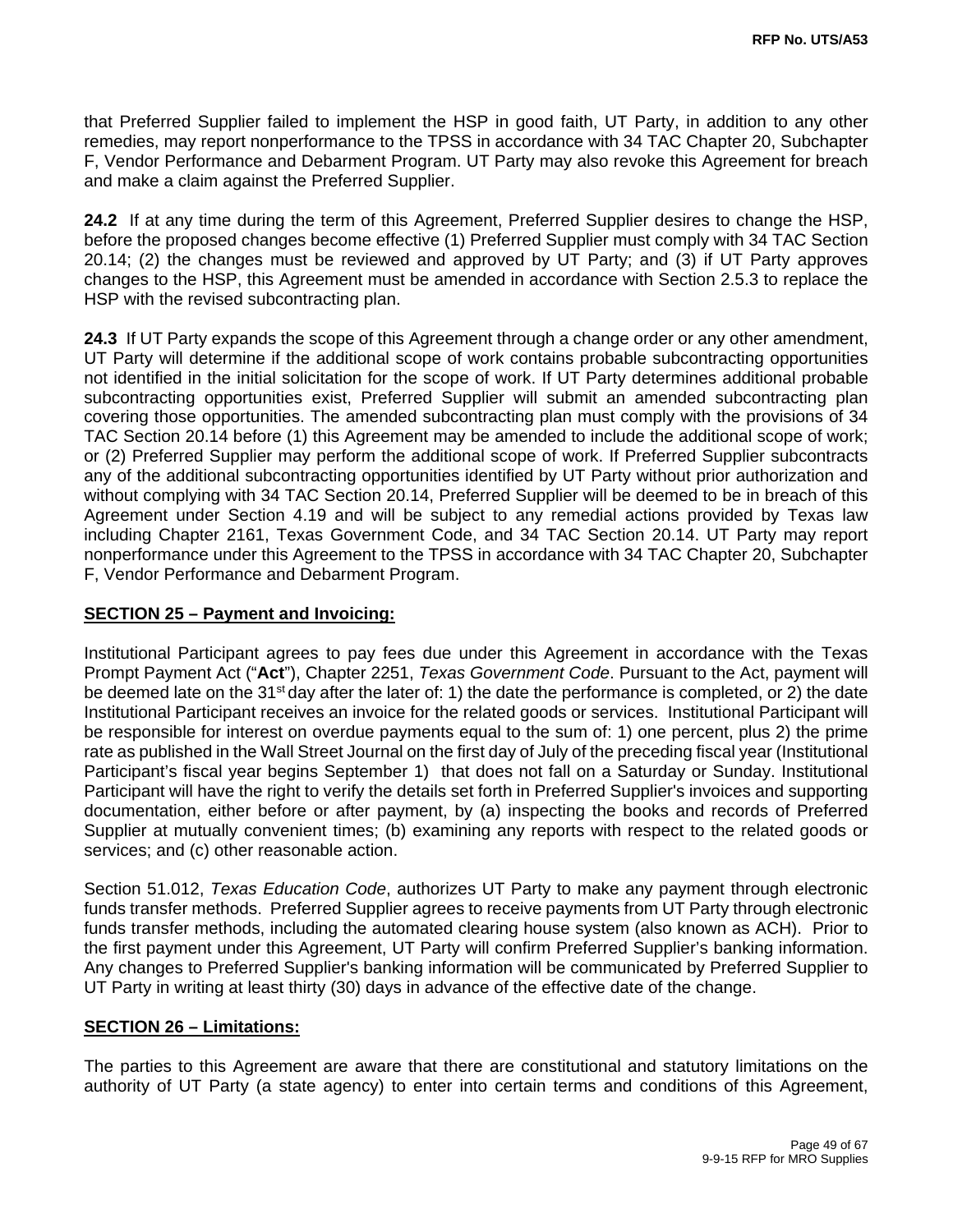including, but not limited to, those terms and conditions relating to disclaimers and limitations of warranties; disclaimers and limitations of liability for damages; waivers, disclaimers and limitations of legal rights, remedies, requirements and processes; limitations of periods to bring legal action; granting control of litigation or settlement to another party; liability for acts or omissions of third parties; payment of attorneys' fees; dispute resolution; indemnities; and confidentiality (collectively, the "**Limitations**"), and terms and conditions related to the Limitations will not be binding on UT Party except to the extent authorized by the laws and Constitution of the State of Texas.

#### **SECTION 27 – Affirmative Action:**

Preferred Supplier agrees that either a written copy of Preferred Supplier's Civil Rights "Affirmative Action Compliance Program" or, if Preferred Supplier is not required to have such a written program, the reason Preferred Supplier is not subject to such requirement, is attached to this Agreement as **Rider 600** and incorporated for all purposes.

#### **SECTION 28 – OSHA Compliance:**

Preferred Supplier represents and warrants that all products and services furnished under this Agreement meet or exceed the safety standards established and promulgated under the Federal Occupational Safety and Health Law (Public Law 91-598) and its regulations in effect or proposed as of the date of this Agreement.

#### **SECTION 29 - Certifications of Nonsegregated Facilities and Equal Employment Opportunities Compliance:**

Preferred Supplier certifies that, except for restrooms and wash rooms and one (1) or more lactation rooms each of which is segregated on the basis of sex: (1) it does not maintain or provide for its employees any segregated facilities at any of its establishments and that it does not permit its employees to perform their services at any location under its control where segregated facilities are maintained; (2) it will not maintain or provide for its employees any segregated facilities at any of its establishments; and (3) it will not permit its employees to perform their services at any location under its control where segregated facilities are maintained. Preferred Supplier agrees that a breach of this certification is a violation of the Equal Opportunity clause in this Agreement. The term "**segregated facilities**" means any waiting rooms, work area, rest rooms and wash rooms, entertainment areas, transportation, or housing facilities provided for employees which are segregated by explicit directive or are in fact segregated on the basis of race, color, religion, sex, or national origin, because of habit, local custom, or otherwise. Preferred Supplier further agrees that, except where it has contracts prior to the award with subcontractors exceeding \$10,000.00 which are not exempt from the provisions of the Equal Opportunity clause, Preferred Supplier will retain such certifications for each one of its subcontractors in Preferred Supplier's' files, and that it will forward the following notice to all proposed subcontractors (except where the proposed subcontractors have submitted identical certifications for specific time periods):

NOTICE TO PROSPECTIVE SUBCONTRACTORS OF REQUIREMENTS FOR CERTIFICATIONS OF NONSEGREGATED FACILITIES - A Certification on Nonsegregated Facilities must be submitted prior to the award of any subcontract exceeding \$10,000.00 which is not exempt from the provisions of the Equal Opportunity clause. The certification may be submitted either for each subcontract or for all subcontracts during a period (i.e. quarterly, semiannually, or annually).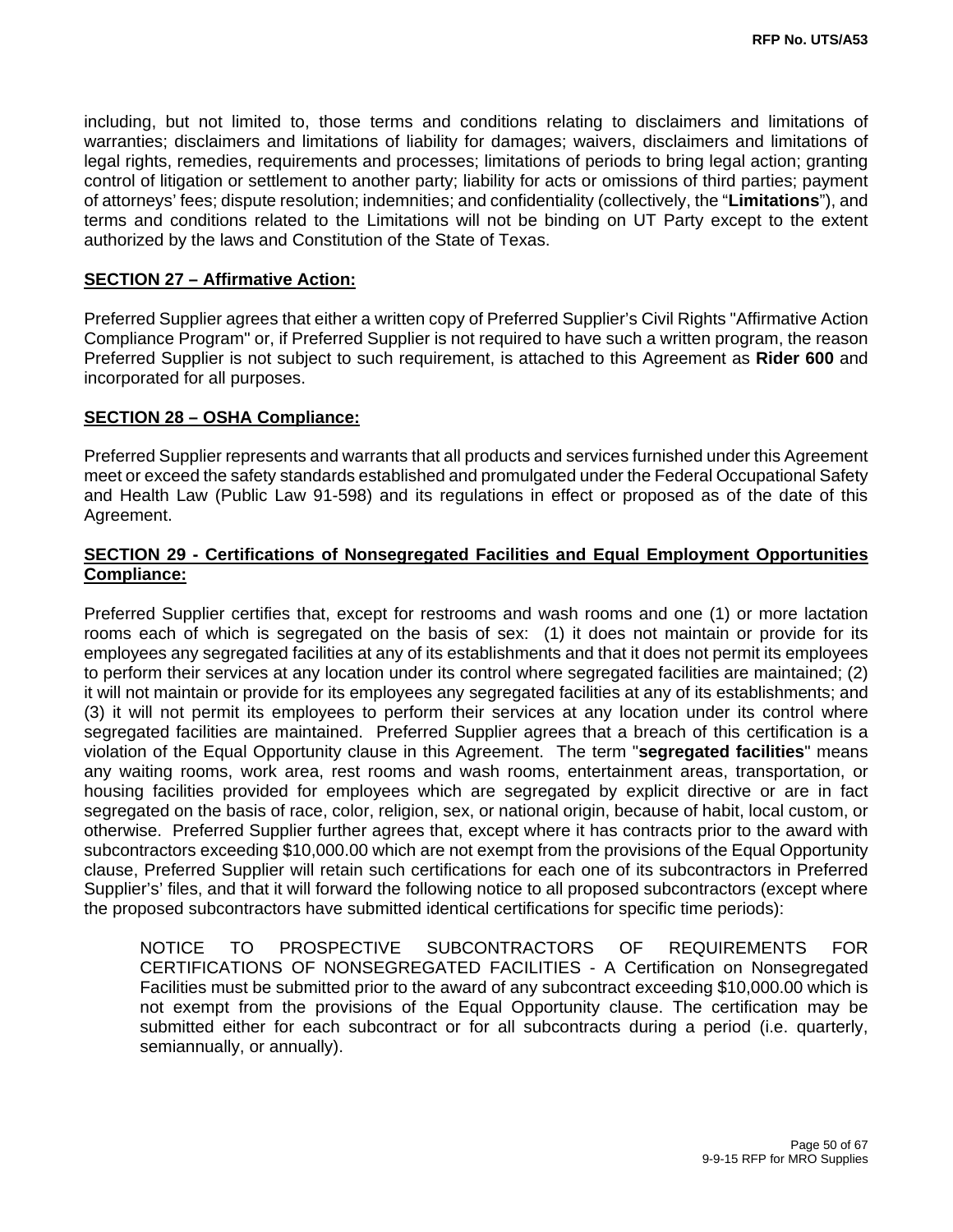Preferred Supplier understands that the penalty for making false statements regarding the subject matters of this Section is prescribed in 18 U.S.C. 1001.

#### **SECTION 30 – Premises Rules:**

If this Agreement requires Preferred Supplier's presence on UT Party's premises or in UT Party's facilities, Preferred Supplier agrees to cause its representatives, agents, employees and permitted subcontractors (if any) to become aware of, fully informed about, and in full compliance with all applicable UT Party rules and policies, including, without limitation, those relative to personal health, security, environmental quality, safety, fire prevention, noise, smoking, and access restrictions; consideration for students, patients and their families as well as employees; parking; and security.

#### **SECTION 31 – Debarment:**

Preferred Supplier confirms that neither Preferred Supplier nor its Principals are suspended, debarred, proposed for debarment, declared ineligible, or voluntarily excluded from the award of contracts from United States ("**U.S.**") federal government procurement or nonprocurement programs, or are listed in the List of Parties Excluded from Federal Procurement or Nonprocurement Programs issued by the U.S. General Services Administration. "**Principals**" means officers, directors, owners, partners, and persons having primary management or supervisory responsibilities within a business entity (e.g. general manager, plant manager, head of a subsidiary, division or business segment, and similar positions). Preferred Supplier will provide immediate written notification to UT Party if, at any time prior to award, Preferred Supplier learns that this certification was erroneous when submitted or has become erroneous by reason of changed circumstances. This certification is a material representation of fact upon which reliance will be placed when UT Party executes this Agreement. If it is later determined that Preferred Supplier knowingly rendered an erroneous certification, in addition to the other remedies available to UT Party, UT Party may terminate this Agreement for default by Preferred Supplier.

#### **SECTION 32 – Office of Inspector General Certification:**

Preferred Supplier acknowledges that UT Party is prohibited by federal regulations from allowing any employee, subcontractor, or agent of Preferred Supplier to work on site at UT Party premises or facilities if that individual is not eligible to work on federal healthcare programs such as Medicare, Medicaid, or other similar federal programs. Therefore, Preferred Supplier will not assign any employee, subcontractor or agent that appears on the List of Excluded Individuals issued by the United States Office of the Inspector General ("**OIG**") to work on site at UT Party premises or facilities. Preferred Supplier will perform an OIG sanctions check quarterly on each of its employees, subcontractors and agents during the time such employees, subcontractors and agents are assigned to work on site at UT Party premises or facilities. Preferred Supplier acknowledges that UT Party will require immediate removal of any employee, subcontractor or agent of Preferred Supplier assigned to work at UT Party premises or facilities if such employee, subcontractor or agent is found to be on the OIG's List of Excluded Individuals. The OIG's List of Excluded Individuals may be accessed through the following Internet website: http://www.dhhs.gov/progorg/oig/cumsan/index.htm.

#### **SECTION 33 – Termination:**

**33.1** In the event of a material failure by either party to perform in accordance with the terms of this Agreement ("**default**"), the other, non-defaulting party may terminate this Agreement upon thirty (30) days' written notice of termination setting forth the nature of the material failure. The termination will not be effective if the material failure is fully cured prior to the end of the 30-day period. No such termination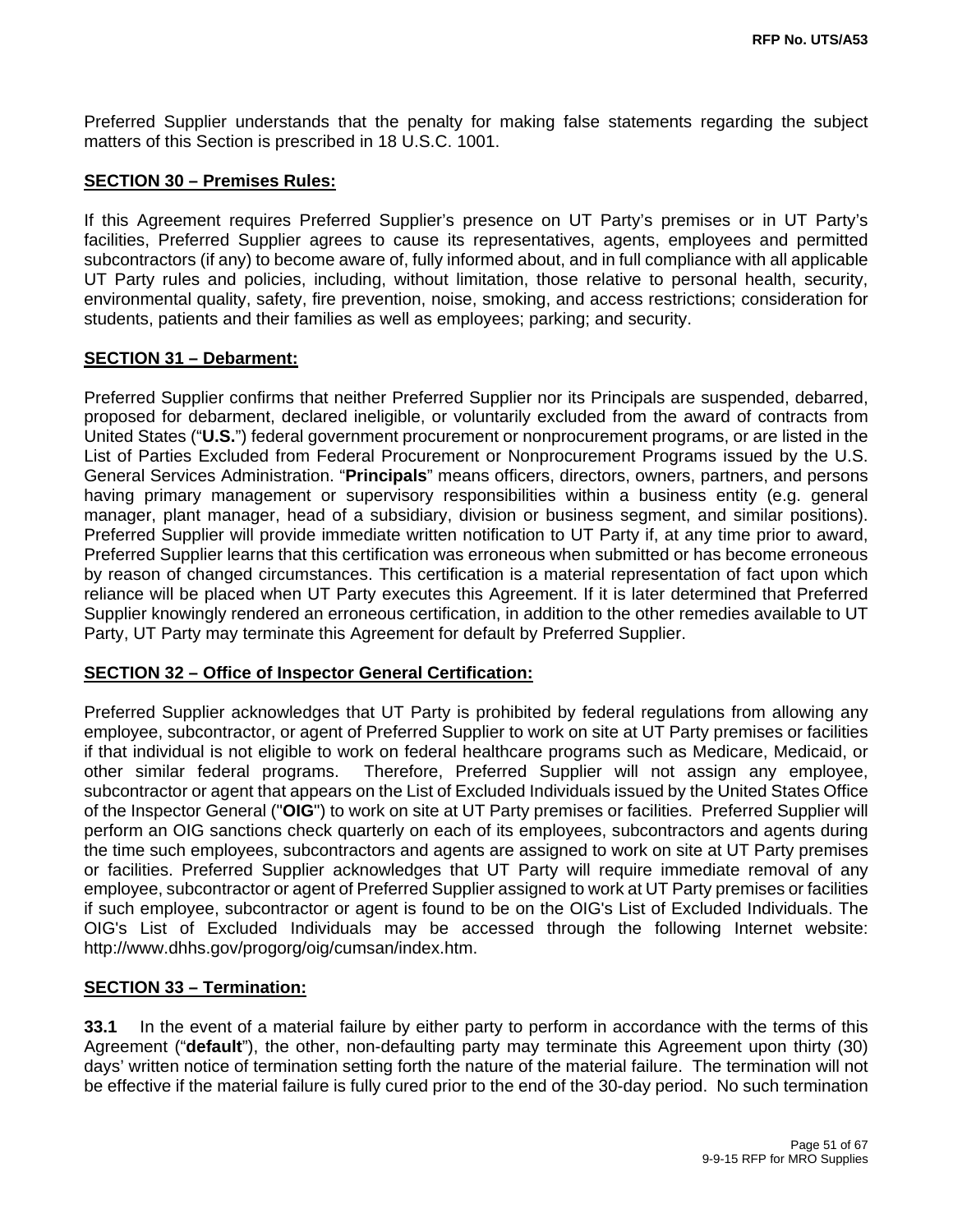will relieve the defaulting party from liability for the underlying default or breach of this Agreement or any other act or omission.

**33.2** UT System may terminate this Agreement, without cause, upon written notice to Preferred Supplier; provided, however, this Agreement will not terminate until the later of (1) 90 days after receipt of notice of termination, or (2) the date that performance is complete under all purchase orders issued by Institutional Participant to Preferred Supplier prior to receipt of notice of termination. Institutional Participant may not issue any purchase orders after receipt of notice of termination. Termination of this Agreement will not relieve any party from liability for its default under or breach of this Agreement or any other act or omission of that party. In the event that this Agreement is terminated, then within thirty (30) days after termination, Preferred Supplier will reimburse UT Party for all fees paid by UT Party to Preferred Supplier that were (a) not earned by Preferred Supplier prior to termination, or (b) for goods or services that UT Party did not receive from Preferred Supplier prior to termination.

**33.3** UT System or Institutional Participant may terminate an IPA, without cause, upon written notice to Preferred Supplier; provided, however, the IPA will not terminate until the later of (1) thirty (30) days after receipt of notice of termination, or (2) the date that performance is complete under all purchase orders issued by Institutional Participant to Preferred Supplier prior to receipt of notice of termination. Institutional Participant may not issue any purchase orders after receipt of notice of termination. Termination of an IPA will not relieve any party from liability for its default under or breach of the IPA or any other act or omission of that party. In the event that an IPA is terminated, then within thirty (30) days after termination, Preferred Supplier will reimburse Institutional Participant for all fees paid by Institutional Participant to Preferred Supplier that were (a) not earned by Preferred Supplier prior to termination, or (b) for goods or services that Institutional Participant did not receive from Preferred Supplier prior to termination.

#### **SECTION 34 – Authority:**

The individuals executing this Agreement on behalf of each party have been duly authorized to act for and bind the party they represent.

#### **SECTION 35 – Survival of Provisions:**

Expiration or termination of this Agreement will not relieve either party of any obligations under this Agreement that by their nature survive such expiration or termination.

#### **SECTION 36 – Confidentiality; Press Releases; Public Information:**

**36.1 Confidentiality and Safeguarding of UT Party Records.** Under this Agreement, Preferred Supplier may (1) create, (2) receive from or on behalf of UT Party, or (3) have access to, UT Party's records or record systems (collectively, "**UT Party Records**"). However, it is expressly agreed that UT Party will not provide to Preferred Supplier, and Preferred Supplier will never seek to access, any UT Party Records that contain personally identifiable information regarding any individual that is not available to any requestor under the *Texas Public Information Act*, Chapter 552, Texas Government Code, including "directory information" of any student who has opted to prohibit the release of their "directory information" as that term is defined under the Family Educational Rights and Privacy Act, 20 U.S.C. §1232g ("**FERPA**") and its implementing regulations. Preferred Supplier represents, warrants, and agrees that it will: (1) hold UT Party Records in strict confidence and will not use or disclose UT Party Records except as (a) permitted or required by this Agreement, (b) required by Applicable Laws, or (c) otherwise authorized by UT Party in writing; (2) safeguard UT Party Records according to reasonable administrative, physical and technical standards (such as standards established by the National Institute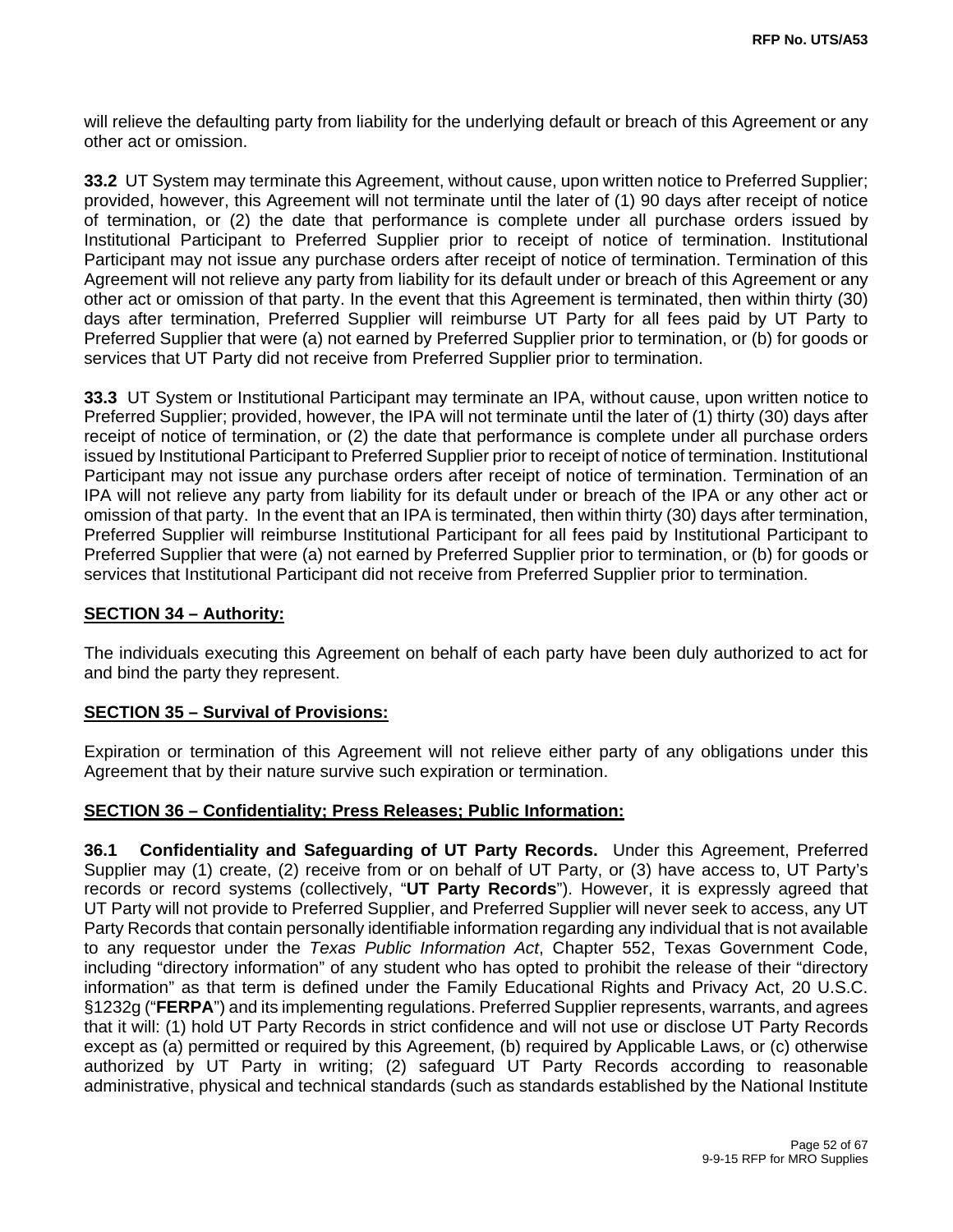of Standards and Technology and the Center for Internet Security, as well as Payment Card Industry Data Security Standards**)** that are no less rigorous than the standards by which Preferred Supplier protects its own confidential information; (3) continually monitor its operations and take any action necessary to assure that UT Party Records are safeguarded and the confidentiality of UT Party Records is maintained in accordance with all Applicable Laws and the terms of this Agreement; and (4) comply with UT Party Rules regarding access to and use of UT Party's computer systems, including UTS 165 at http://www.utsystem.edu/bor/procedures/policy/policies/uts165.html. At the request of UT Party, Preferred Supplier agrees to provide UT Party with a written summary of the procedures Preferred Supplier uses to safeguard and maintain the confidentiality of UT Party Records.

**36.2 Notice of Impermissible Use.** If an impermissible use or disclosure of any UT Party Records occurs, Preferred Supplier will provide written notice to UT Party within one (1) business day after Preferred Supplier's discovery of that use or disclosure. Preferred Supplier will promptly provide UT Party with all information requested by UT Party regarding the impermissible use or disclosure.

**36.3 Return of UT Party Records.** Preferred Supplier agrees that within thirty (30) days after the expiration or termination of this Agreement, for any reason, all UT Party Records created or received from or on behalf of UT Party will be (1) returned to UT Party, with no copies retained by Preferred Supplier; or (2) if return is not feasible, destroyed. Twenty (20) days before destruction of any UT Party Records, Preferred Supplier will provide UT Party with written notice of Preferred Supplier's intent to destroy UT Party Records. Within five (5) days after destruction, Preferred Supplier will confirm to UT Party in writing the destruction of UT Party Records.

**36.3 Disclosure.** If Preferred Supplier discloses any UT Party Records to a subcontractor or agent, Preferred Supplier will require the subcontractor or agent to comply with the same restrictions and obligations as are imposed on Preferred Supplier by this **Section 36**.

**36.4 Press Releases.** Preferred Supplier will not make any press releases, public statements, or advertisement referring to this Agreement, or release any information relative to this Agreement for publication, advertisement or any other purpose, without the prior written approval of UT Party.

**36.5 Public Information.** UT Party strictly adheres to all statutes, court decisions and the opinions of the Texas Attorney General with respect to disclosure of public information under the *Texas Public Information Act* ("**TPIA**"), Chapter 552, *Texas Government Code*. In accordance with Section 552.002 of TPIA and Section 2252.907, *Texas Government Code*, and at no additional charge to UT Party, Preferred Supplier will make any information created or exchanged with UT Party pursuant to this Agreement (and not otherwise exempt from disclosure under TPIA) available in a format reasonably requested by UT Party that is accessible by the public**.** 

**36.6 Termination.** In addition to any other termination rights set forth in this Agreement, and any other rights at law or equity, if UT Party reasonably determines that Preferred Supplier has breached any of the restrictions or obligations set forth in this Section, UT Party may immediately terminate this Agreement without notice or opportunity to cure.

**36.7 Duration.** The restrictions and obligations under this Section will survive expiration or termination of this Agreement for any reason.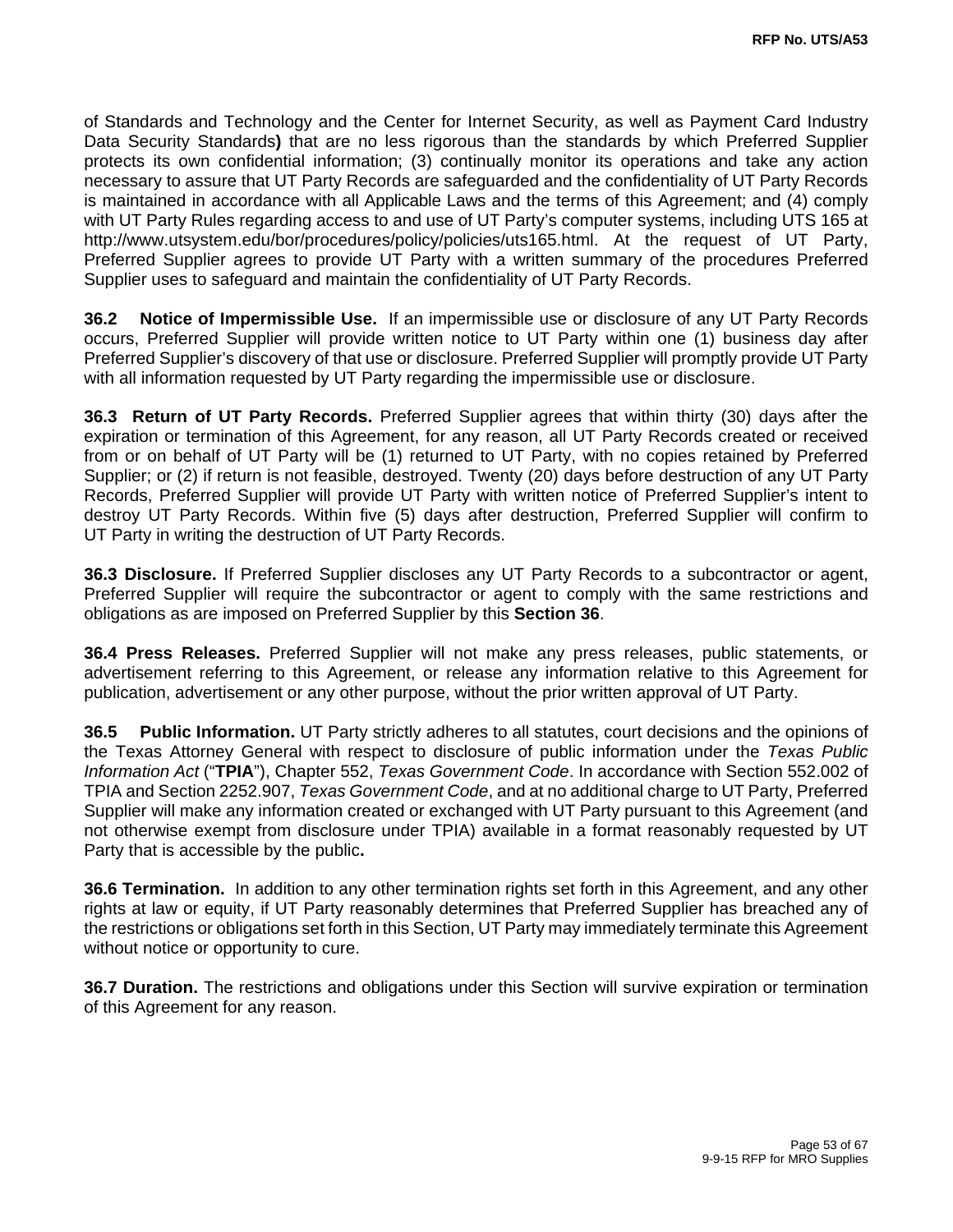#### **SECTION 37 – Tax Exemption**

UT Party may be an agency of the State of Texas or other non-profit entity and may be exempt from certain state taxes under various exemption statutes, including Texas Sales & Use Tax in accordance with Section 151.309, *Tax Code,* and Title 34 *Texas Administrative Code* ("**TAC**") Section 3.322. Notwithstanding its exemption from certain state taxes, UT Party will be responsible for any taxes (except corporate income taxes, franchise taxes, and taxes on Preferred Supplier's personnel, including personal income tax and social security taxes) from which UT Party is not exempt. Preferred Supplier will provide reasonable cooperation and assistance to UT Party in obtaining any tax exemptions to which UT Party is entitled.

#### **SECTION 38 – Undocumented Workers:**

The *Immigration and Nationality Act* (8 *United States Code* 1324a) ("**Immigration Act**") makes it unlawful for an employer to hire or continue employment of undocumented workers. The United States Immigration and Customs Enforcement Service has established the Form I-9 Employment Eligibility Verification Form ("**I-9 Form**") as the document to be used for employment eligibility verification (8 *Code of Federal Regulations* 274a). Among other things, Preferred Supplier is required to: (1) have all employees complete and sign the I-9 Form certifying that they are eligible for employment; (2) examine verification documents required by the I-9 Form to be presented by the employee and ensure the documents appear to be genuine and related to the individual; (3) record information about the documents on the I-9 Form, and complete the certification portion of the I-9 Form; and (4) retain the I-9 Form as required by law. It is illegal to discriminate against any individual (other than a citizen of another country who is not authorized to work in the United States) in hiring, discharging, or recruiting because of that individual's national origin or citizenship status. If Preferred Supplier employs unauthorized workers during performance of this Agreement in violation of the Immigration Act then, in addition to other remedies or penalties prescribed by law, UT Party may terminate this Agreement in accordance with Section 4.31. Preferred Supplier represents and warrants that it is in compliance with and agrees that it will remain in compliance with the provisions of the Immigration Act.

#### **SECTION 39 – No Required Quantities or Minimum Amounts:**

Preferred Supplier understands that this Agreement does not obligate UT Party to purchase any specific amount of goods or services from Preferred Supplier under this Agreement or otherwise. For example, this Agreement does not establish any minimum quantity or minimum dollar amount of goods or services that UT Party must purchase from Preferred Supplier during the term of this Agreement.

#### **SECTION 40 – Access by Individuals with Disabilities:**

Preferred Supplier represents and warrants ("**EIR Accessibility Warranty**") that the electronic and information resources and all associated information, documentation, and support that it provides under this Agreement (collectively, the "**EIRs**") comply with the applicable requirements set forth in Title 1, Chapter 213, *Texas Administrative Code,* and Title 1, Chapter 206, Rule §206.70, *Texas Administrative Code* (as authorized by Chapter 2054, Subchapter M, *Government Code*). To the extent Preferred Supplier becomes aware that the EIRs, or any portion thereof, do not comply with the EIR Accessibility Warranty, then Preferred Supplier represents and warrants that it will, at no cost to UT Party, either (1) perform all necessary remediation to make the EIRs satisfy the EIR Accessibility Warranty or (2) replace the EIRs with new EIRs that satisfy the EIR Accessibility Warranty. In the event Preferred Supplier fails or is unable to do so, UT Party may terminate this Agreement, and Preferred Supplier will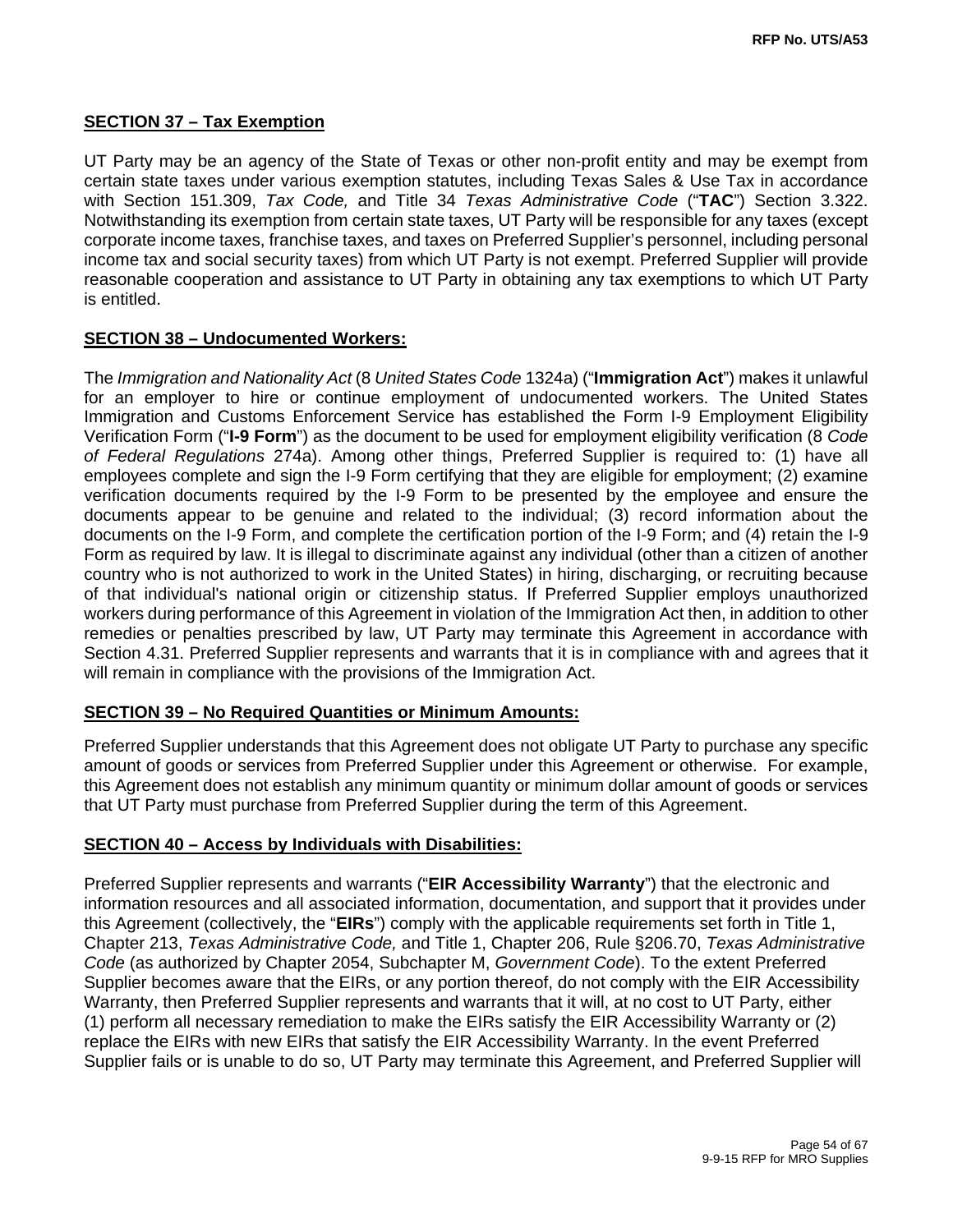refund to UT Party all amounts UT Party has paid under this Agreement within thirty (30) days after the termination date.

#### **SECTION 41 – Background Checks:**

Preferred Supplier will not knowingly assign any individual to provide services on a UT Party's campus if the individual has a history of criminal conduct unacceptable for a university campus or healthcare center, including violent or sexual offenses. If requested by any UT Party to comply with its policy, Preferred Supplier will perform appropriate criminal background checks on each individual who will provide such services on the UT Party's campus.

#### **SECTION 42 – Entire Agreement; Modifications:**

This Agreement supersedes all prior agreements, written or oral, between Preferred Supplier and UT System and will constitute the entire agreement and understanding between the parties with respect to the subject matter of this Agreement. This Agreement and each of its provisions will be binding upon the parties and may not be waived, modified, amended or altered except by a writing signed by UT System and Preferred Supplier.

#### **SECTION 43 – Captions:**

The captions of sections and subsections in this Agreement are for convenience only and will not be considered or referred to in resolving questions of interpretation or construction.

#### **SECTION 44 – Waivers:**

No delay or omission in exercising any right accruing upon a default in performance of this Agreement will impair any right or be construed to be a waiver of any right. A waiver of any default under this Agreement will not be construed to be a waiver of any subsequent default under this Agreement.

#### **SECTION 45 – Binding Effect:**

This Agreement will be binding upon and inure to the benefit of the parties hereto and their respective permitted assigns and successors.

#### **SECTION 46 – Limitations of Liability:**

Except for UT Party's obligation (if any) to pay Preferred Supplier certain fees and expenses, UT Party will have no liability to Preferred Supplier or to anyone claiming through or under Preferred Supplier by reason of the execution or performance of this Agreement. Notwithstanding any duty or obligation of UT Party to Preferred Supplier or to anyone claiming through or under Preferred Supplier, no present or future affiliated enterprise, subcontractor, agent, officer, director, employee, representative, attorney or regent of UT Party, or anyone claiming under UT Party has or will have any personal liability to Preferred Supplier or to anyone claiming through or under Preferred Supplier by reason of the execution or performance of this Agreement.

#### **SECTION 47 – Relationship of the Parties:**

For all purposes of this Agreement and notwithstanding any provision of this Agreement to the contrary, Preferred Supplier is an independent contractor and is not a state employee, partner, joint venturer, or agent of UT Party. Preferred Supplier will not bind nor attempt to bind UT Party to any agreement or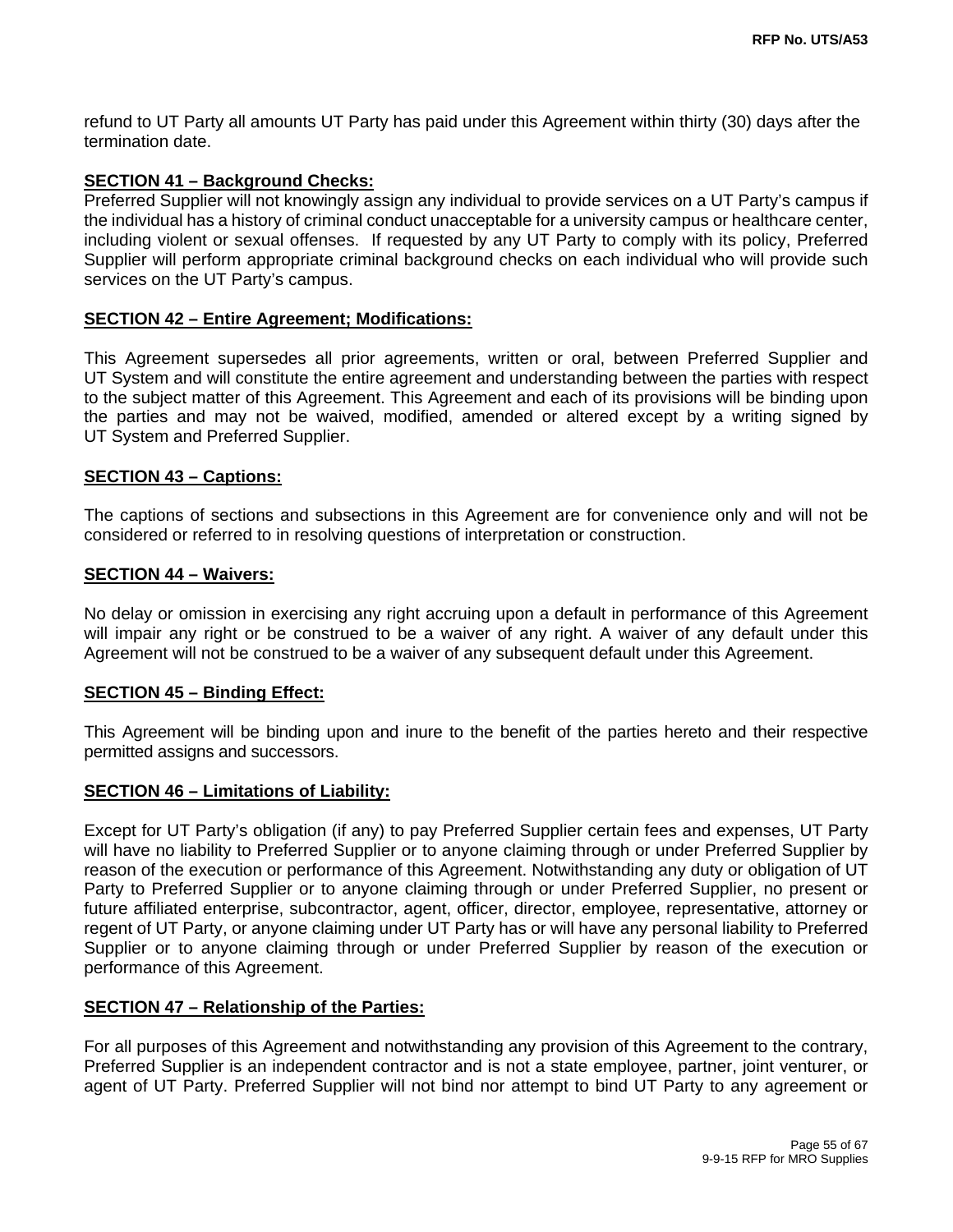contract. As an independent contractor, Preferred Supplier is solely responsible for all taxes, withholdings, and other statutory or contractual obligations of any sort, including workers' compensation insurance.

#### **SECTION 48 – Severability:**

In case any provision of this Agreement will, for any reason, be held invalid or unenforceable in any respect, the invalidity or unenforceability will not affect any other provision of this Agreement, and this Agreement will be construed as if the invalid or unenforceable provision had not been included.

#### **SECTION 49 – External Terms:**

This Agreement completely supplants, replaces, and overrides all other terms and conditions or agreements, written or oral ("**External Terms**"), concerning Preferred Supplier's performance under this Agreement. Such External Terms are null and void and will have no effect under this Agreement, regardless of whether UT Party or any of its employees, contractors, or agents consents or agrees to External Terms. External Terms include any shrinkwrap, clickwrap, browsewrap, web-based terms and conditions of use, and any other terms and conditions displayed in any format that UT Party, or its employees, contractors, or agents are required to accept or agree to before or in the course of accessing or using any goods or services provided solely by Preferred Supplier.

#### **SECTION 50 – Conflicts:**

In the event of a conflict between the terms and conditions of this Agreement and those of an IPA, the terms of this Agreement will control and govern.

#### **SECTION 51 – Attachments:**

The Riders listed below are attached to and fully incorporated into this Agreement as substantive parts of this Agreement:

- **Rider 100** Scope of Work
- **Rider 200** Pricing Schedule
- **Rider 300** Institutional Participation Agreement Form
- **Rider 400** Supplier Relationship Management
- **Rider 500** HUB Subcontracting Plan
- **Rider 600** Affirmative Action Compliance Program

Having agreed to the foregoing terms, and with the intention of being legally bound, the parties have executed this Agreement on the dates shown below.

#### **THE UNIVERSITY OF TEXAS SYSTEM [PREFERRED SUPPLIER]**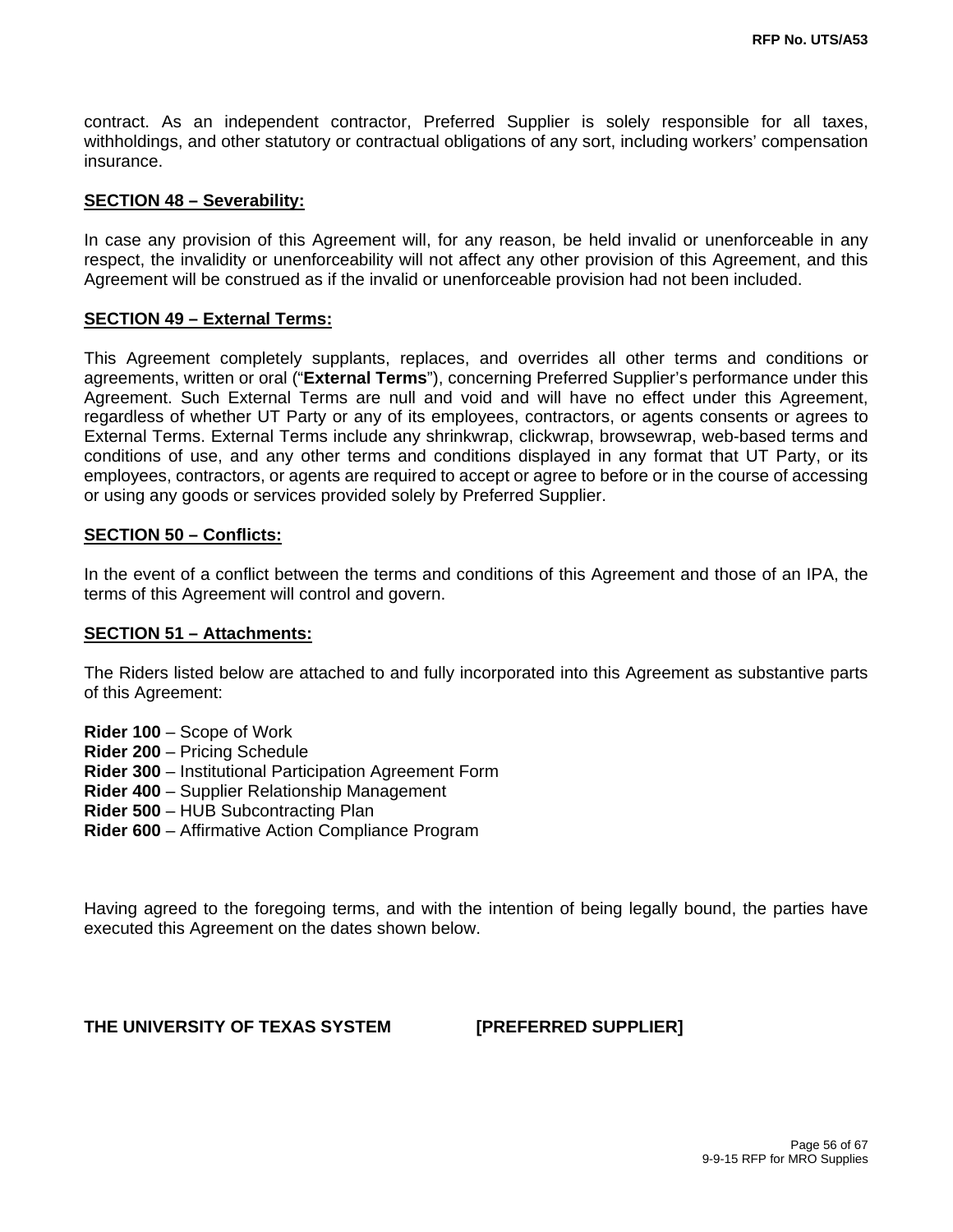| Scott C. Kelley, Executive Vice<br><b>Chancellor for Business Affairs</b> |  |  |  |
|---------------------------------------------------------------------------|--|--|--|
|                                                                           |  |  |  |
|                                                                           |  |  |  |
|                                                                           |  |  |  |

Date: \_\_\_\_\_\_\_\_\_\_\_\_\_\_\_\_\_\_\_\_\_\_\_\_\_\_\_\_\_\_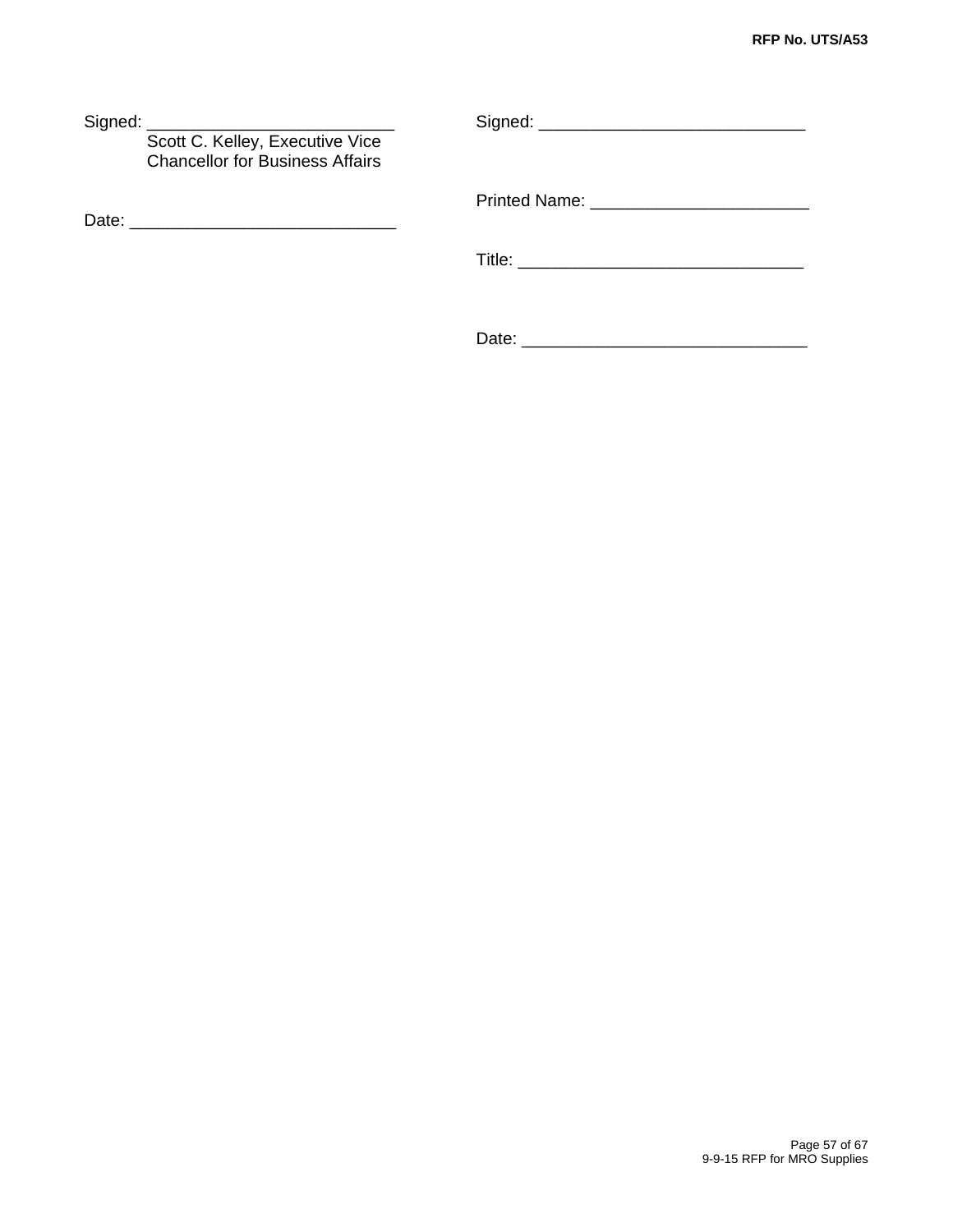# **APPENDIX THREE- 300**

# **INSTITUTIONAL PARTICIPATION AGREEMENT**

By entering into this Institutional Participation Agreement ("**Institutional Participation Agreement**"), the undersigned institution ("**Institutional Participant**") agrees to the terms and conditions set forth in the Preferred Supplier Agreement between The University of Texas System and Agreement Number UTSSCA\_\_\_\_\_, dated effective \_\_\_\_\_\_\_\_\_\_\_\_\_\_\_\_\_\_, 20\_\_ (the "**Preferred Supplier Agreement**" or "**PSA**"). All of the terms and conditions of the PSA are incorporated into this Institutional Participation Agreement for all purposes. Unless otherwise specified in this Institutional Participation Agreement, all defined terms used in this Institutional Participation Agreement have the same meaning as assigned to those terms in the PSA.

By entering into this Institutional Participation Agreement, Institutional Participant is authorized to take full advantage of all of the benefits and provisions set forth in the PSA including, but not limited to, the benefits listed below, which are specified in detail in the PSA:

Benefits from Preferred Supplier Agreement: To obtain a broad range of MRO Supplies at discounted prices.

#### Institutional Participant's Responsibilities

To the extent authorized by applicable law and relevant rules and regulations of UT System and Institutional Participant, Institutional Participant will use commercially reasonable efforts to perform the following responsibilities:

- Identify Preferred Supplier as the "preferred supplier" of certain maintenance, repair and operations supplies and related services.
- Organize and share benefits of the PSA at one or more "kick-off" events.
- Facilitate and promote at least one (1) Preferred Supplier products show per year, involving the services available for purchase under the PSA.
- Assist in the organization of technical presentations by Preferred Supplier.
- Permit Preferred Supplier, at its sole cost, to create and distribute sales and technical materials involving products and services available for purchase under the PSA and that may include updates on: pricing, new services information, technical developments, and special promotions. All such communications will be subject to prior approval by Institutional Participant.
- Periodically provide information to Preferred Supplier on current and projected projects by Institutional Participant that might provide opportunities for supply of Preferred Supplier's services under the PSA.
- On an ongoing basis, make Institutional Participant's end-users aware of the business relationship with Preferred Supplier and value-generation opportunities.
- Conduct quarterly business reviews to review reports and commitments.
- Facilitate resolution of customer/supplier conflicts.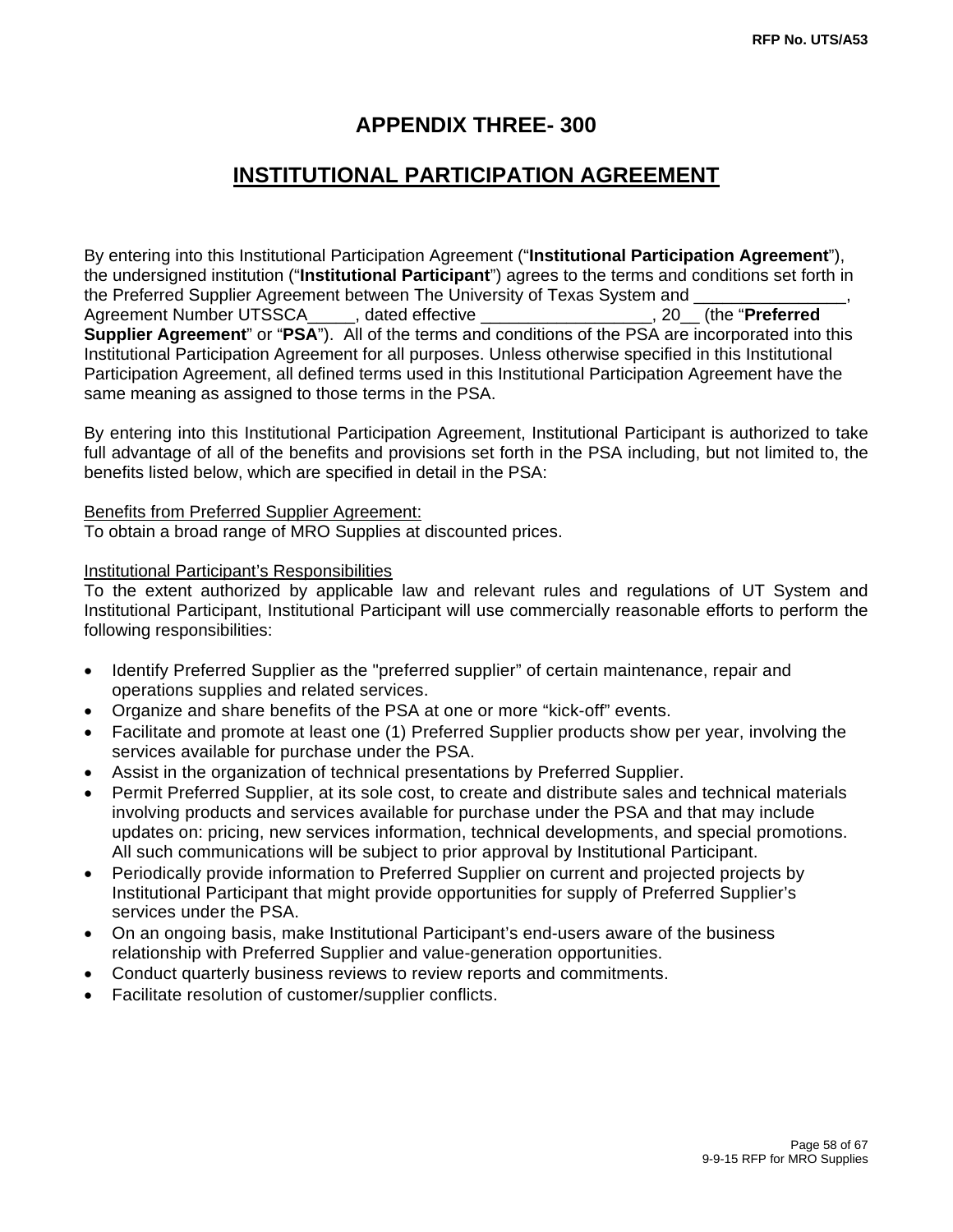Institutional Participant's notice address and contact information is:

| The University of Texas at <b>Fig. 1.1 The University of Texas at</b>                                                                                                                                                          |
|--------------------------------------------------------------------------------------------------------------------------------------------------------------------------------------------------------------------------------|
|                                                                                                                                                                                                                                |
| Fax: Figure 1999 and the contract of the contract of the contract of the contract of the contract of the contract of the contract of the contract of the contract of the contract of the contract of the contract of the contr |
| Email: Email: Email: Email: Email: Email: Email: Email: Email: Email: Email: Email: Email: Email: Email: Email: Email: Email: Email: Email: Email: Email: Email: Email: Email: Email: Email: Email: Email: Email: Email: Email |
| Attention: Attention                                                                                                                                                                                                           |

Institutional Participant designates the following contacts who will be responsible for facilitating this Institutional Participation Agreement:

#### **INSTITUTIONAL PARTICIPANT: Primary Contact:**

| Name:      |  |  |  |
|------------|--|--|--|
| Title:     |  |  |  |
| Telephone: |  |  |  |
| Fax:       |  |  |  |
| Email:     |  |  |  |

#### **INSTITUTIONAL PARTICIPANT: HUB Contact:**

| Name:      |  |
|------------|--|
| Title:     |  |
| Telephone: |  |
| Fax:       |  |
| Email:     |  |

Preferred Supplier designates the following contact who will be responsible for facilitating this Institutional Participation Agreement:

#### **PREFERRED SUPPLIER Primary Contact:**

| Name:  |                                |  |
|--------|--------------------------------|--|
| Title: |                                |  |
|        | Telephone: ___________________ |  |
| Fax:   |                                |  |
| Email: |                                |  |

**Insurance Paperwork**. The insurance provisions of this Agreement require certain certificates and endorsements to be mailed, faxed, or emailed to Institutional Participant. Contact information for the Institutional Participant's representative authorized to receive such certificates and endorsements is as follows:

| Name:    |  |  |
|----------|--|--|
| т.,<br>┅ |  |  |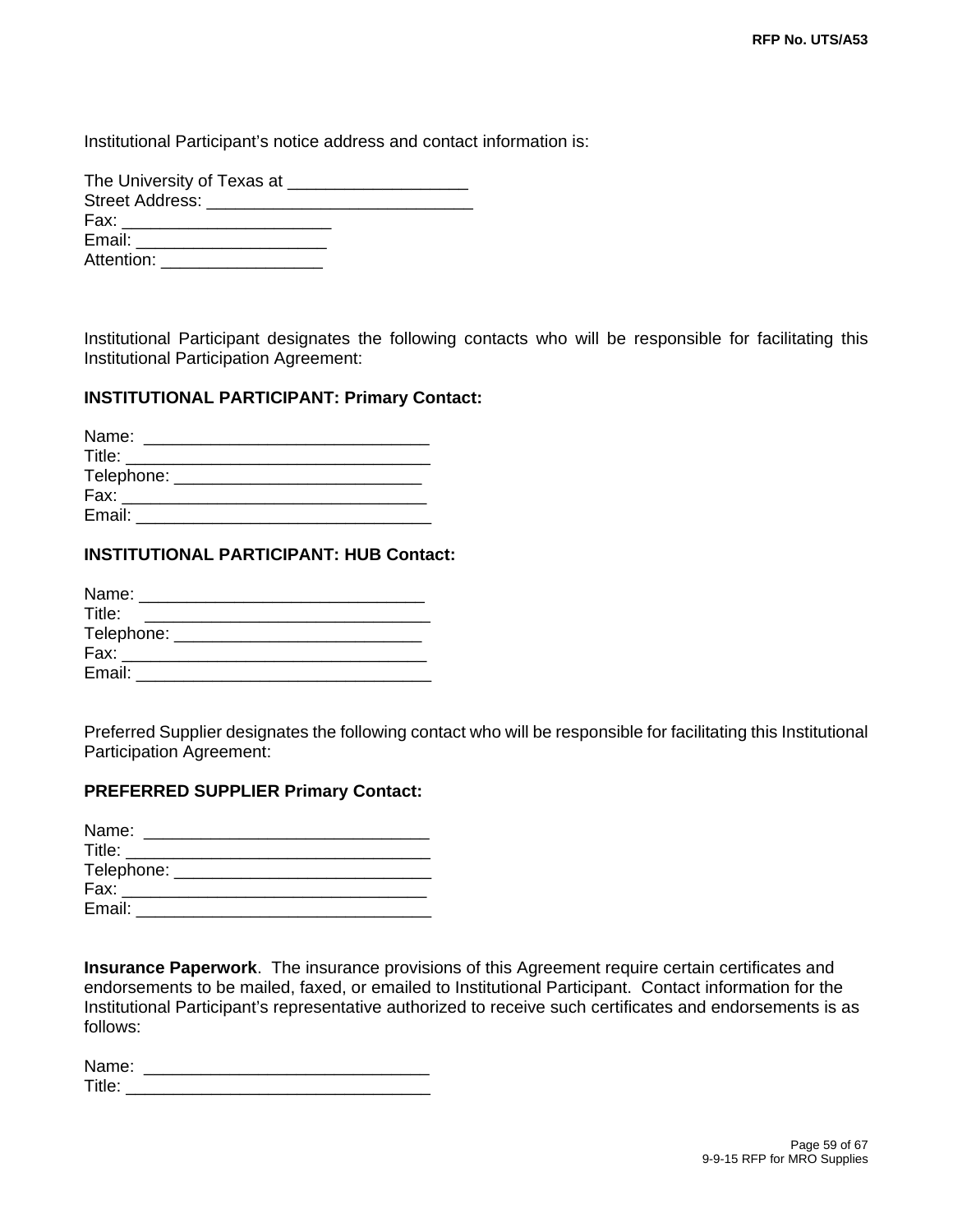| Address: |  |
|----------|--|
| Fax:     |  |
| Email:   |  |

#### **Institutional Participant agrees to the terms of this Institutional Participation Agreement:**

The University of Texas \_\_\_\_\_\_\_\_\_\_\_\_\_\_\_\_\_\_\_\_\_\_\_\_\_\_\_\_\_\_\_\_\_\_\_\_

| Bv:                                   |                        |
|---------------------------------------|------------------------|
| Printed Name and Title: _____________ |                        |
|                                       |                        |
|                                       |                        |
| City:                                 | State: ____ Zip: _____ |
| Date:                                 |                        |

**Upon activation of this Institutional Participation Agreement, Institutional Participant's Primary Contact will receive notification of activation via email. Please return signed completed form to the UT System Supply Chain Alliance Strategic Services Group at utsscainfo@mdanderson.org.**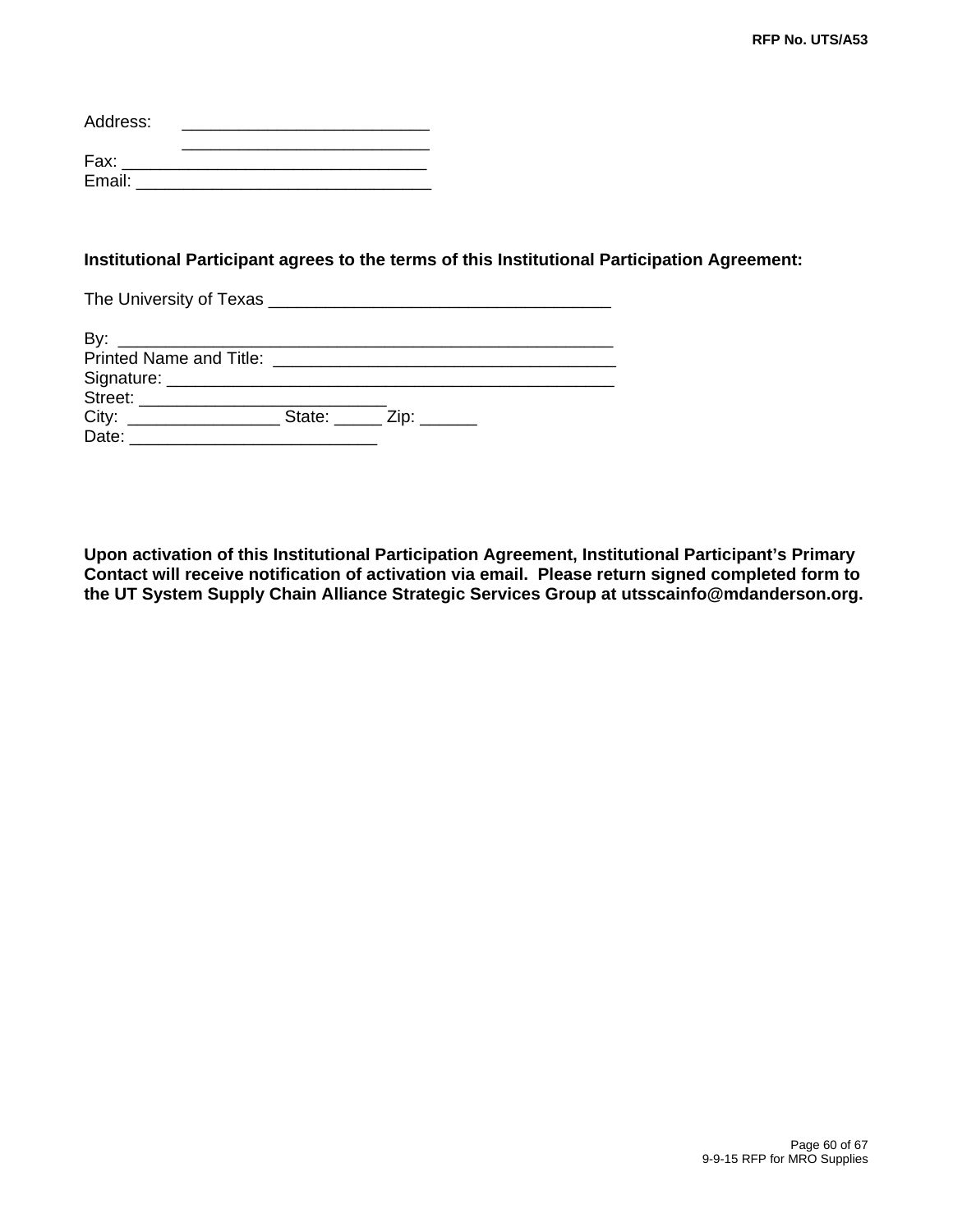# **APPENDIX THREE - 400**

# **SUPPLIER RELATIONSHIP MANAGEMENT**

### *[Note: this is a Sample for Discussion]*

#### **1.0 Supplier Relationship Management ("SRM") Program Requirements**

Quarterly Business Reviews ("**QBRs**") of Preferred Supplier's performance under this Agreement will be conducted by the UT System Contract Administrator on behalf of UT System. QBRs will be held four times annually and generally scheduled within sixty (60) days after the end of a calendar year quarter. Institutional Participants may elect to establish a local level SRM program by separate agreement with Preferred Supplier.

#### **2.0 Quarterly Business Reviews**

- 2.1 QBRs will consist of two major components:
	- (a) Key Performance Indicators: Preferred Supplier's performance will be determined as measured against the Service Level for each Performance Measure set forth in **Table 1** below.
	- (b) Business Relationship Indicators: The Business Relationship Indicators (defined and set forth in **Table 2** below) are designed to confirm that the objectives and goals of the relationship between Preferred Supplier and the Alliance remain aligned and moving in a mutually beneficial direction.

#### **Table 1: Key Performance Indicators**

| <b>Performance</b><br><b>Measure</b> | <b>Service</b><br>Level | Variance<br>from Service<br>Level                    | <b>Maximum</b><br><b>Score</b><br>(100) | <b>Definition and Measurement</b>                                                                                                                                                                                                                          |
|--------------------------------------|-------------------------|------------------------------------------------------|-----------------------------------------|------------------------------------------------------------------------------------------------------------------------------------------------------------------------------------------------------------------------------------------------------------|
| <b>Fill Rate</b>                     | 98%                     | $\leq 1\%$<br>$>1\% - 3\%$<br>$>3\% < 5\%$<br>$>5\%$ | 15<br>8<br>3<br>0                       | Total number of items delivered per<br>the scheduled delivery date set forth<br>in the Institutional Participants<br>purchase order compared to the total<br>number of items ordered, in each<br>case aggregated across all<br>Institutional Participants. |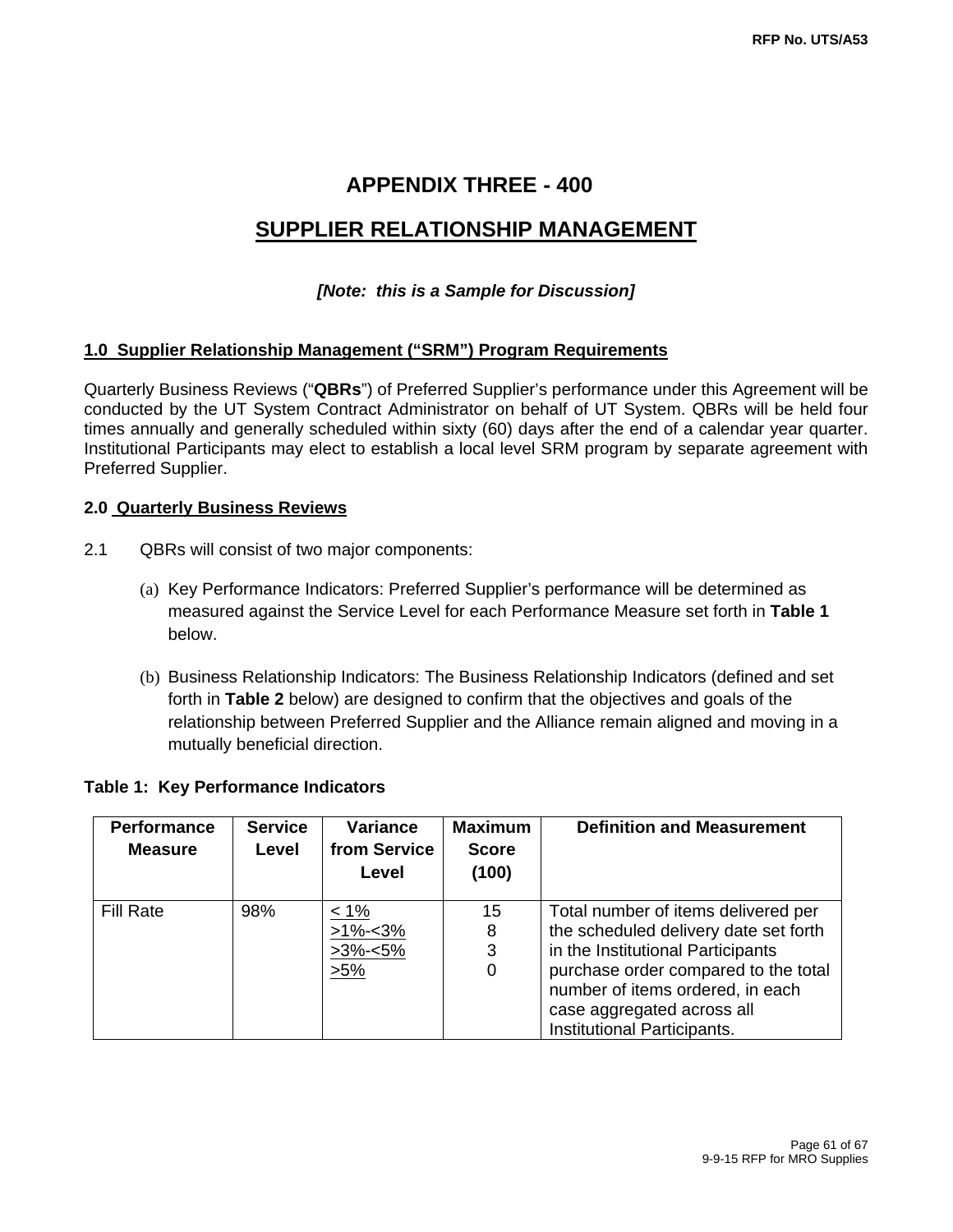| Pricing<br>Accuracy                   | 99%                             | $\leq 1\%$<br>$>1\% - 5\%$<br>$>5\%$ | 15<br>8<br>$\overline{0}$                      | Proportion of items posted on<br>supplier's website reflecting accurate<br>contract pricing, as confirmed by<br>Alliance audit |
|---------------------------------------|---------------------------------|--------------------------------------|------------------------------------------------|--------------------------------------------------------------------------------------------------------------------------------|
| Invoice<br>Accuracy                   | 98%                             | $\leq 1\%$<br>$>1\% - 5\%$<br>$>5\%$ | 15<br>8<br>$\pmb{0}$                           | Proportion of invoiced items<br>reflecting accurate contract pricing,<br>as confirmed by Alliance audit                        |
| Shipment<br>Errors                    | 99%                             | $< 2\%$<br>$>2\% - 5\%$<br>$>5\%$    | 5<br>$\overline{c}$<br>$\overline{0}$          | Proportion of items shipped without<br>error by supplier. Error $=$<br>Wrong Item<br><b>Wrong Location</b>                     |
| System<br>Availability                | 98%                             | $< 2\%$<br>$>2\% - 5\%$<br>$>5\%$    | 5<br>$\overline{\mathbf{c}}$<br>$\overline{0}$ | Availability of fax- or web -based<br>ordering calculated on a 7x24 basis;<br>excludes scheduled downtime                      |
| Administrative<br>Fees &<br>Incentive | Not more<br>than 5<br>days late | Y                                    | 5                                              | Paid accurately and on time within<br>contract schedules                                                                       |
| Payments                              |                                 | $\mathsf{N}$                         | $\mathbf 0$                                    |                                                                                                                                |
| Reports                               | Not more<br>than 5              | $\overline{Y}$                       | 10                                             | Submitted within contract schedule<br>each month to the Alliance                                                               |
|                                       | days late                       | N                                    | $\mathbf 0$                                    |                                                                                                                                |
| Customer                              | 90% of                          | $\leq 3\%$                           | 30                                             | Preferred Supplier will attain                                                                                                 |
| Satisfaction                          | metric                          | $>3\% - 8\%$                         | 20                                             | customer satisfaction score of 90%<br>or greater. Survey content and                                                           |
|                                       |                                 | >8%- $\leq$ 15%                      | 15                                             | distribution to be agreed with<br>Preferred Supplier to ensure                                                                 |
|                                       |                                 | >15%                                 | $\mathbf 0$                                    | appropriate measures recorded.                                                                                                 |

## **Table 2: Business Relationship Indicators**

| <b>Performance Measure</b> | Goal                                                                                                       | <b>Definition</b>                                                                                                                                                                                                                                                       |
|----------------------------|------------------------------------------------------------------------------------------------------------|-------------------------------------------------------------------------------------------------------------------------------------------------------------------------------------------------------------------------------------------------------------------------|
| Campus Outreach            | Number and type<br>of communications<br>and events as<br>defined in the<br><b>Strategic Action</b><br>Plan | Implement targeted communications and<br>educational programs for end-users and<br>purchasing personnel at each Institutional<br>Participant to: a) foster cooperation and<br>collaboration, b) increase understanding of<br>the value of this Agreement, and c) create |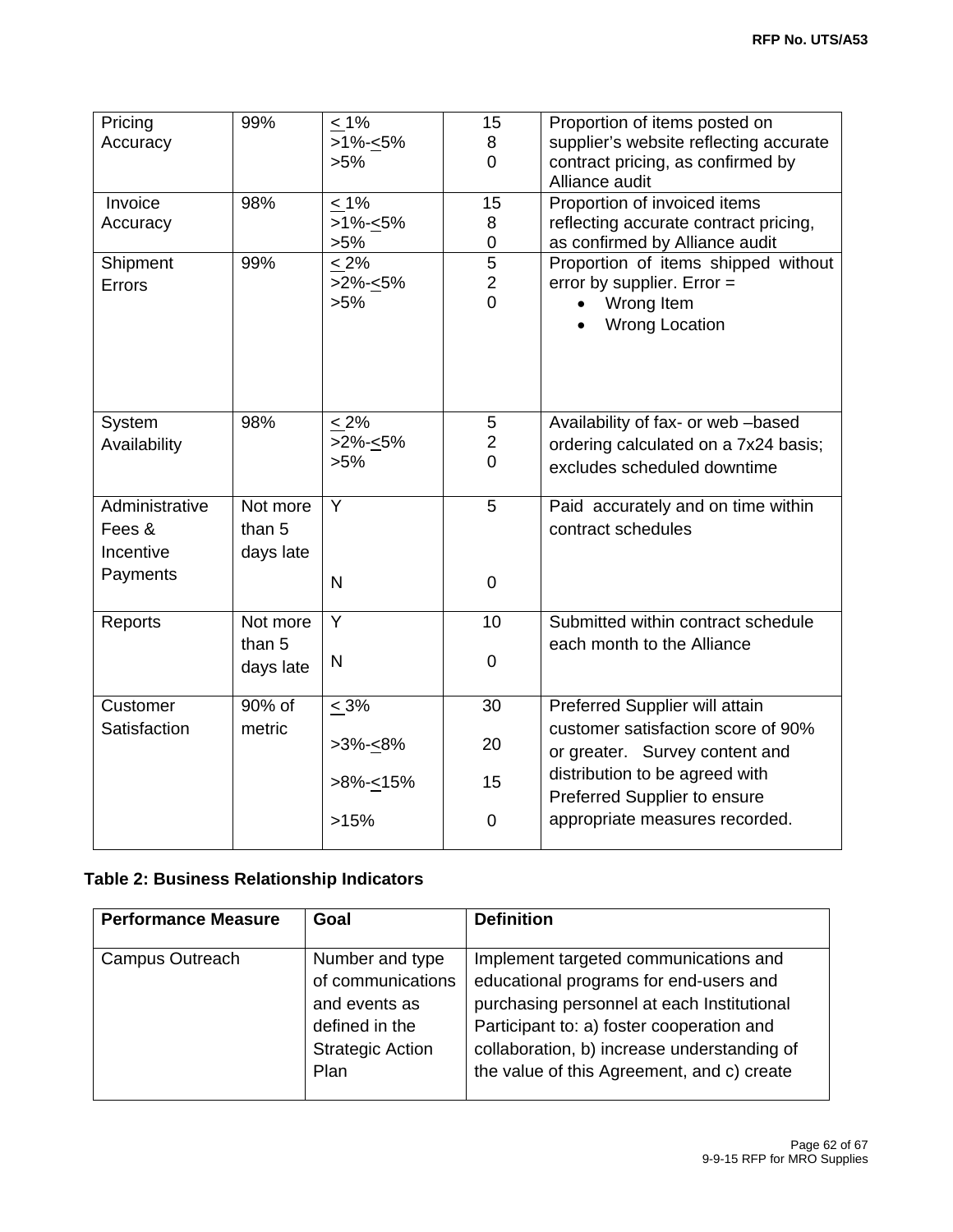|                          |     | greater awareness of savings and savings<br>opportunities.                                                                                         |
|--------------------------|-----|----------------------------------------------------------------------------------------------------------------------------------------------------|
| <b>Value Proposition</b> | TBD | Report on savings, process changes,<br>Improvements, and or innovations that have<br>created increased value for the Institutional<br>Participants |

#### 2.2 Business Relationship Indicators

Within sixty (60) days after the Effective Date of this Agreement, Preferred Supplier will submit for approval to the UT System Contractor Administrator a written Strategic Action Plan to achieve the goals in **Table 2**, above. At a minimum the Strategic Action Plan will define the specific strategies, tasks, responsibilities, reports, and timelines to be executed to achieve each goal.

#### 2.3 QBR Meeting Reports and Metrics

Preferred Supplier will prepare and deliver to the UT System Contract Administrator for review at each QBR a report of the Key Performance Indicators and Business Relationship Indicators. The Key Performance Indicator report will be provided both in the aggregate, reflecting the total score for all Institutional Participants, and also will be reported separately for each Institutional Participant.

An advance copy of the Key Performance Indicator Report will be sent to the UT System Contract Administrator no less than five (5) days prior to the scheduled QBR meeting date.

All report requirements may be modified by Institutional Participants within Preferred Supplier's reasonable capabilities to meet local requirements and service levels. Metrics may be revised upon mutual agreement between Preferred Supplier and the UT System Contract Administrator or the applicable Institutional Participant.

#### **3.0 Preferred Supplier Evaluation and Rating**

No less than once each quarter the UT System Contract Administrator will prepare and present to Preferred Supplier a scorecard of Preferred Supplier's performance based on their measured results under each of the KPIs for the preceding quarter. The scorecard will be presented and reviewed by Preferred Supplier and the UT System Contract Administrator during each QBR.

Beginning the second full calendar quarter after the Effective Date, Preferred Supplier must obtain a minimum composite score of 70, from UT System for each quarter during the remaining term of this Agreement.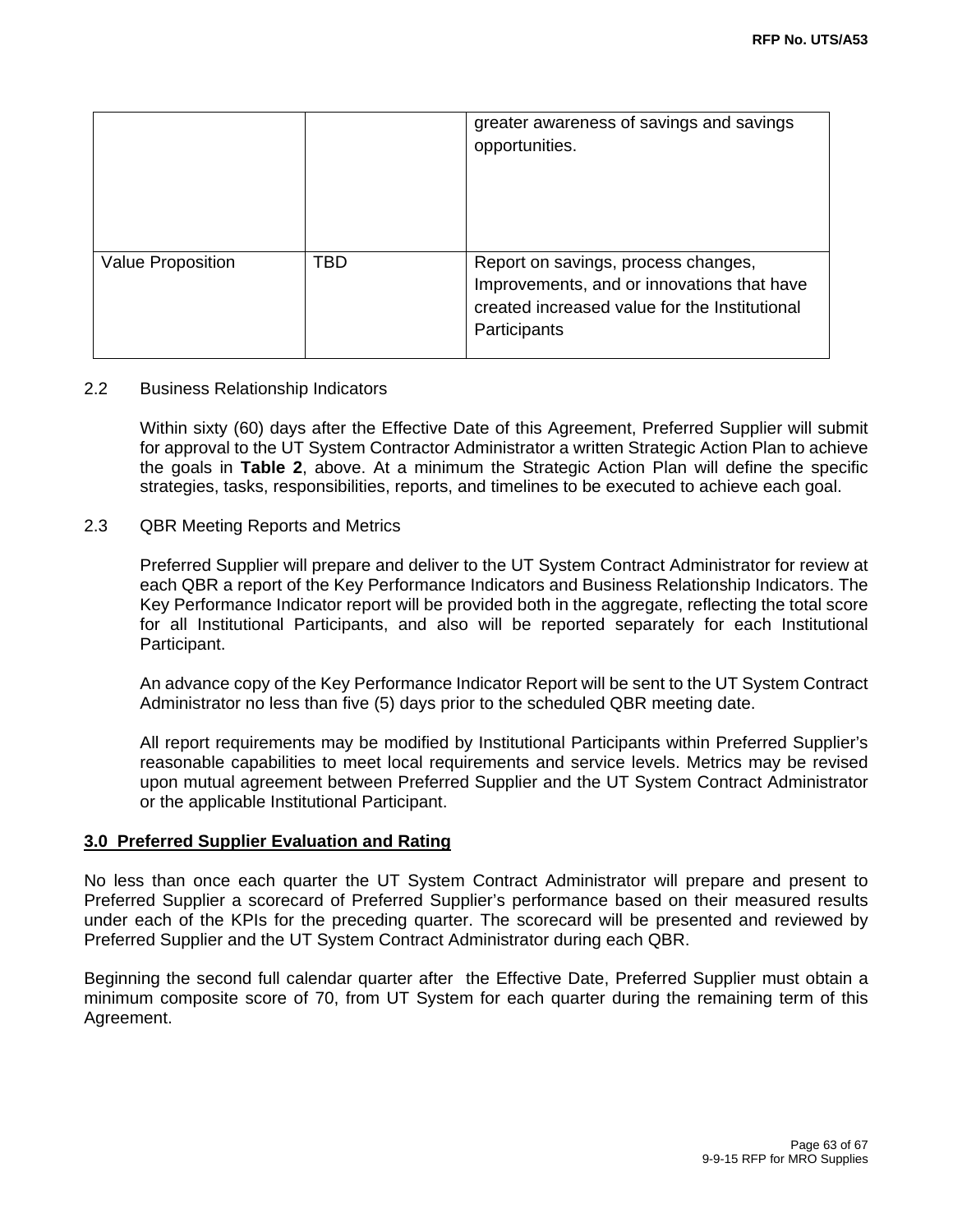#### **4.0 Corrective Action Plan**

The UT System Contract Administrator will notify Preferred Supplier during a QBR if Preferred Supplier receives a composite score of less than 70, during the previous quarter or a score of Zero (0) for any KPI.

Within fifteen (15) calendar days after receipt of such notice, Preferred Supplier will provide the UT System Contract Administrator with a written corrective action plan ("**CAP**") acceptable to the UT System Contract Administrator to address such unacceptable scores. At a minimum, the CAP will address Preferred Supplier's performance issues resulting in unacceptable score(s) and contain a root cause analysis of the problems causing such performance issue, proposed solutions to those problems, proposed process modifications to prevent recurrence of such problems, a time frame for Preferred Supplier's implementation of the proposed solutions and process modifications, and the person(s) who will be responsible for Preferred Supplier's implementation of the CAP. The CAP will be presented to the UT System Contract Administrator for concurrence prior to implementation. Concurrence with the CAP by the UT System Contract Administrator will not be unreasonably withheld or delayed. Concurrence with the CAP will not constitute a waiver by UT System of any rights regarding remedies.

#### **5.0 Corrective Action and Remedies**

If Preferred Supplier's implementation of the CAP does not result in a minimum composite score of 70 or greater or if two (2) or more KPI's remain with a score of Zero ("0") during each subsequent calendar quarter, UT System may, at its sole discretion:

- Permit Preferred Supplier to resubmit a further Corrective Action Plan, or
- Exercise other remedies available under this Agreement or applicable law.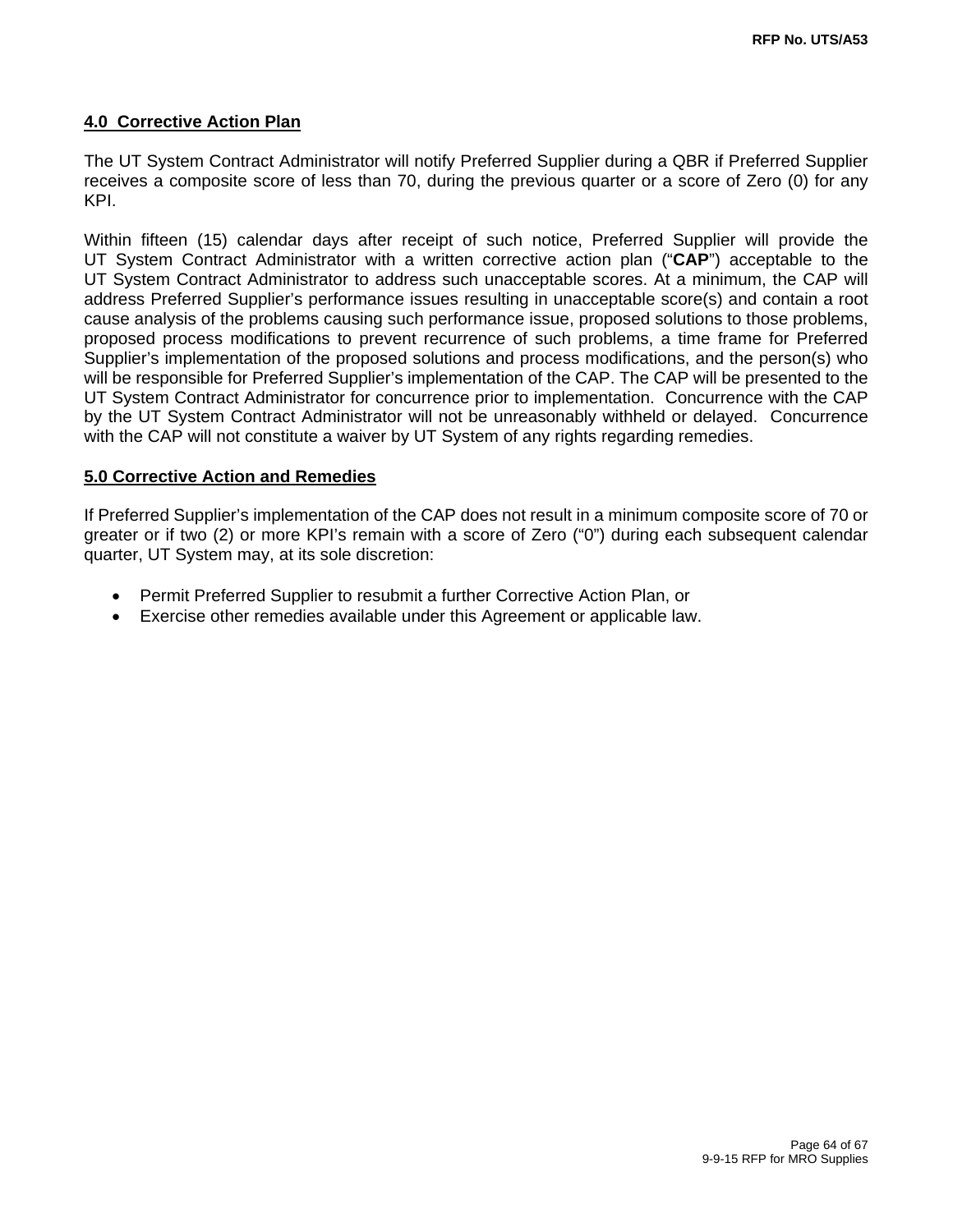## **APPENDIX FOUR**

# **ACCESS BY INDIVIDUALS WITH DISABILITIES**

**Access by Individuals with Disabilities.** Preferred Supplier represents and warrants ("**EIR Accessibility Warranty**") that the electronic and information resources and all associated information, documentation, and support that it provides under this Agreement (collectively, the "**EIRs**") comply with the applicable requirements set forth in Title 1, Chapter 213, *Texas Administrative Code,* and Title 1, Chapter 206, Rule §206.70, *Texas Administrative Code* (as authorized by Chapter 2054, Subchapter M, *Government Code*). To the extent Preferred Supplier becomes aware that the EIRs, or any portion thereof, do not comply with the EIR Accessibility Warranty, then Preferred Supplier represents and warrants that it will, at no cost to UT Party, either (1) perform all necessary remediation to make the EIRs satisfy the EIR Accessibility Warranty or (2) replace the EIRs with new EIRs that satisfy the EIR Accessibility Warranty. In the event Preferred Supplier fails or is unable to do so, UT Party may terminate this Agreement, and Preferred Supplier will refund to UT Party all amounts UT Party has paid under this Agreement within thirty (30) days after the termination date.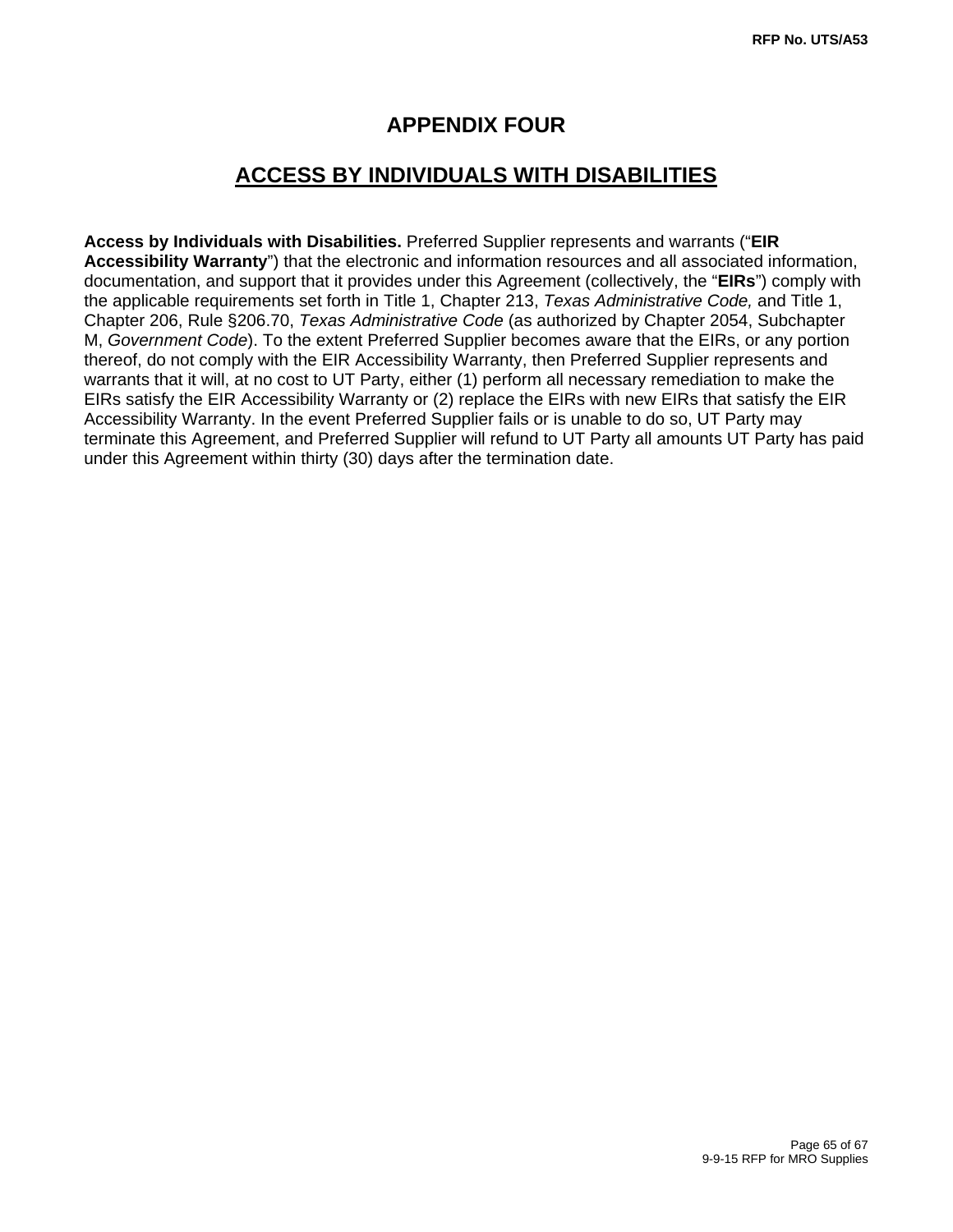# **ATTACHMENTS A, B and C**

# **PRICE SCHEDULES**

*[I presume you will insert the appropriate forms to be completed.]*